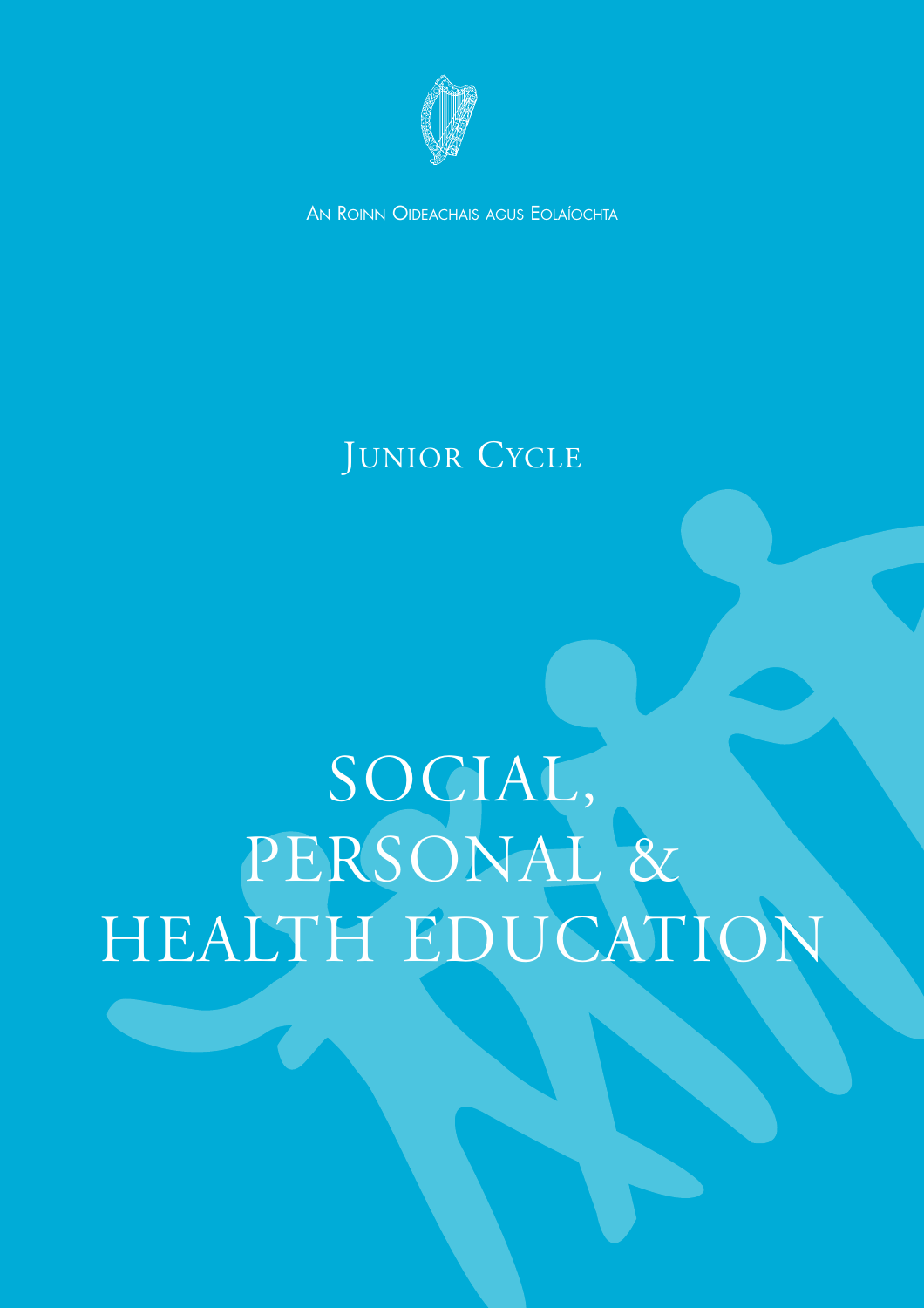### THE JUNIOR CERTIFICATE

### **Aims and Principles**

- 1. The general aim of education is to contribute towards the development of all aspects of the individual, including aesthetic, creative, critical, cultural, emotional, intellectual, moral, physical, political, social and spiritual development, for personal and family life, for working life, for living in community and for leisure.
- 2. The Junior Certificate Programme is designed to meet the needs of all students in second-level education. Arising from this, every subject is offered at two levels, ordinary and higher. In the case of English, Irish and Mathematics a foundation level is also available.
- 3. The Junior Certificate Programme aims to
	- reinforce and further develop in the young person the knowledge, understanding, skills and competencies acquired at primary level;
	- extend and deepen the range and quality of the young person's educational experiences in terms of knowledge, understanding, skills and competencies;
	- develop the young person's personal and social confidence, initiative and competence through a broad, well balanced general education;
	- prepare the young person for the requirements of further programmes of study, of employment or of life outside full-time education;
	- contribute to the moral and spiritual development of the young person and to develop a tolerance and respect for the values and beliefs of others;
	- prepare the young person for the responsibilities of citizenship in the national context and in the context of the wider European and global communities.

4. The Junior Certificate Programme is based on the following principles:

#### *Breadth and balance*

At this stage of their school career, every student should have a wide range of educational experiences. Particular attention must be given to reinforcing and developing the skills of numeracy, literacy and oracy. Particular emphasis should be given to social and environmental education, science and technology and modern languages.

#### *Relevance*

Curriculum provision should address the immediate and prospective needs of the young person, in the context of the cultural, economic and social environment.

#### *Quality*

Every young person should be challenged to achieve the highest possible standards of excellence, with due regard to different aptitudes and abilities and to international comparisons.

5. Each Junior Certificate Syllabus is presented for implementation within the general curriculum context outlined above.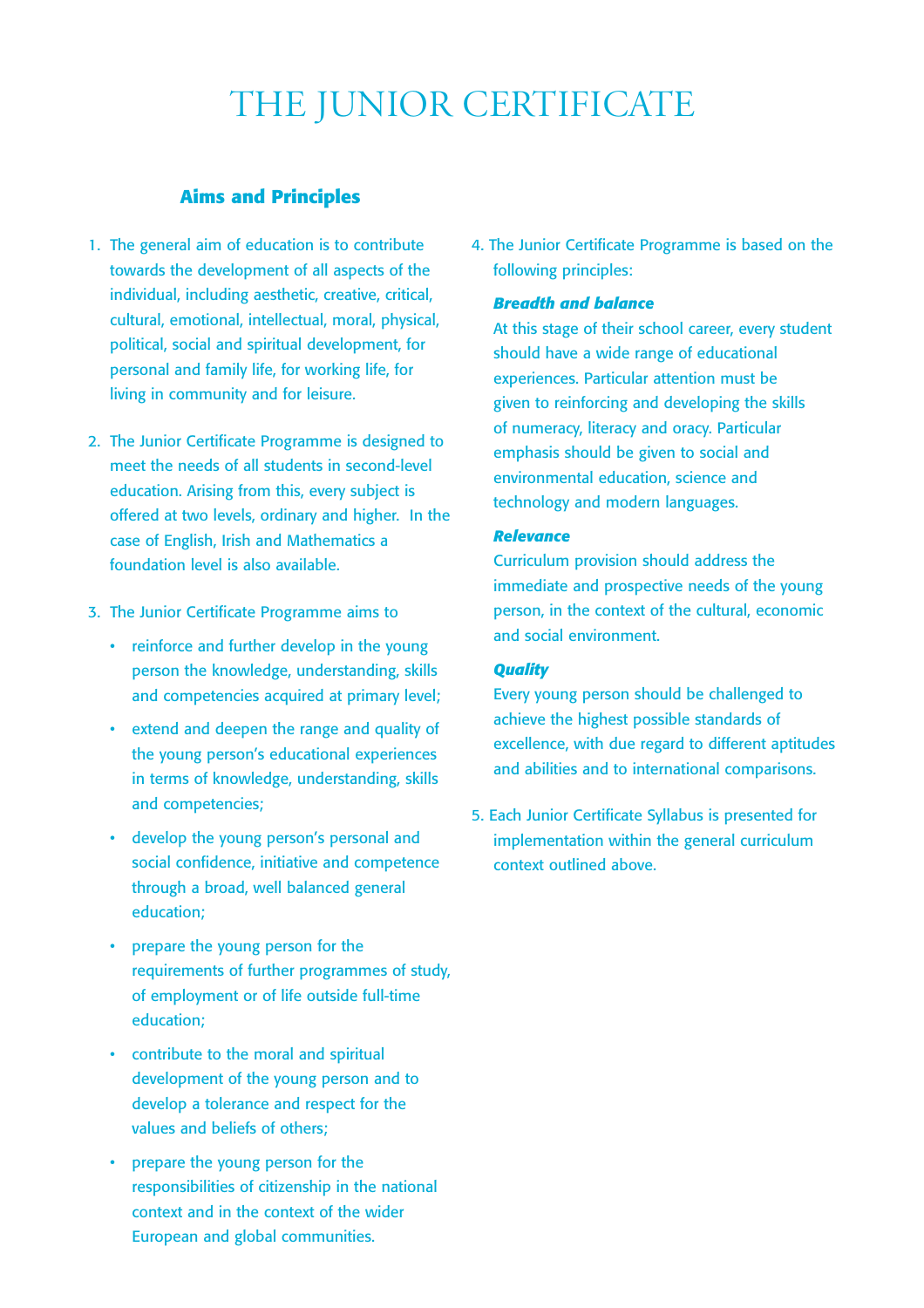

### DEPARTMENT OF EDUCATION AND SCIENCE

## SOCIAL, PERSONAL AND HEALTH EDUCATION

JUNIOR CYCLE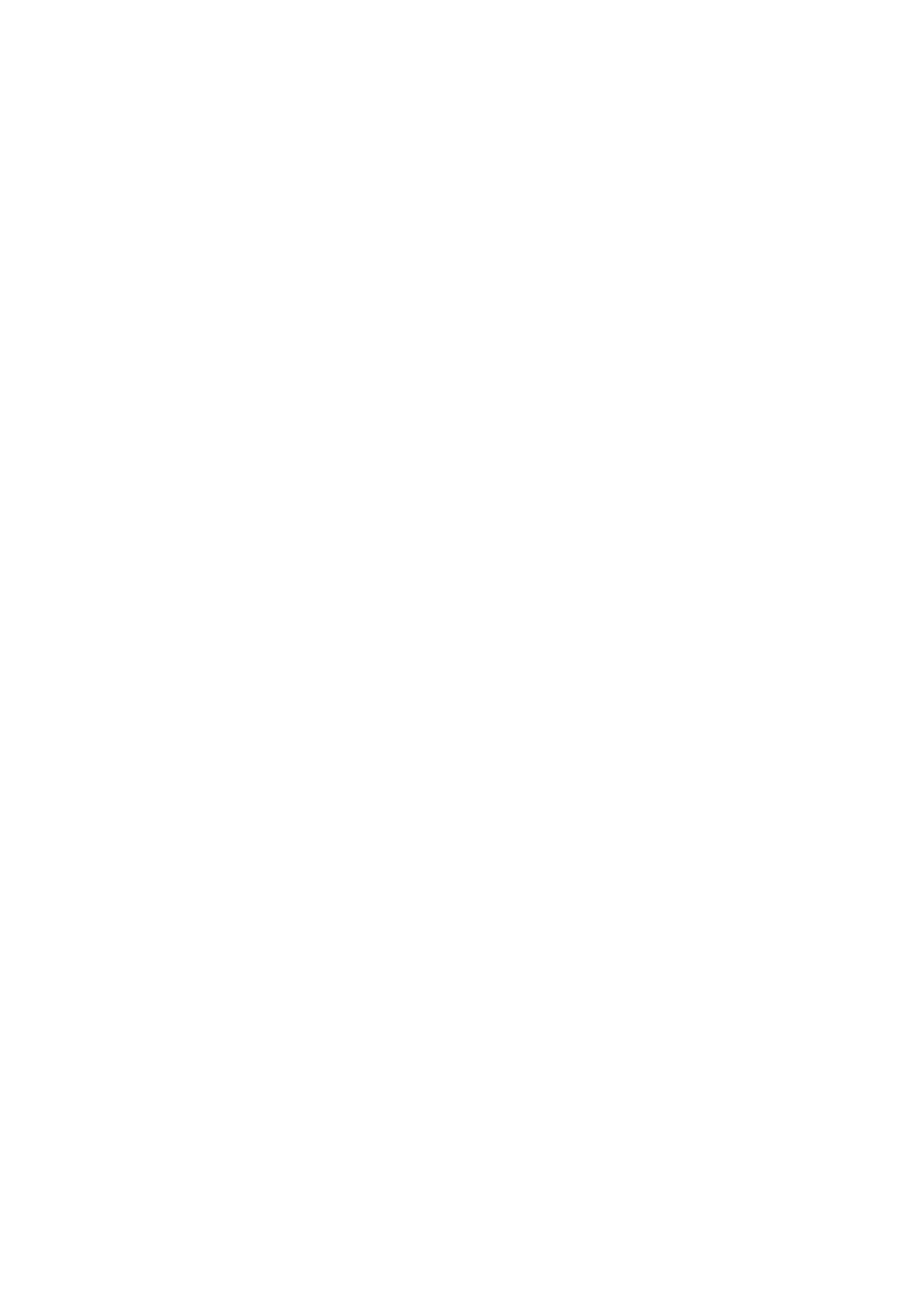### **CONTENTS**

### **INTRODUCTION**

| 1. Rationale                                    | 3     |
|-------------------------------------------------|-------|
| 2. Aims                                         | 4     |
| 3. SPHE in the school                           | 5     |
| 3.1 The whole school                            | 5     |
| 3.2 The role of the principal                   | 5     |
| 3.3 Timetabling                                 | 6     |
| 3.4 Cross-curricular support                    | 6     |
| 3.5 Core Values                                 | 6     |
| 3.6 The needs of the students                   | 6     |
| 3.7 Teachers of SPHE                            | 6     |
| 3.8 Home school links                           | 7     |
| 4. SPHE at post-primary level                   |       |
| 4.1 Current provision                           | 8     |
| 4.2 An enabling curriculum                      | 8     |
| 4.3 Relationships and sexuality education (RSE) | 8     |
| 5. Assessment and certification of SPHE         | 9     |
| 6. Programme structure                          | 10    |
| 7. Planning an SPHE programme                   | 11    |
| <b>Overview of year 1</b>                       | 12    |
| Modules for year 1                              | 14-27 |
| <b>Overview of year 2</b>                       | 28    |
| Modules for year 2                              | 30-41 |
| <b>Overview of year 3</b>                       | 42    |
| Modules for year 3                              | 44-54 |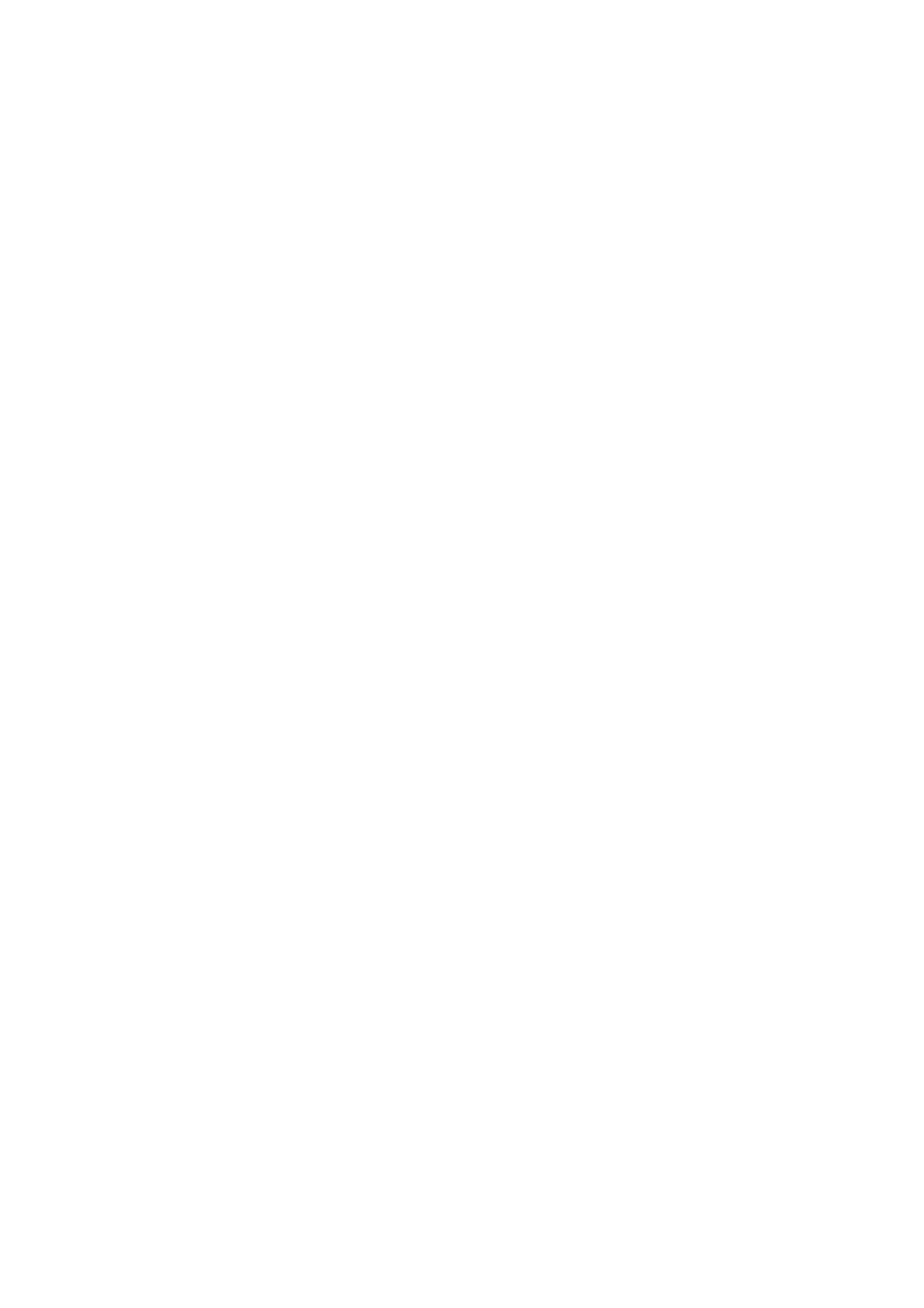### <span id="page-6-0"></span>1. A RATIONALE FOR SOCIAL, PERSONAL AND HEALTH EDUCATION (SPHE)

The general aim of education is to contribute towards the development of all aspects of the individual, including the aesthetic, creative, cultural, emotional, intellectual, moral, physical, political, religious, social and spiritual development, for personal and family life, for living in the community, and for leisure.

Commitment to education in the area of personal and social development arises out of this holistic aim of education and its underlying vision of the person. Such a commitment also emerges from a holistic vision of health–one that encompasses all the dimensions of life, including the physical, mental, emotional, spiritual, social and environmental, and the complex interplay between these dimensions which contributes to personal well-being and to positive inter-personal relationships.

Out of this holistic vision of the person, which is at the heart of our understanding of education and health, emerges a growing recognition that the social, personal and health education offered to our young people is as important as any other area of the curriculum. Just as support for personal and social development contributes to self-fulfilment, it is also a prerequisite for successful

learning; a young person who has a high degree of self-worth, a sense of security and a positive self-image will be more predisposed to school life and to the variety of learning situations it offers. He/she will be aware of the relationship between life-style, environment and health and well-being and conscious of the challenge to support personal, family and policy choices that promote health, in all its dimensions.

Social, personal and health education (SPHE) provides students with a unique opportunity to develop the skills and competence to learn about themselves and to care for themselves and others and to make informed decisions about their health, personal lives, and social development. All these decisions must be made in the context of the wider community. Support from the Board of Management, from the wider community and in particular from parents will be necessary for the successful implementation of a school's programme of SPHE. With such support, students can be enabled to participate as active and responsible adults in the personal and social dimensions of society and to make responsible decisions that respect their own dignity and the dignity of others.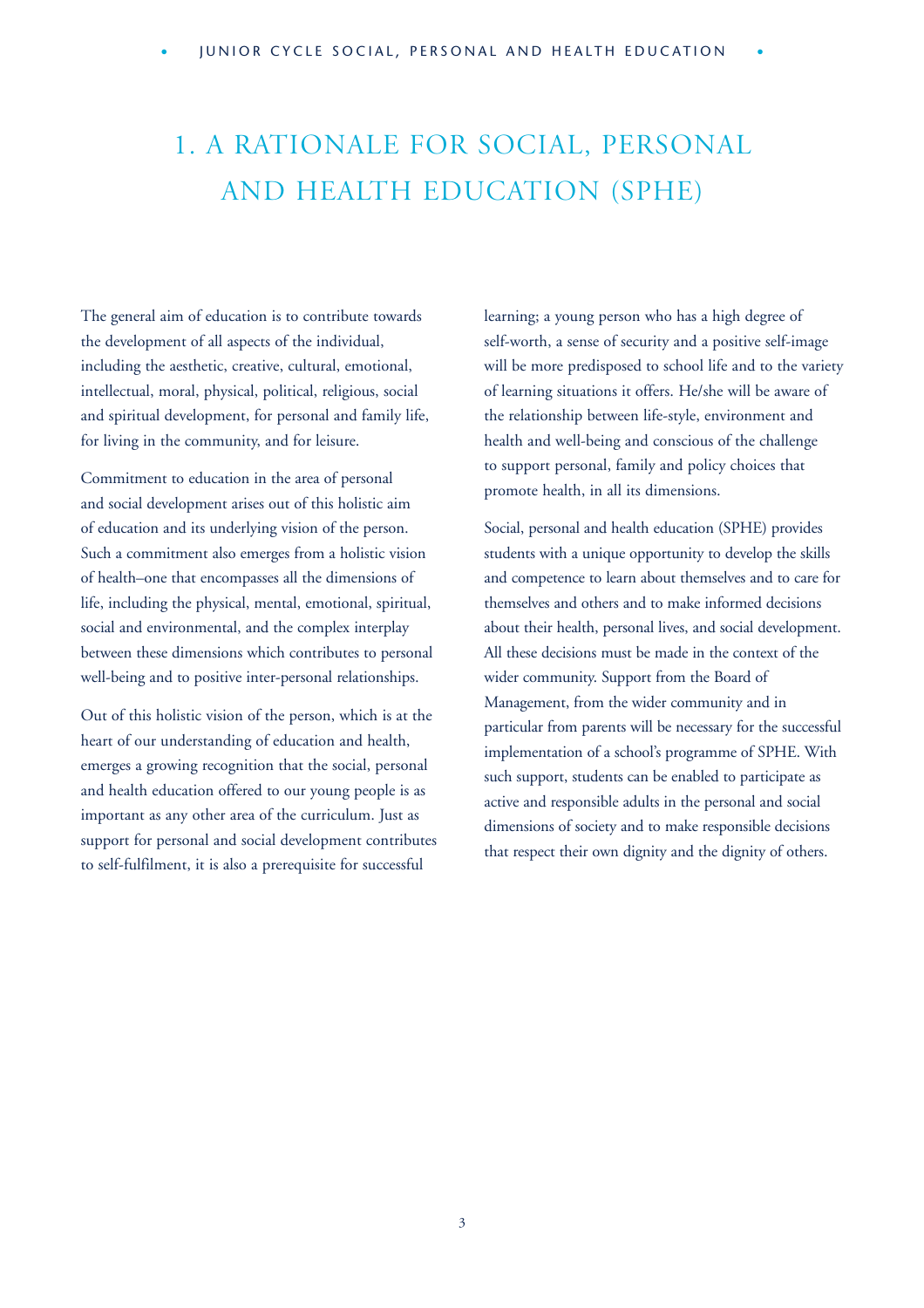### <span id="page-7-0"></span>2. THE AIMS OF SPHE

**Building on the aims of SPHE in the primary school, at post-primary level SPHE aims**

- **to enable the students to develop skills for self-fulfilment and living in communities**
- **to promote self-esteem and self-confidence**
- **to enable the students to develop a framework for responsible decision-making**
- **to provide opportunities for reflection and discussion**
- **to promote physical, mental and emotional health and well-being**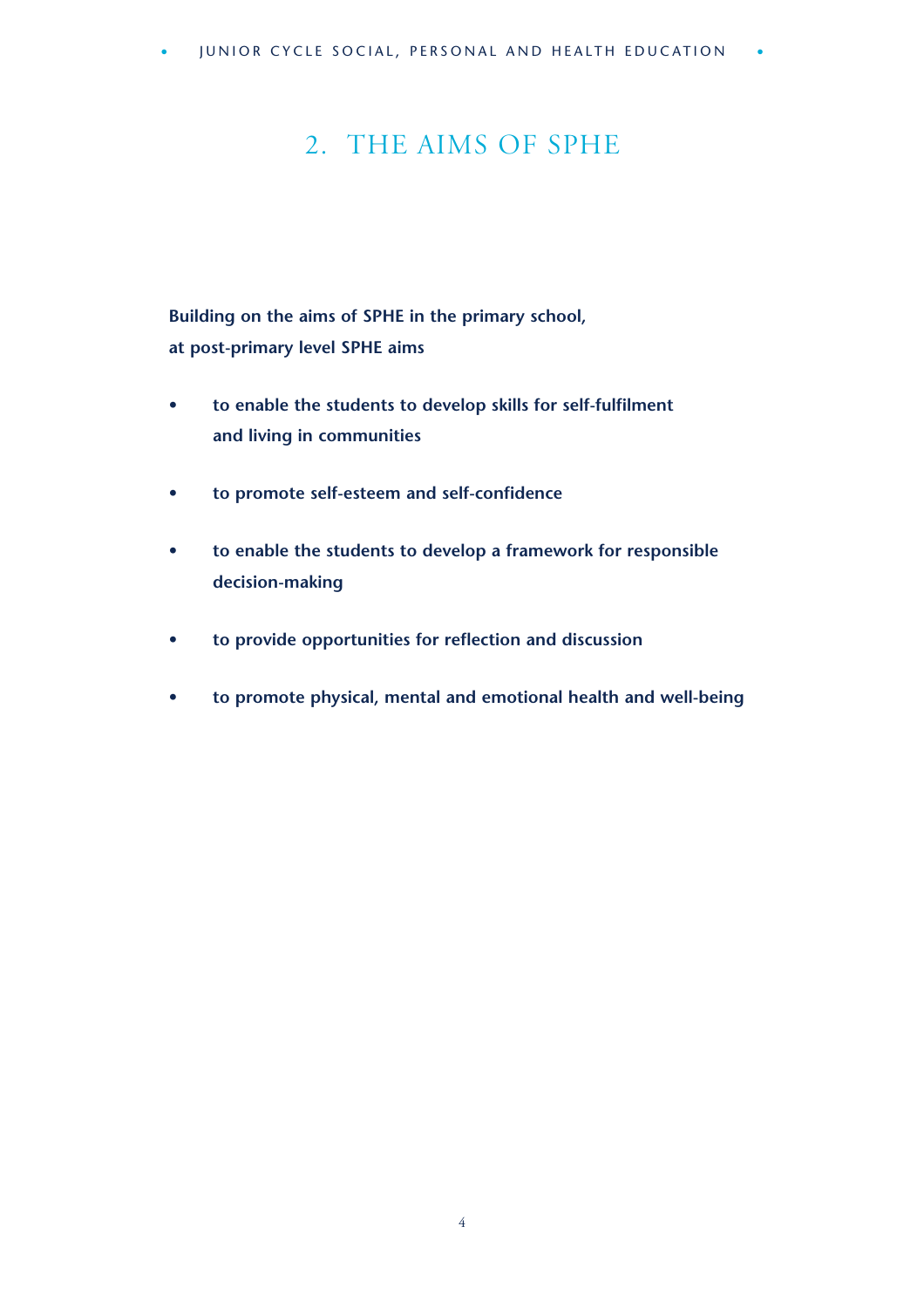### <span id="page-8-0"></span>3. SPHE IN THE SCHOOL

#### 3.1 THE WHOLE SCHOOL

The processes of all teaching and learning have implications for personal and social development. The ways in which members of the staff relate to one another and to the students, and the quality of relationships between the students themselves, form the foundation for personal and social development in a school. Therefore, every teacher and staff member, every class and extracurricular activity has offered and continues to offer opportunities for enhancing the personal and social development of the student.

A supportive school environment is essential if SPHE is to be effective. In such an environment,

- people feel valued
- self-esteem is fostered
- respect, tolerance and fairness are evident
- high expectations and standards are promoted
- there is support for those with difficulties
- open communication is the norm
- effort is recognised and rewarded
- uniqueness and difference are valued
- conflict is handled constructively
- initiative and creativity are encouraged
- social, moral and civic values are promoted.

The principles of fair play, respect, tolerance and reward for effort must permeate the whole school climate; they cannot be compartmentalised into SPHE. The development of an appreciation for learning, respect and caring for self and others, a sense of belonging and a sense of social responsibility–these are tasks of the whole school community. Curricular provision for SPHE can contribute to and benefit from a supportive school environment. However, the effectiveness of any SPHE programme offered is seriously undermined if principles such as those outlined above are not in operation in the whole school environment.

In addition to these whole-school factors there are a number of contextual and environmental factors that influence social, personal and health education. The socio-economic background of the students as well as their physical and cultural environment can have a significant impact on the range of choices and options that students may face. Schools should give due regard to these contextual factors in planning for social, personal and health education.

#### 3.2 THE ROLE OF THE PRINCIPAL

The leadership of the principal is a significant factor in sustaining a supportive environment for SPHE in a school. The principal sets the tone for the school; her/his decisions and priorities have a direct impact on whole-school climate. In addition to the leadership given by the principal at a personal and professional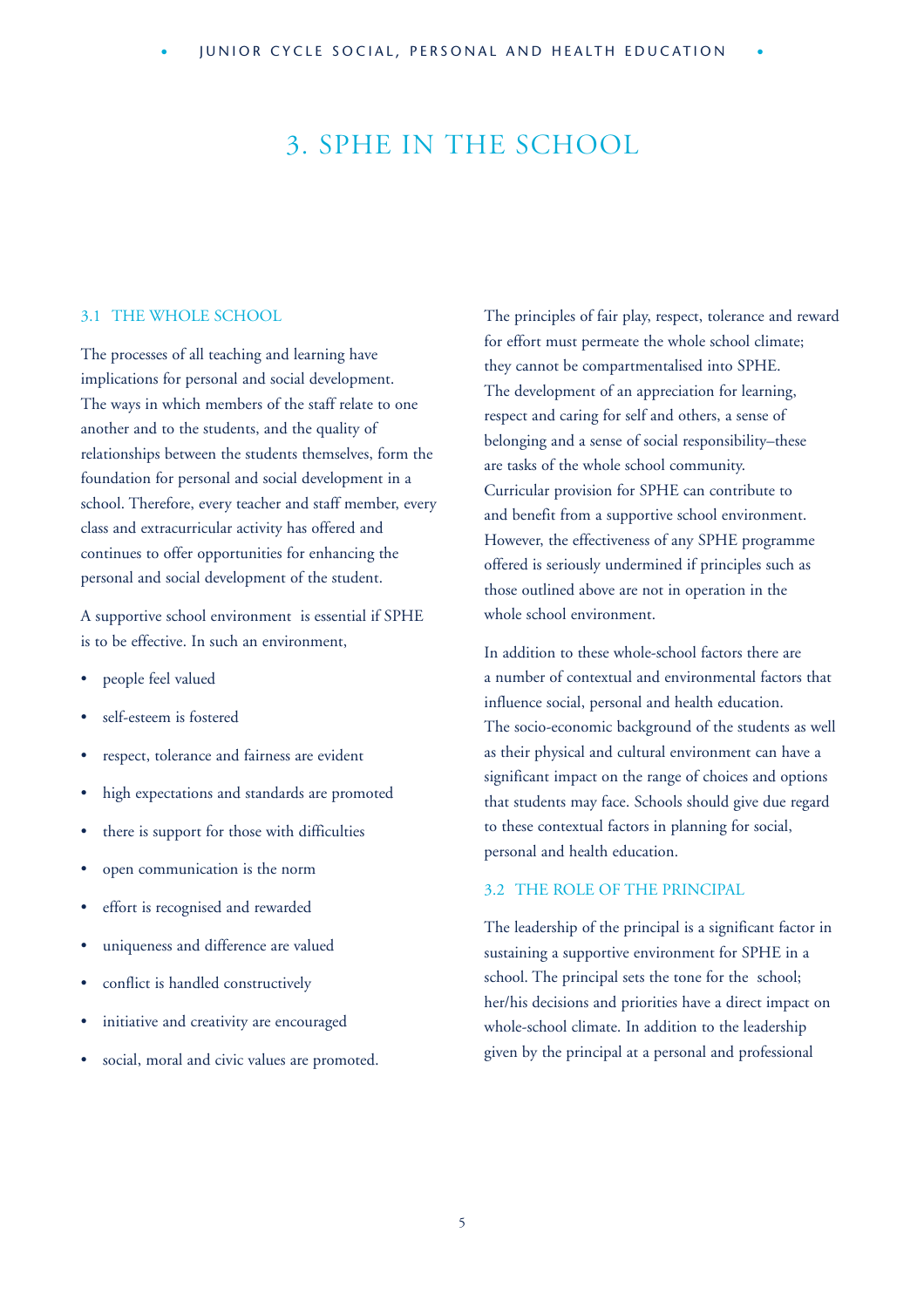<span id="page-9-0"></span>level, the priority given to SPHE by a Board of Management in a school plan can be seen as a clear statement of support at policy level. Many of the excellent SPHE programmes now established in schools are due to the conviction, commitment and continuing support of principals and Boards of Management.

The value of SPHE in the school will be expressed and perceived in timetabling, the assigning of teachers, and the provision of resources.

#### 3.3 TIMETABLING

Circular M22/00 states that the recommended time allocation is the equivalent of one class period per week, organised in the manner that best meets the needs of the students and school organisation.

This curriculum has been prepared in the light of such an allocation.

#### 3.4 CROSS-CURRICULAR SUPPORT

The value of cross-curricular support for elements of an SPHE programme and for the values and dispositions promoted by SPHE should not be underestimated. Subjects such as religious education, science and home economics may also deal with topics related to SPHE; but given the provision for choice within the junior and senior cycle at second level, and the methodological approach that is at the core of SPHE, the main focus of the programme should be on the designated class period. SPHE has a particular role as a key element of health promotion, and requires designated time in order to fulfil that function.

#### 3.5 CORE VALUES

Many schools have worked on the development of a school plan or mission statement, which sets out the core values that inform school policy. Some schools have been introduced to such policy statements through the implementation of relationships and sexuality education. The core values articulated in a school plan will obviously inform every aspect of school life; but they will have particular relevance to a school's SPHE programme.

#### 3.6 THE NEEDS OF THE STUDENTS

SPHE must be considered in the context in which the students find themselves and the changing social and cultural milieu in which they form relationships and make decisions and choices. While the principle of relevance is one that should inform the whole curriculum, it has particular implications for SPHE. Students should be challenged to critically examine this ever-changing context and given the skills that empower them "to participate fully and creatively in their communities" (*Charting our Education Future,* p.10.)

#### 3.7 TEACHERS OF SPHE

Given the importance of the whole-school climate for successful SPHE, it is clear that in many ways every teacher in a school is a teacher of SPHE. Teachers directly involved in an SPHE programme in a school have a particular responsibility and require particular support. Teachers assigned to SPHE must have an understanding of and a familiarity with the methodologies associated with education in this area. SPHE should not be assigned to teachers without consultation. All teaching is challenging, but teaching an SPHE programme is a particular challenge,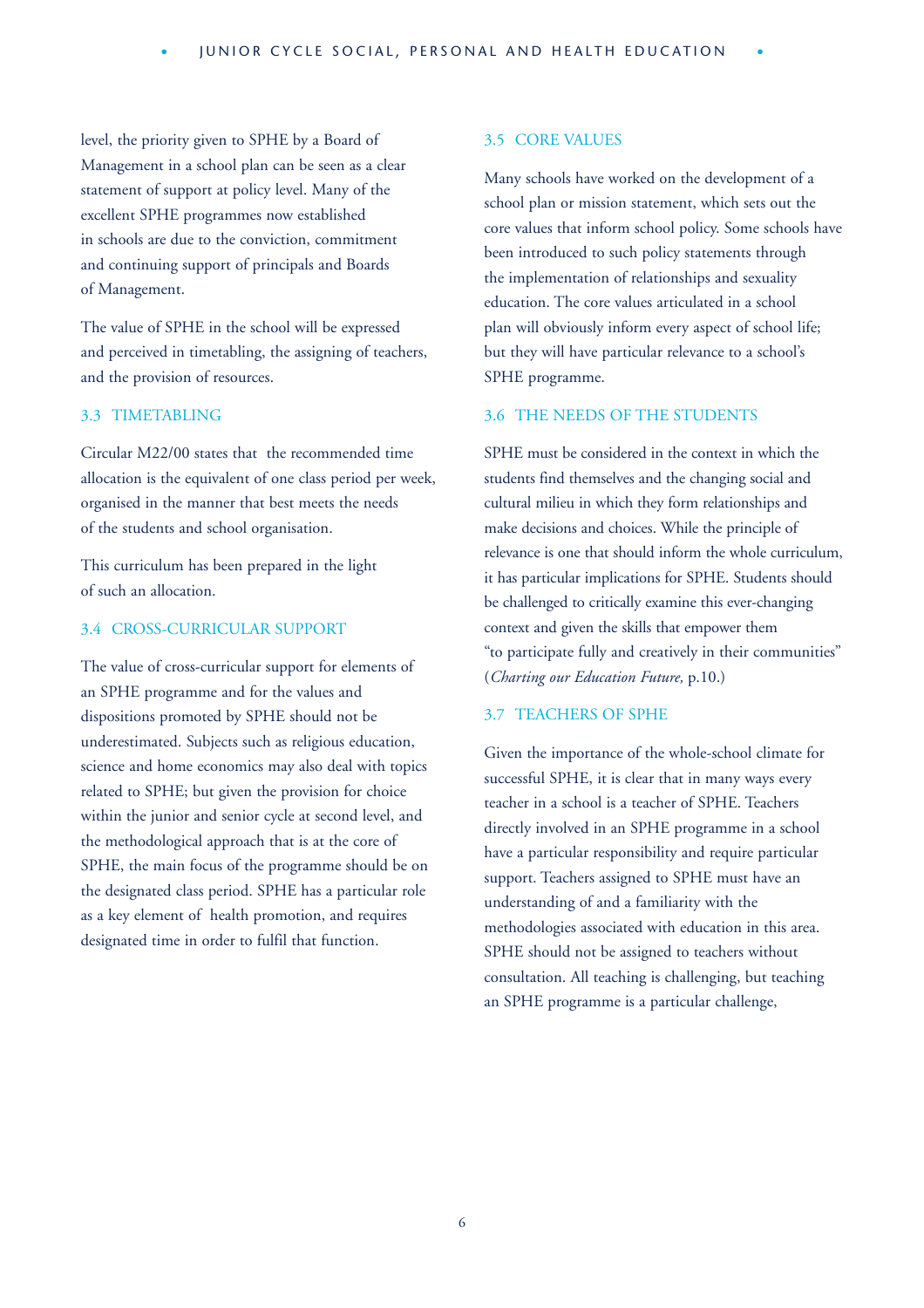<span id="page-10-0"></span>demanding a range of skills and a high degree of sensitivity. Those involved in the SPHE programme in a school will need continuing support from their colleagues, from the principal and Board of Management, and from a range of other agencies that are in a position to offer in-career support.

Close links will be needed between the pastoral care system in a school and those involved in the teaching of SPHE. Some schools formalise these links by including the teaching of SPHE in the role of class tutor.

Planned communication and co-operation between those involved in SPHE and the guidance personnel in school will be essential for the effectiveness of both SPHE and guidance in the school.

#### 3.8 HOME-SCHOOL LINKS AND SPHE

Links between home and school play a vital role in supporting the efforts of parents and guardians in the home and the work of the teachers in the classroom. Such links are particularly important in SPHE.

Beginning with pre-entry meetings before a student enters the school, schools need well-structured continuing links with the lives of the students outside the classroom and outside the school. Such links can inform an SPHE programme; they can help teachers to prioritise modules. These links can also provide parents with strategies for supporting the work of the school in its SPHE programme. Structured and continuing links can contribute to an SPHE programme that is relevant to the needs of students and the expectations of their parents and guardians.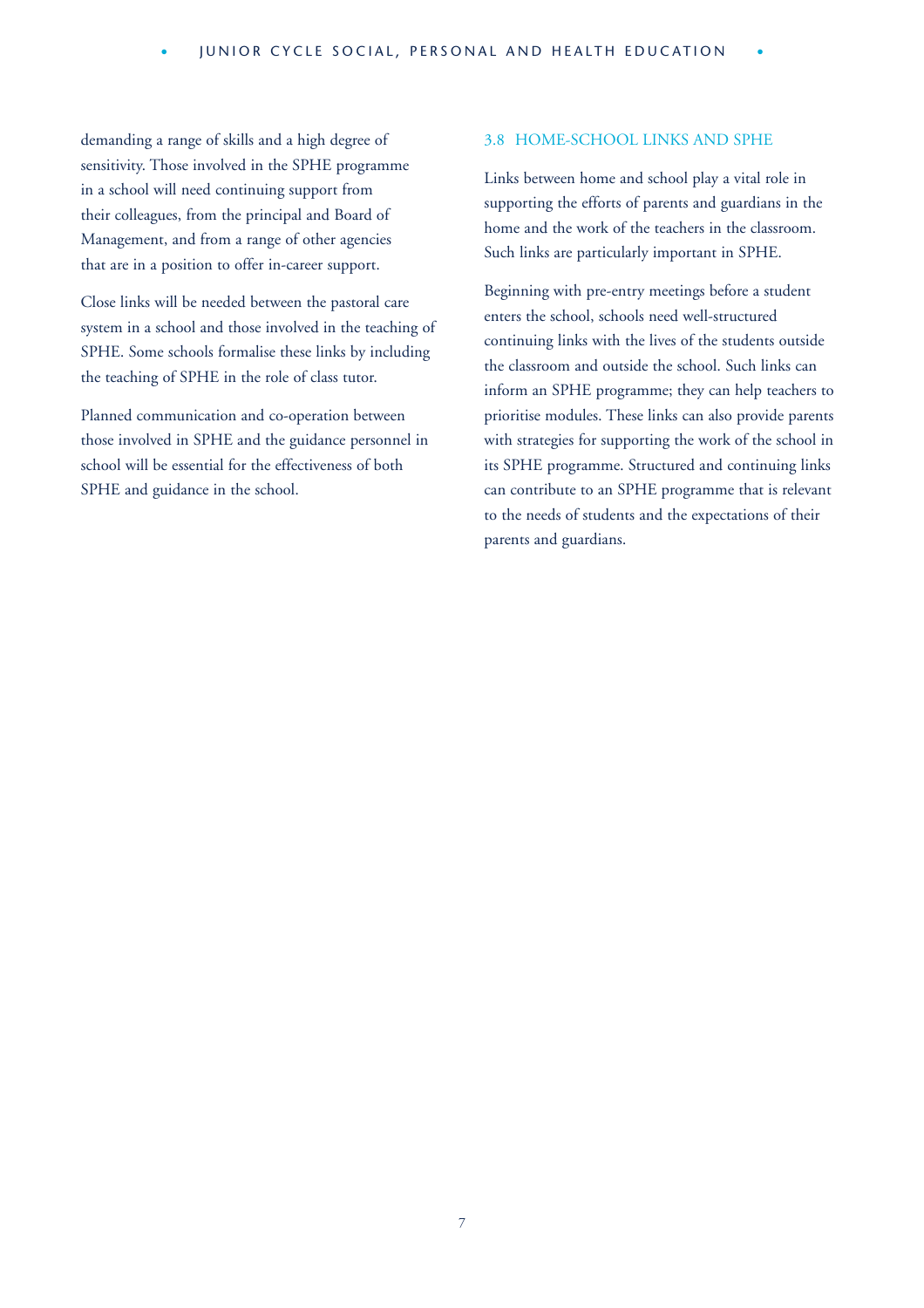### <span id="page-11-0"></span>4. SPHE PROGRAMMES AT POST PRIMARY LEVEL

#### 4.1 CURRENT PROVISION

It is clear that in recent years there has been a huge upsurge of interest in the broader aspects of the school curriculum. An ever-growing number of schools has come to the conclusion that, in order to meet the holistic aim of education and the curriculum, students should be exposed to a wide variety of learning experiences that will enable them to develop the qualities and dispositions necessary for effective learning at school and participation in adult life.

Over the years schools have adopted a variety of ways in which to meet the SPHE needs of the students. The Departments of Health and Children and Education and Science, in co-operation with other agencies, have made resources and training available in this area. Some schools offer pastoral care programmes, drawing on the expertise of a variety of individuals, institutes and training bodies for support and resource material. Resource material on a variety of topics has also been made available by voluntary and other groups and commercial interests.

The setting up of a tutor system in many schools, and staff training in effective tutor roles, have contributed to a positive climate and atmosphere in these schools. The leadership of principals has been a key factor in initiating and supporting this and any other pastoral care structure.

#### 4.2 AN ENABLING CURRICULUM

The provision of a curriculum and teacher guidelines for SPHE at post-primary level is in no way intended to supplant or terminate the excellent and indispensable work already in progress. The curriculum offers a framework for many existing programmes and an incentive for schools to make formal provision for SPHE. It is an enabling curriculum which will support work already being done in SPHE and offer guidelines for that and future work. In this regard the NCCA course committee has drawn on the expertise of bodies and groups offering materials and training in this area.

#### 4.3 RELATIONSHIPS AND SEXUALITY EDUCATION (RSE)

The Interim Curriculum and Guidelines for Relationships and Sexuality Education indicates that the context for RSE in post-primary schools will be within social, personal and health education. The outline for junior cycle suggested in the Interim Curriculum and Guidelines has been incorporated into the RSE module of each of the three years of this syllabus. In planning for this module, a school will be guided by its policy on relationships and sexuality education which will have been prepared in consultation with parents, teachers, and management authorities.

A section of the guidelines for social, personal and health education will incorporate the remainder of the topics addressed in the Interim Curriculum and Guidelines for Relationships and Sexuality Education.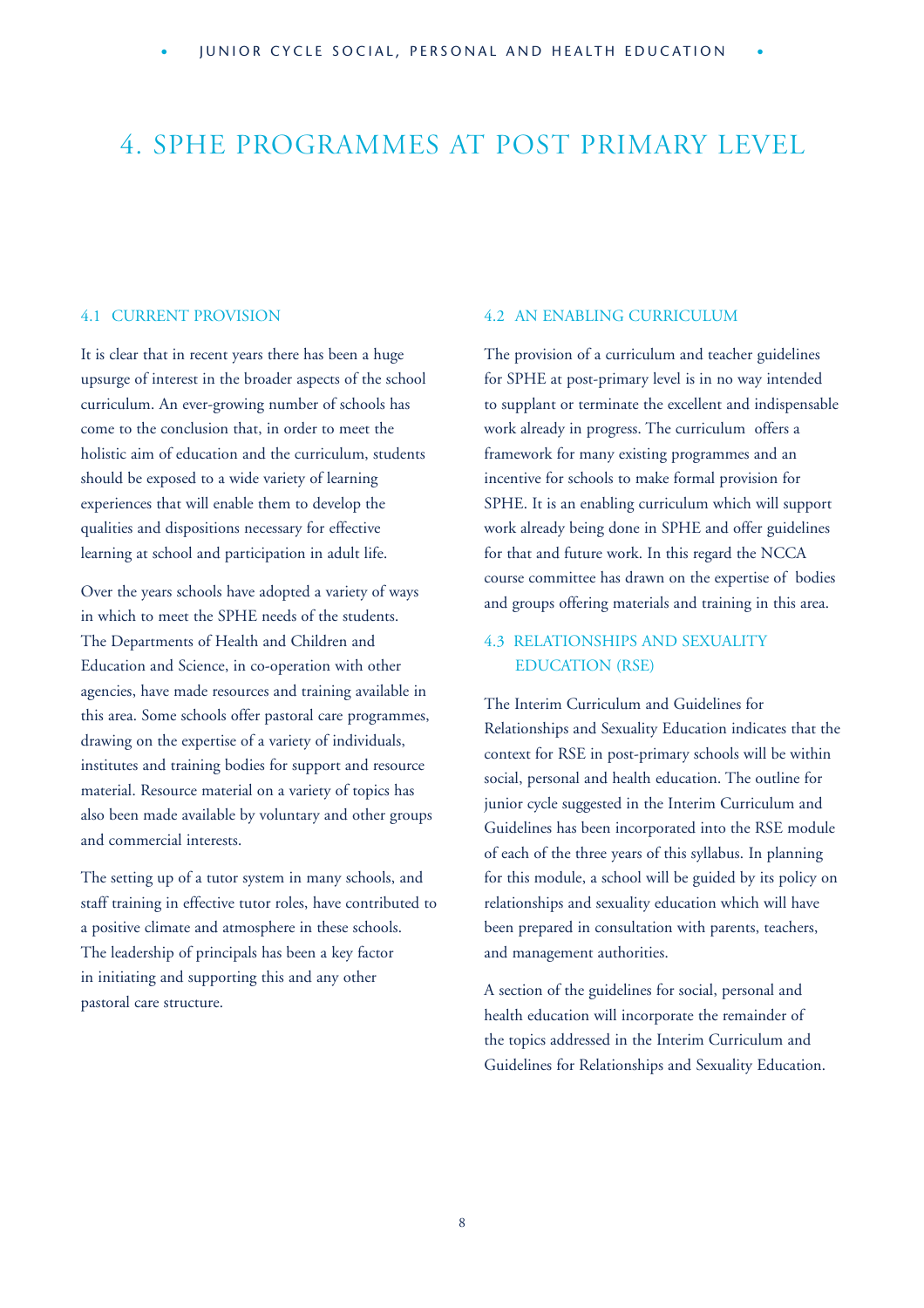### <span id="page-12-0"></span>5. ASSESSMENT AND CERTIFICATION OF SPHE

SPHE will not be formally examined in the Junior Certificate examination as at present configured. The modes and techniques of assessment that have been in use for national certification purposes are not appropriate to the content or methodology of SPHE. Neither is it appropriate that students should be certificated at national level in SPHE, in the Junior and Leaving certificate examinations. However, as part of the school curriculum, with stated aims and outcomes, SPHE must be open to assessment and evaluation. These fall into three broad categories:

### 5.1 STUDENT SELF-ASSESSMENT AND PEER ASSESSMENT

Such assessment might be done in class with the students provided with questionnaires and/or worksheets on which they might record their own perceived progress in a given skill. Rather than an end of module activity for students, such self-assessment should be seen as an integral part of the teaching, learning and assessment process. Self-assessment tools should be based on clearly stated criteria–criteria that must be clear to the students as well as to the teacher. Without such criteria, self-assessment can become a chore and even a hindrance to effective learning. When the criteria are clear and the assessment instrument relevant and stimulating, self-assessment can be a powerful motivator.

Some outcomes of self-assessment must be private. However, teachers, reacting effectively to some of the insights of the students, can modify or extend the SPHE programme in the light of those insights.

Peer assessment could be used by groups of students to evaluate how well they worked as a team, for example. It is facilitated by the teacher, and training in this skill might be provided in the context of training for SPHE.

#### 5.2 ASSESSMENT OF STUDENTS

This might involve the assessment of the students' work and skills through specific tasks, homework, or project work. Samples of work done in SPHE might be kept by the students as a record of achievement. Such work might be shown and discussed at home.

Time spent on SPHE is important and valuable time. The possibility of a certificate of completion being awarded by a school at the end of a term, year or module of work should be considered. The provision of national certification for students who complete an SPHE programme in the junior cycle of post-primary schools is to be explored.

#### 5.3 PROGRAMME EVALUATION

This would involve continuous evaluation of the programme structure and materials in a school. All involved in SPHE–parents, teachers, students, and management–might contribute to this.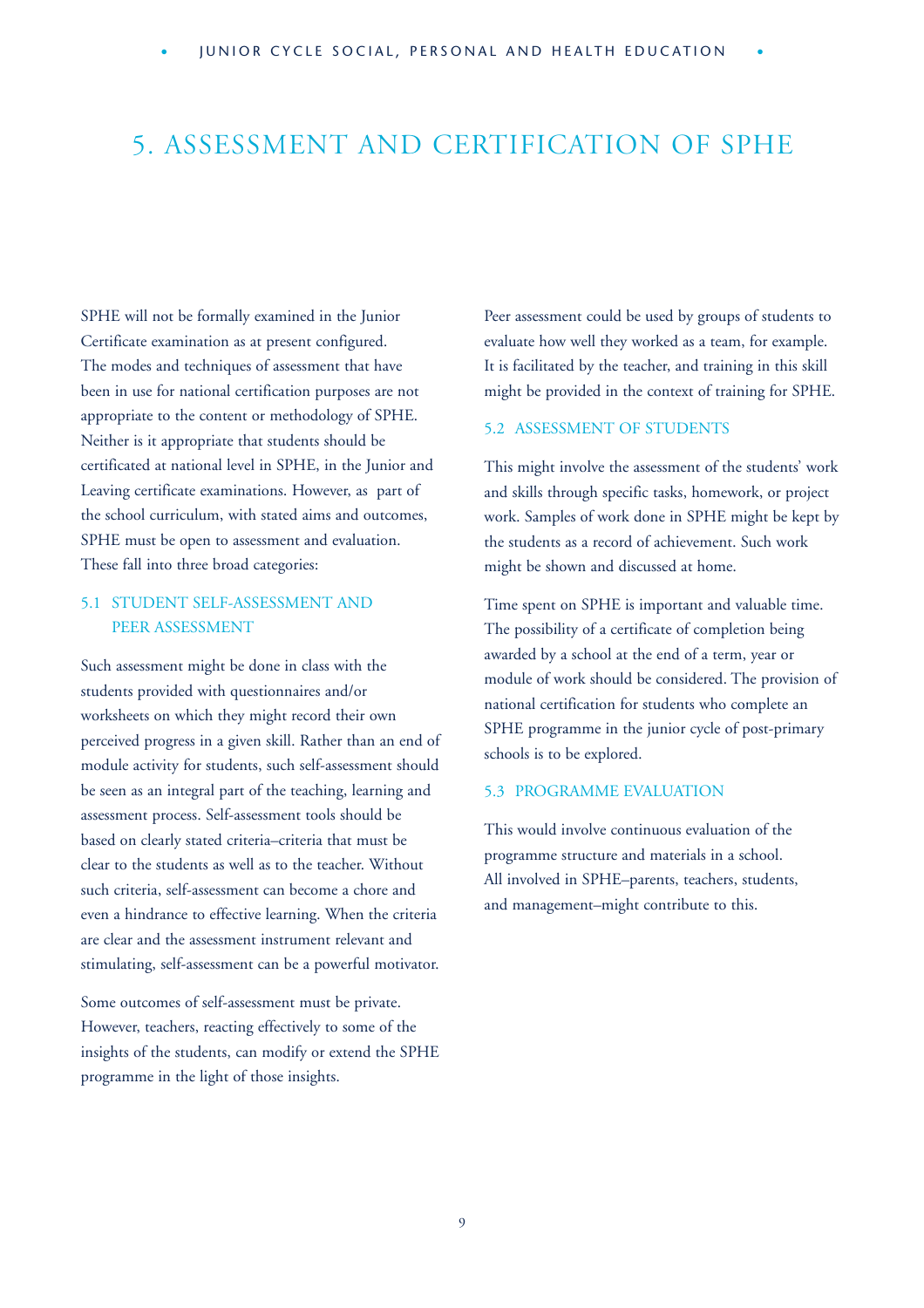### <span id="page-13-0"></span>THE STRUCTURE OF AN SPHE PROGRAMME

This curriculum for SPHE in the junior cycle is presented in ten modules, each of which appears in each year of the three-year cycle.

### **Belonging and integrating**

### **Self-management: a sense of purpose**

**Communication skills**

**Physical health**

**Friendship**

**Relationships and sexuality**

### **Emotional health**

**Influences and decisions**

**Substance use**

**Personal safety**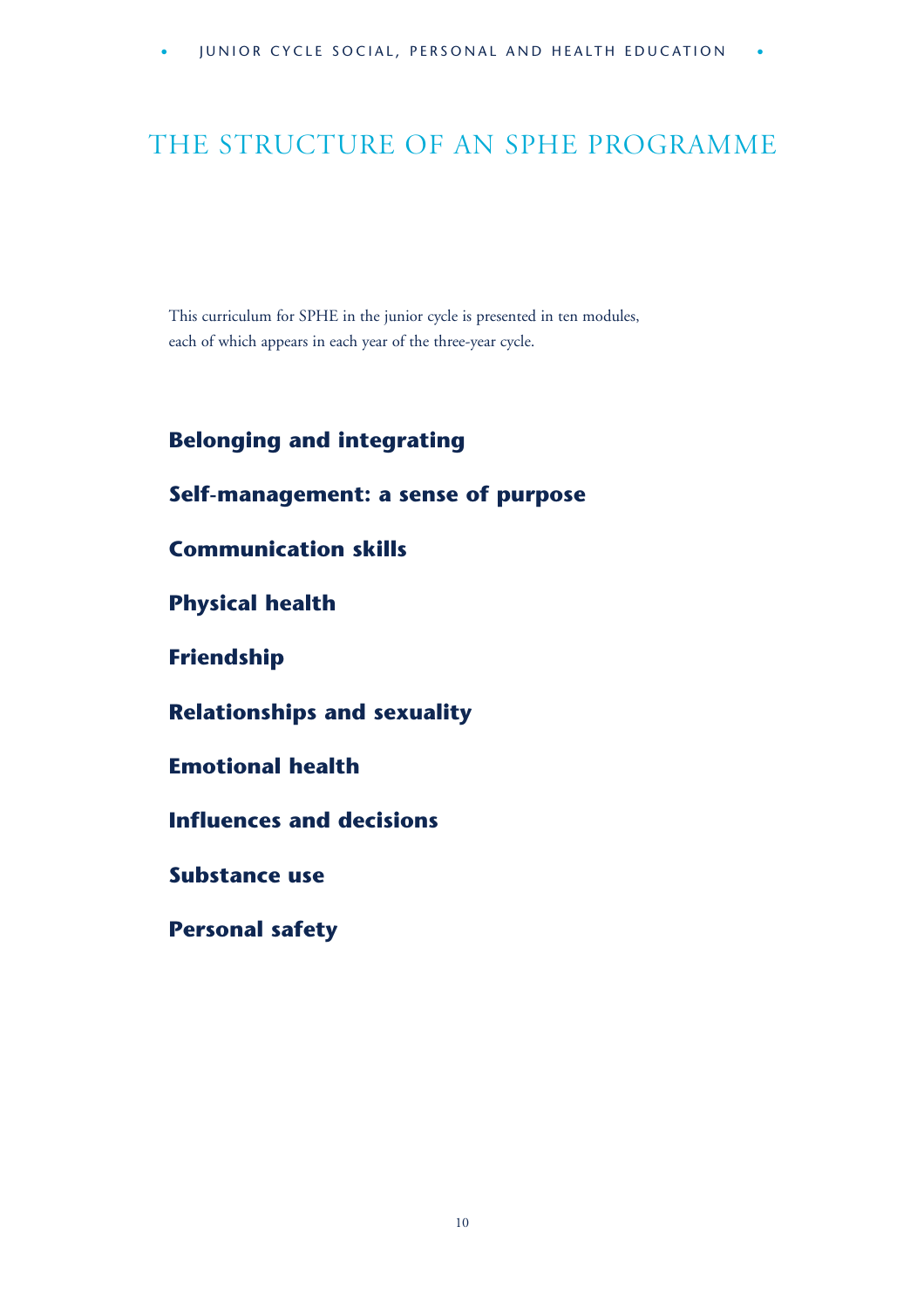### <span id="page-14-0"></span>PLANNING AN SPHE PROGRAMME

The outline that follows offers schools a flexible framework within which schools can plan for the SPHE programme most suitable for the students and the school.

The following points should be noted when planning an SPHE programme:

#### ALLOCATING TIME TO A TOPIC

The topics within each module are outlined and the aims and outcomes indicated. Not every topic would take a whole class period; other topics may require a number of class periods.

#### ORDERING THE MODULES

Schools or teachers may order the modules according to school or class needs and circumstances. However, it is strongly recommended that the modules on friendship and relationships and sexuality be closely linked.

### OVERLAPPING OF AIMS OR TOPICS

Modules may contain topics or aims that are common to other modules in the three-year programme. Such an overlap is essential to an integrated and holistic programme; topics and skills should be revisited often under different headings and from a variety of perspectives within a spiral and developmental programme.

#### RELATIONSHIPS AND SEXUALITY EDUCATION

Planning for the relationships and sexuality module should be undertaken in the light of school policy in this area.

**The Teacher Guidelines for SPHE deal with programme planning in greater detail.**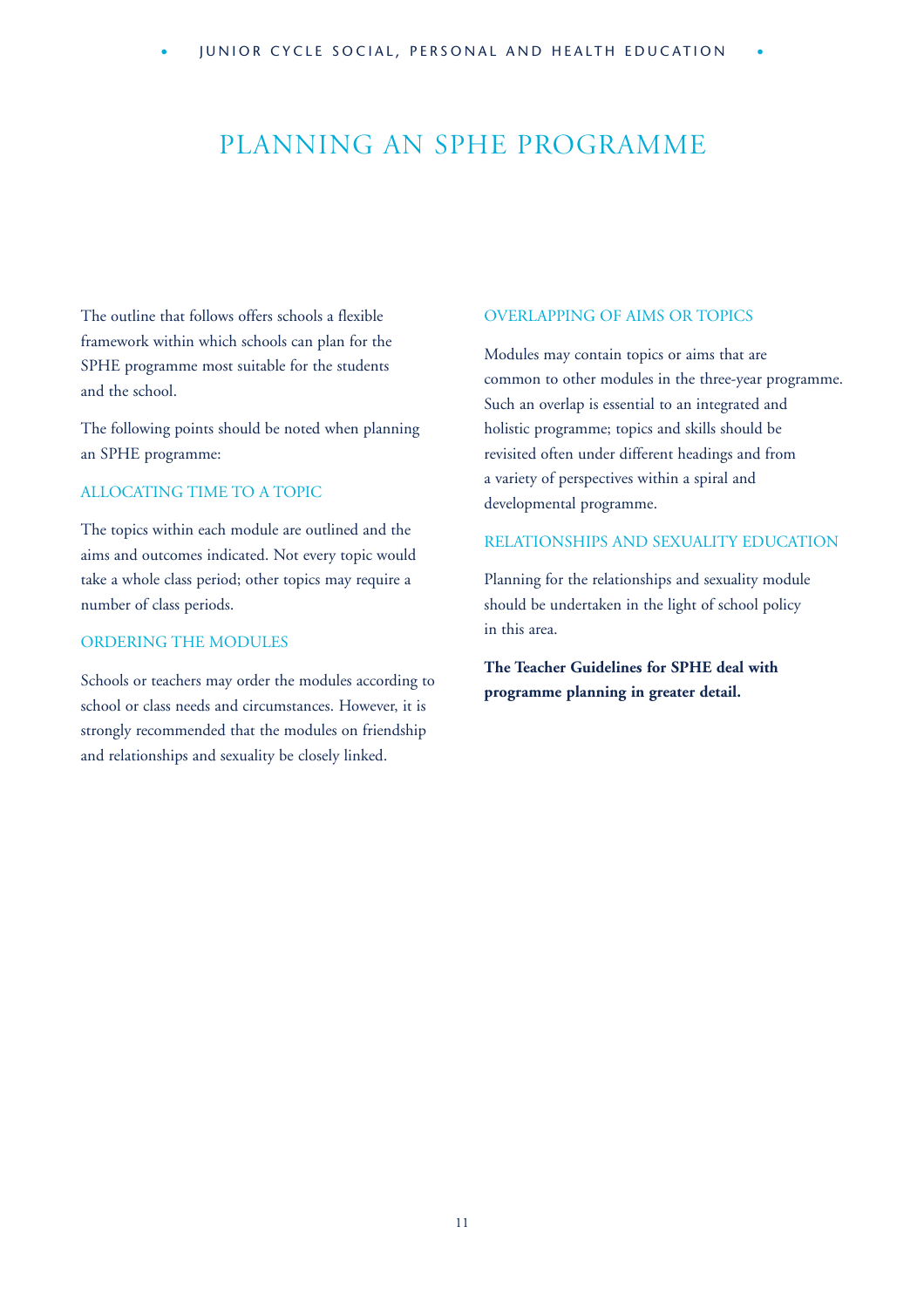### **OVERVIEW OF YEAR 1**

<span id="page-15-0"></span>

| <b>Modules</b>                         | <b>Topics</b>                                                                                                                              |
|----------------------------------------|--------------------------------------------------------------------------------------------------------------------------------------------|
| <b>Belonging and integrating</b>       | 1. Coping with change<br>2. Joining a new group<br>3. Appreciating difference<br>4. Bullying is everyone's business<br>5. Coping with loss |
| Self-management:<br>a sense of purpose | 1. Organising myself<br>2. Organising my work at home and in school<br>3. Balance in my life                                               |
| <b>Communication skills</b>            | 1. Express yourself<br>2. Learning to listen<br>3. Passive, assertive and aggressive communication                                         |
| Physical health                        | 1. Body care<br>2. Healthy eating<br>3. Exercise                                                                                           |
| Friendship                             | 1. Making new friends<br>2. A good friend                                                                                                  |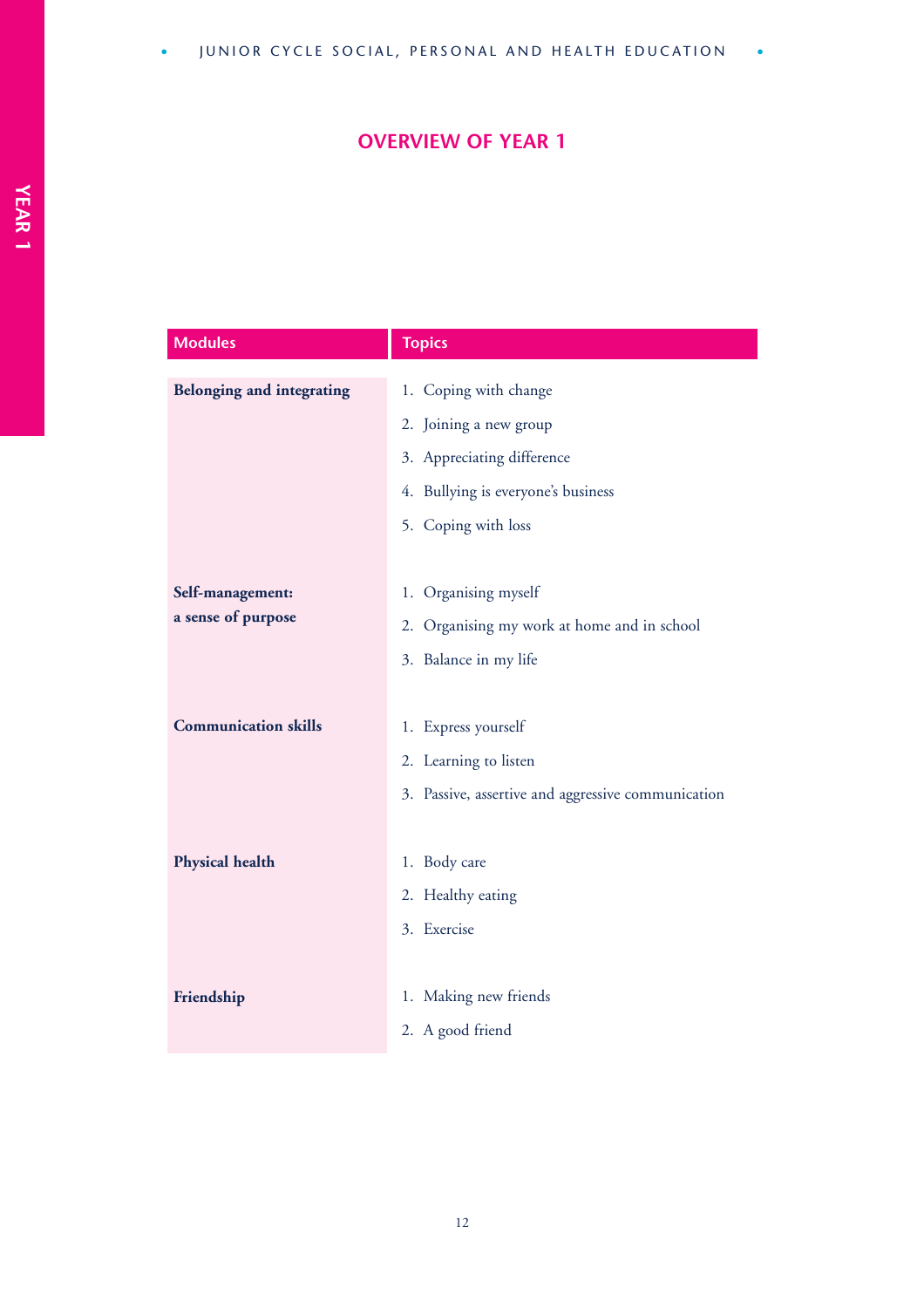### **OVERVIEW OF YEAR 1 (CONTINUED)**

| <b>Modules</b>                     | <b>Topics</b>                                                                                                                                                                |
|------------------------------------|------------------------------------------------------------------------------------------------------------------------------------------------------------------------------|
| <b>Relationships and sexuality</b> | 1. Me as unique and different<br>2. Friendship<br>3. Changes at adolescence<br>4. The reproductive system<br>5. Images of male and female<br>6. Respecting myself and others |
| <b>Emotional health</b>            | 1. Recognising feelings<br>2. Respecting my feelings and the feelings of others                                                                                              |
| <b>Influences and decisions</b>    | 1. My heroes                                                                                                                                                                 |
| Substance use                      | 1. Why use drugs?<br>2. Alcohol: the facts<br>3. Smoking and its effects<br>4. Smoking: why, why not?                                                                        |
| <b>Personal safety</b>             | 1. Looking after myself                                                                                                                                                      |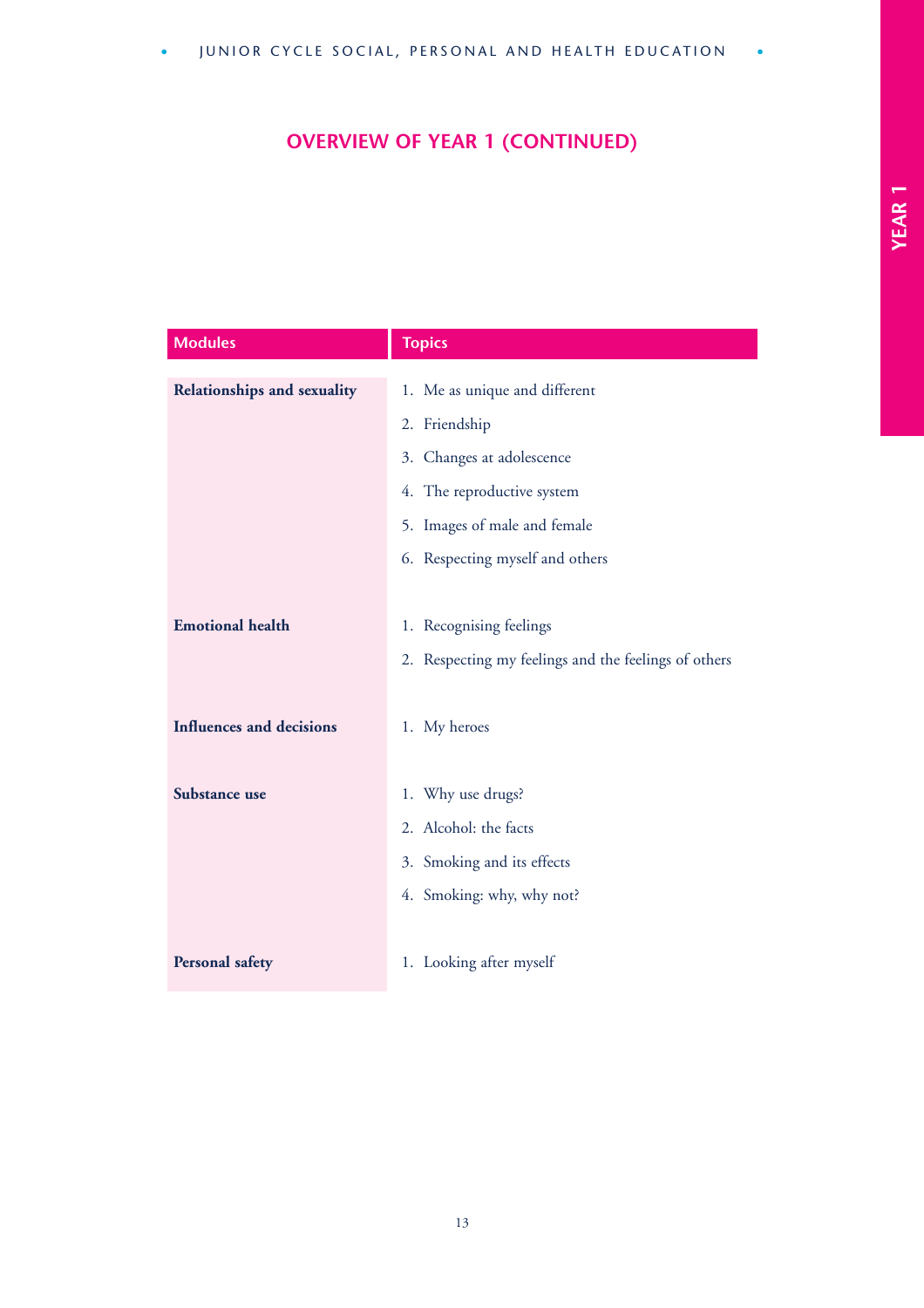### <span id="page-17-0"></span>BELONGING AND INTEGRATING

Self-esteem depends on many factors; feeling secure is one of the most important. This module deals with two events that can affect that security: the transition from primary to post-primary school, and the experience of loss.

| <b>Topic</b>                          | <b>Aims</b>                                                                                                                                                                                                                                |
|---------------------------------------|--------------------------------------------------------------------------------------------------------------------------------------------------------------------------------------------------------------------------------------------|
| 1. Coping with change                 | To enable the students to reflect on change in<br>their lives-physical, social, emotional, etc.<br>To help the students to cope with the transition<br>from primary to second-level education                                              |
| 2. Joining a new group                | To build on the skills for working in groups<br>introduced at primary level, with particular<br>reference to the setting of rules for group work<br>To promote awareness of the needs of others                                            |
| 3. Appreciating difference            | To help the students to recognise and value their<br>own gifts and talents and those of others                                                                                                                                             |
| 4. Bullying is everyone's<br>business | To help the students to identify and label<br>bullying behaviour<br>To explore possible personal and group responses<br>to such behaviour<br>To familiarise the students with the procedures<br>in their school for responding to bullying |
| 5. Coping with loss                   | To enable the students to identify different<br>types of loss<br>To help the students to identify the personal,<br>emotional and social consequences of each<br>type of loss                                                               |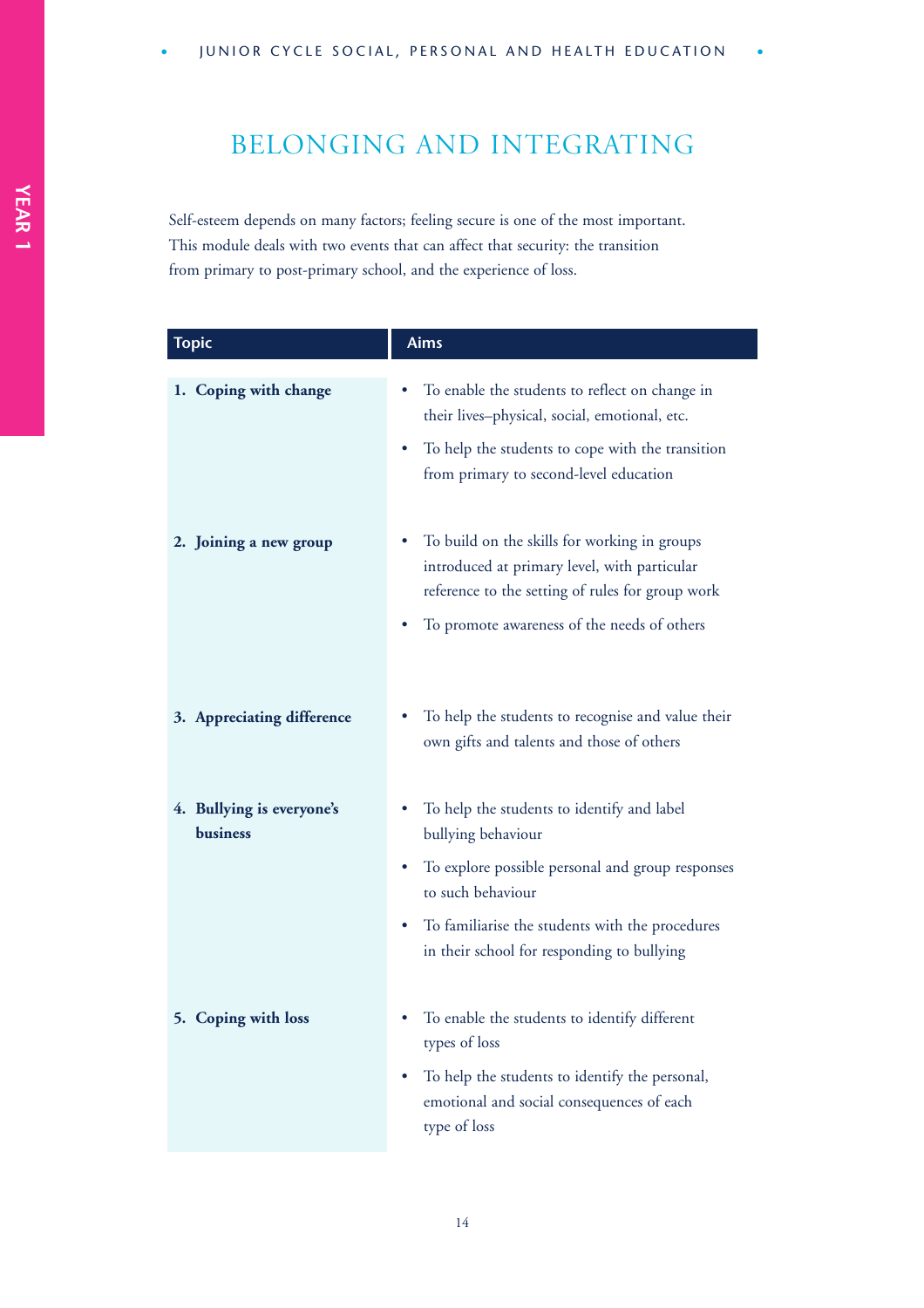#### **OUTCOMES**

- **have reflected on their current stage of development**
- **have further developed their group work and communication skills**
- **have a heightened sensitivity to their own talents and those of others**
- **be aware of their responsibilities as members of the school community**
- **be aware of the characteristics of bullying behaviour**
- **have a knowledge of school policy on bullying and a willingness to adhere to that policy**
- **be familiar with types and consequences of loss**
- **be able to identify the member of the staff to approach if necessary.**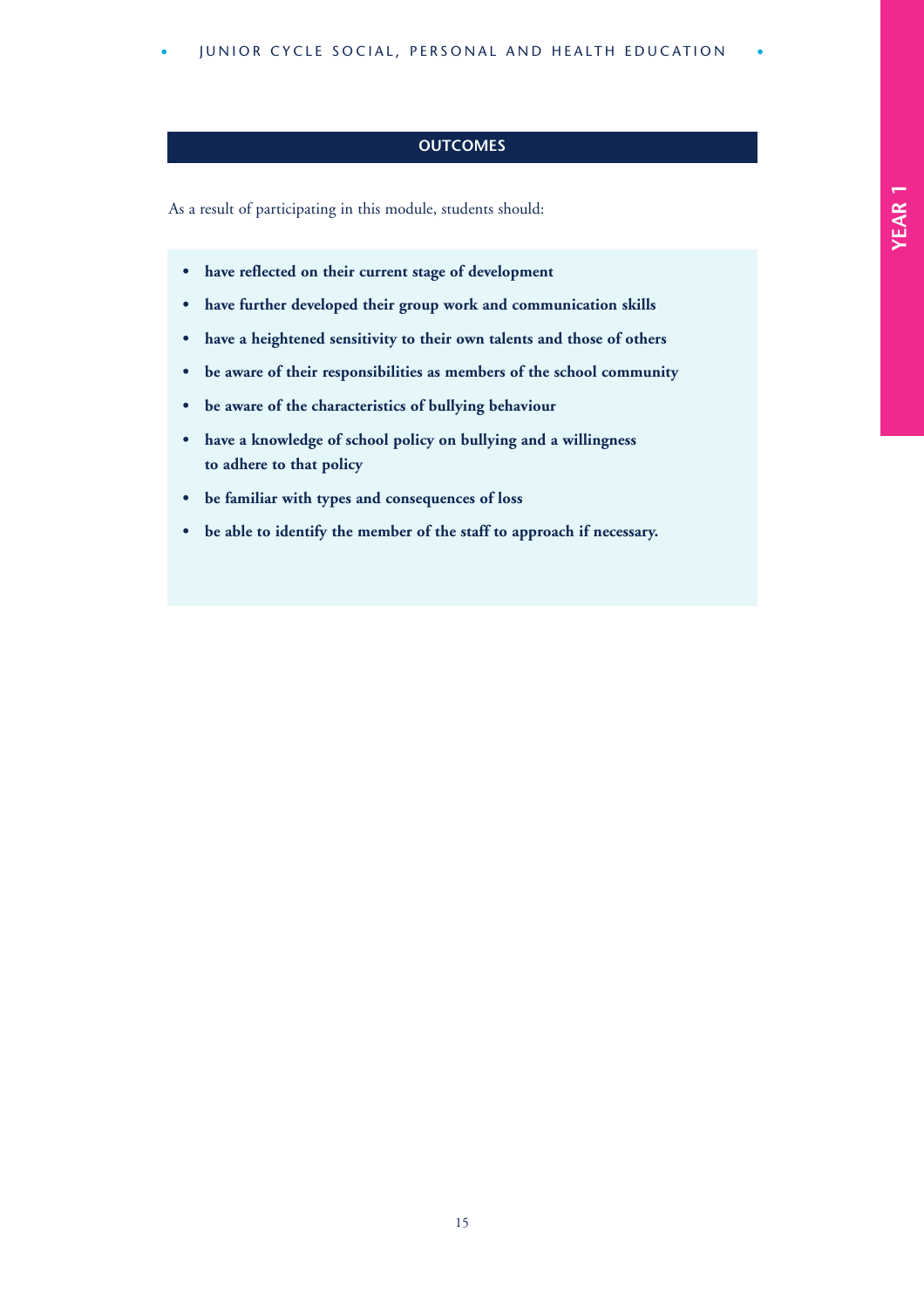### SELF-MANAGEMENT: A SENSE OF PURPOSE

The focus of this module is on the development of good skills for personal organisation and effective work and leisure habits. The importance of teamwork is also addressed.

| <b>Topic</b>                                   | Aims                                                                                                                               |
|------------------------------------------------|------------------------------------------------------------------------------------------------------------------------------------|
| 1. Organising myself                           | To facilitate the development of planning<br>and preparation skills                                                                |
| 2. Organising my work at<br>home and in school | To help the students to develop good study habits                                                                                  |
| 3. Teamwork                                    | To help the students to identify the advantages<br>٠<br>of good teamwork and the challenge of being<br>an effective team member    |
|                                                | To help the students to be aware of their own<br>limitations and the necessity to seek help and<br>advice from others              |
| 4. Balance in my life                          | To help the students in the organisation of<br>their time around work, leisure, and rest<br>To explore what it means to be healthy |

#### **OUTCOMES**

- **be able to plan and organise their school and homework efficiently**
- **have a greater awareness of the importance of teamwork**
- **have a broadened vision of what it means to be healthy.**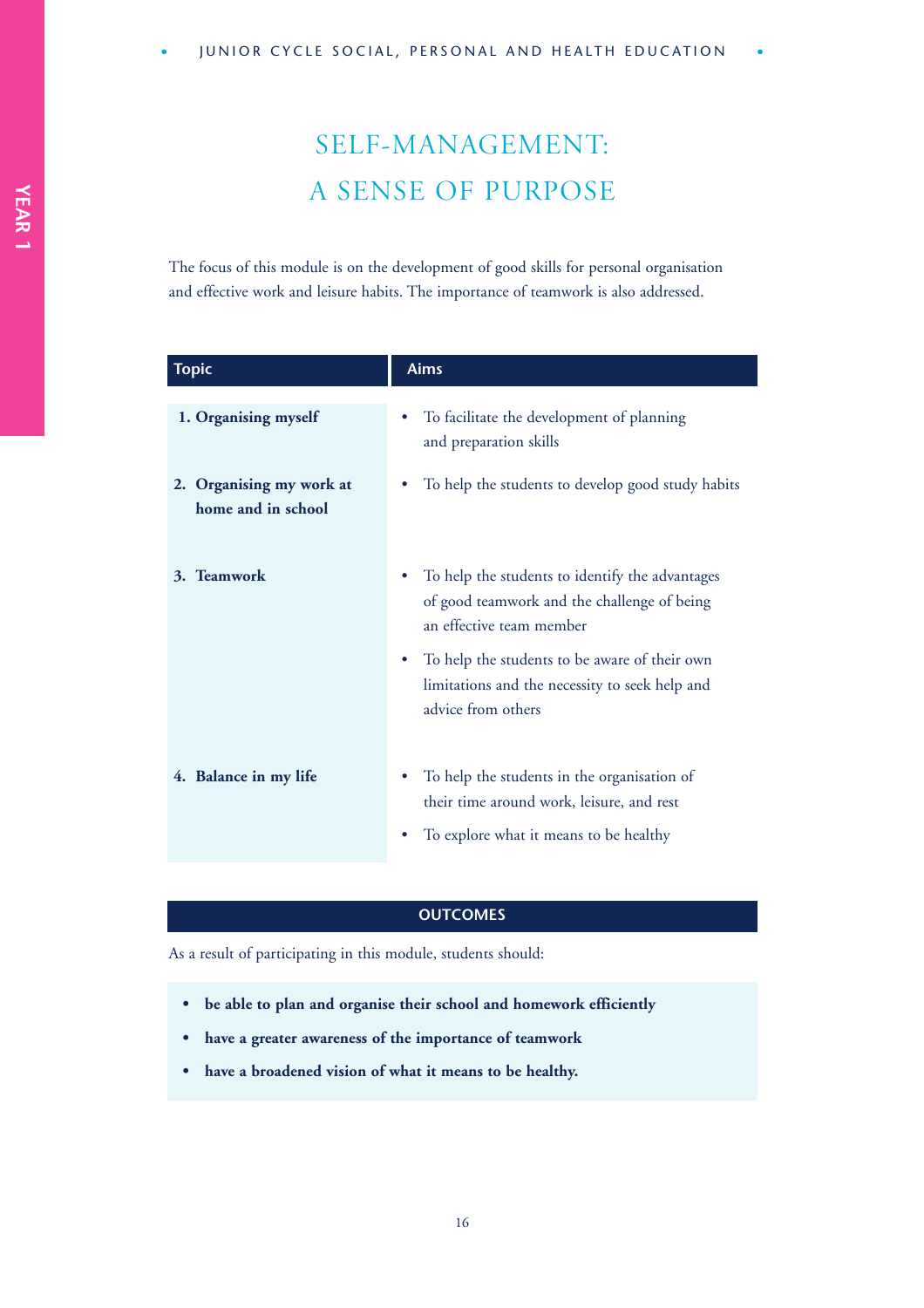### COMMUNICATION SKILLS

The ability to communicate is essential for healthy personal and social development. The focus in this module is on reinforcing basic skills for self-expression and for listening. In addition, students are introduced to different types of communication and the contexts for their use.

| <b>Topic</b>                                          | <b>Aims</b>                                                                                                                                                                                     |
|-------------------------------------------------------|-------------------------------------------------------------------------------------------------------------------------------------------------------------------------------------------------|
| 1. Express yourself                                   | To enable the students to develop skills for<br>٠<br>expressing their own opinions and asking<br>constructive questions                                                                         |
| 2. Learning to listen                                 | To help the students to develop skills for<br>listening to others                                                                                                                               |
|                                                       | To develop awareness of the importance<br>۰<br>of sensitivity to the opinions of others                                                                                                         |
| 3. Passive, assertive and<br>aggressive communication | To help the students to differentiate between<br>passive, assertive and aggressive forms of<br>communication                                                                                    |
|                                                       | To help the students to be sensitive to the<br>۰<br>appropriateness or inappropriateness of different<br>forms of communication in different contexts,<br>in particular when relating to adults |
|                                                       | To further develop skills for conflict management<br>۰                                                                                                                                          |

#### **OUTCOMES**

- **have learnt and practised the skills of listening and of self-expression**
- **be more aware of the need to be sensitive to the opinions of others**
- **know and understand different types of communication**
- **be aware of the appropriateness of different types of communication**
- **have learnt skills for conflict resolution.**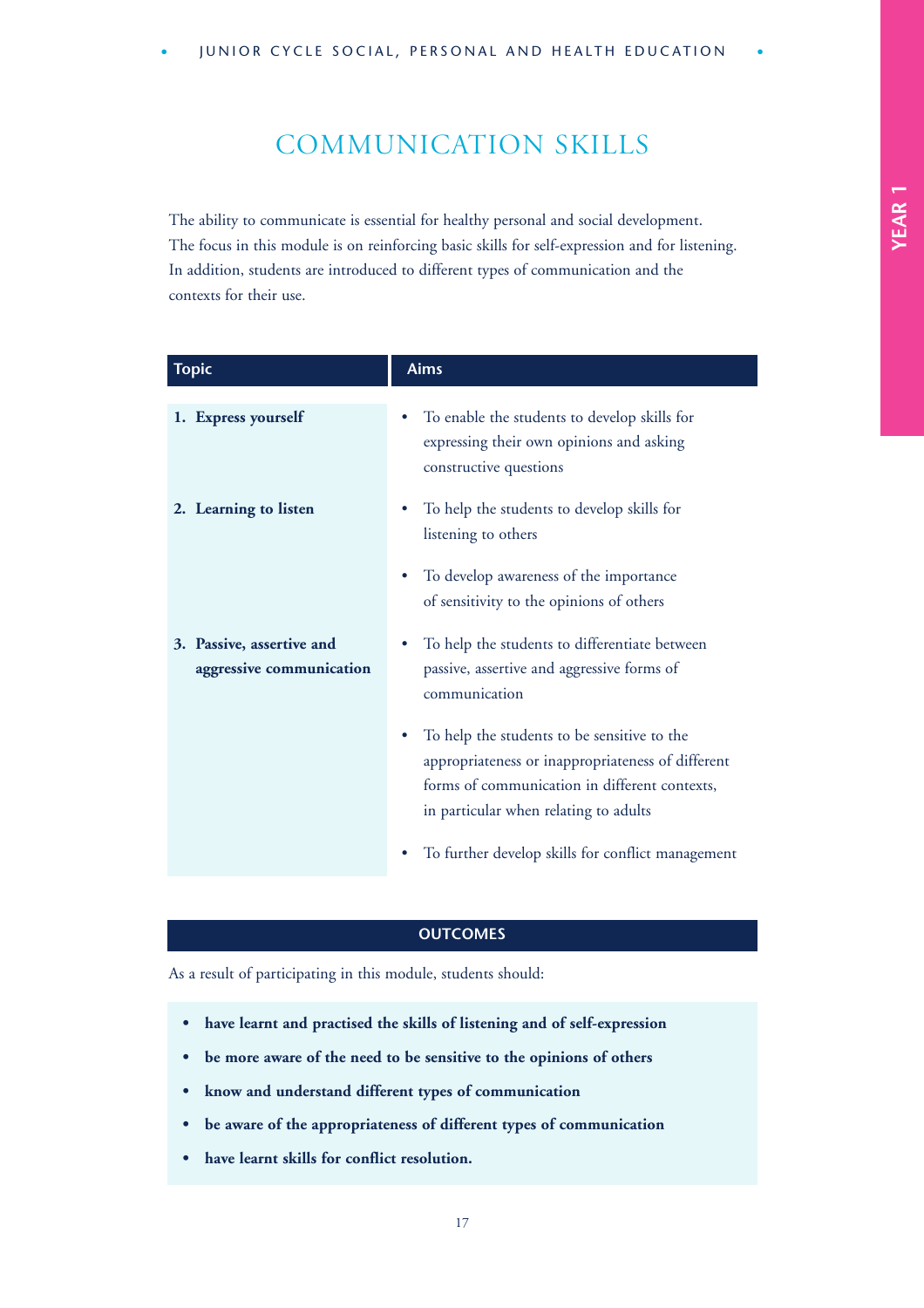### PHYSICAL HEALTH

Physical health is one element of personal health and well-being. Other elements–including the emotional, sexual, and social–are addressed elsewhere in junior cycle SPHE. The focus in this module is on life-style patterns that support good physical health.

| <b>Topic</b>      | <b>Aims</b>                                                                                                                                 |
|-------------------|---------------------------------------------------------------------------------------------------------------------------------------------|
| 1. Body care      | To emphasise the importance of washing<br>and body care, especially in adolescence                                                          |
|                   | To explore the links between personal hygiene<br>and positive self-image                                                                    |
| 2. Healthy eating | To make the students aware of the elements of<br>a balanced diet and the importance of healthy<br>eating for physical and mental well-being |
| 3. Exercise       | To develop awareness of the importance of rest<br>and exercise for health and well-being                                                    |
|                   | To help the students to identify possibilities<br>for daily and weekly exercise in their own lives                                          |

#### **OUTCOMES**

- **have an appreciation of the importance of personal hygiene for self-esteem and confidence**
- **understand what is meant by a balanced diet and its implications for general health and well-being**
- **appreciate the importance of physical exercise, rest, and sleep**
- **have drawn up a personal plan for exercise in their own lives.**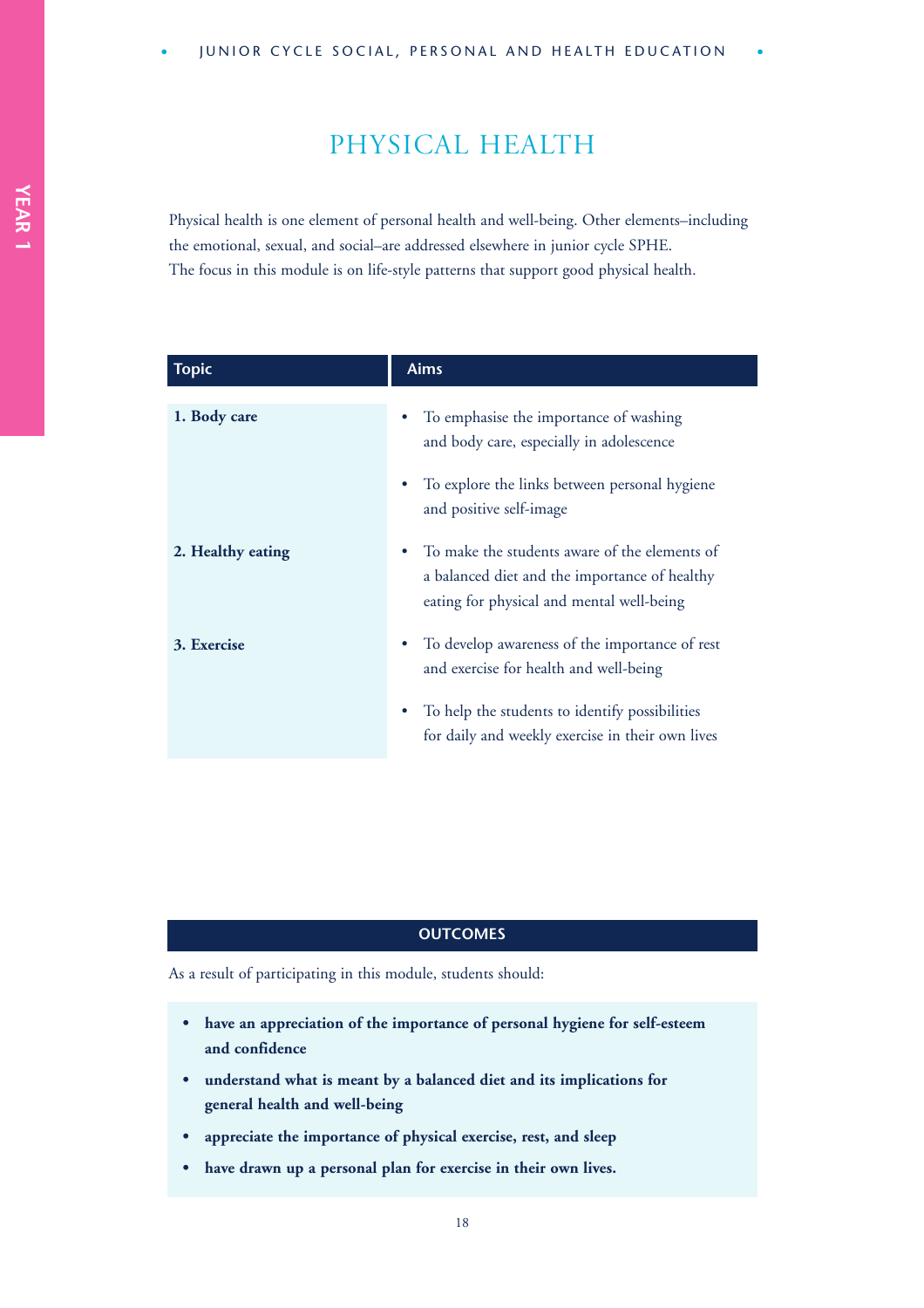### FRIENDSHIP

The transition to post-primary school can separate students from their childhood friendships. There is added pressure on students who move from a single-sex into a co-educational environment. This module offers opportunities to explore these issues.

| <b>Topic</b>          | <b>Aims</b>                                                                          |
|-----------------------|--------------------------------------------------------------------------------------|
| 1. Making new friends | To help the students to explore the nature<br>$\bullet$<br>and meaning of friendship |
| 2. A good friend      | To identify the characteristics of a good friend<br>٠                                |

#### **OUTCOMES**

- **have a heightened awareness of the nature of friendship**
- **have examined the characteristics of a good friend.**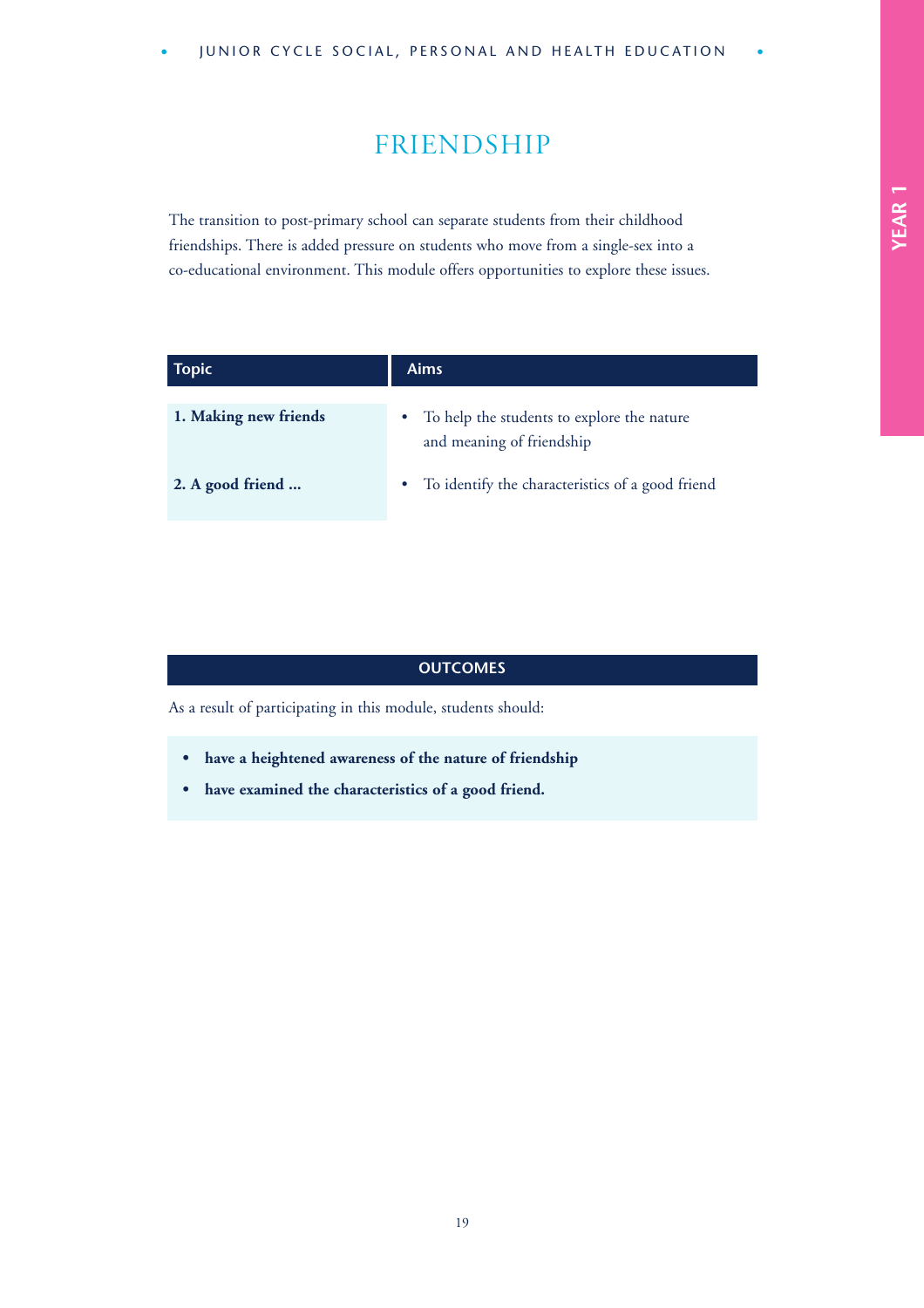### RELATIONSHIPS AND SEXUALITY EDUCATION

This module will be prepared in accordance with school policy on relationships and sexuality education. Further details are included in the Teacher Guidelines for Social, Personal and Health Education.

| <b>Topic</b>                       | <b>Aims</b>                                                                                                                              |
|------------------------------------|------------------------------------------------------------------------------------------------------------------------------------------|
| 1. Me as unique and different      | To develop skills for promoting self-esteem                                                                                              |
| 2. Friendship                      | To further explore the qualities valued<br>in friendship                                                                                 |
|                                    | To help the students to identify their<br>responsibilities in different types of relationships                                           |
| 3. Changes at adolescence          | To help the students to understand the physical,<br>emotional and psychological changes that take<br>place during adolescence            |
|                                    | To help the students to appreciate that these<br>changes occur at different times and at different<br>rates, depending on the individual |
| 4. The reproductive system         | To enable the students to clarify their information<br>on the male and female reproductive systems,<br>intercourse, and conception       |
| 5. Images of male and female       | To enable the students to deepen their<br>awareness of stereotyping and its influence on<br>attitudes and behaviour                      |
| 6. Respecting myself<br>and others | To identify some contemporary attitudes<br>to sexuality                                                                                  |
|                                    | To help the students to recognise the need for<br>٠<br>respect for sexuality                                                             |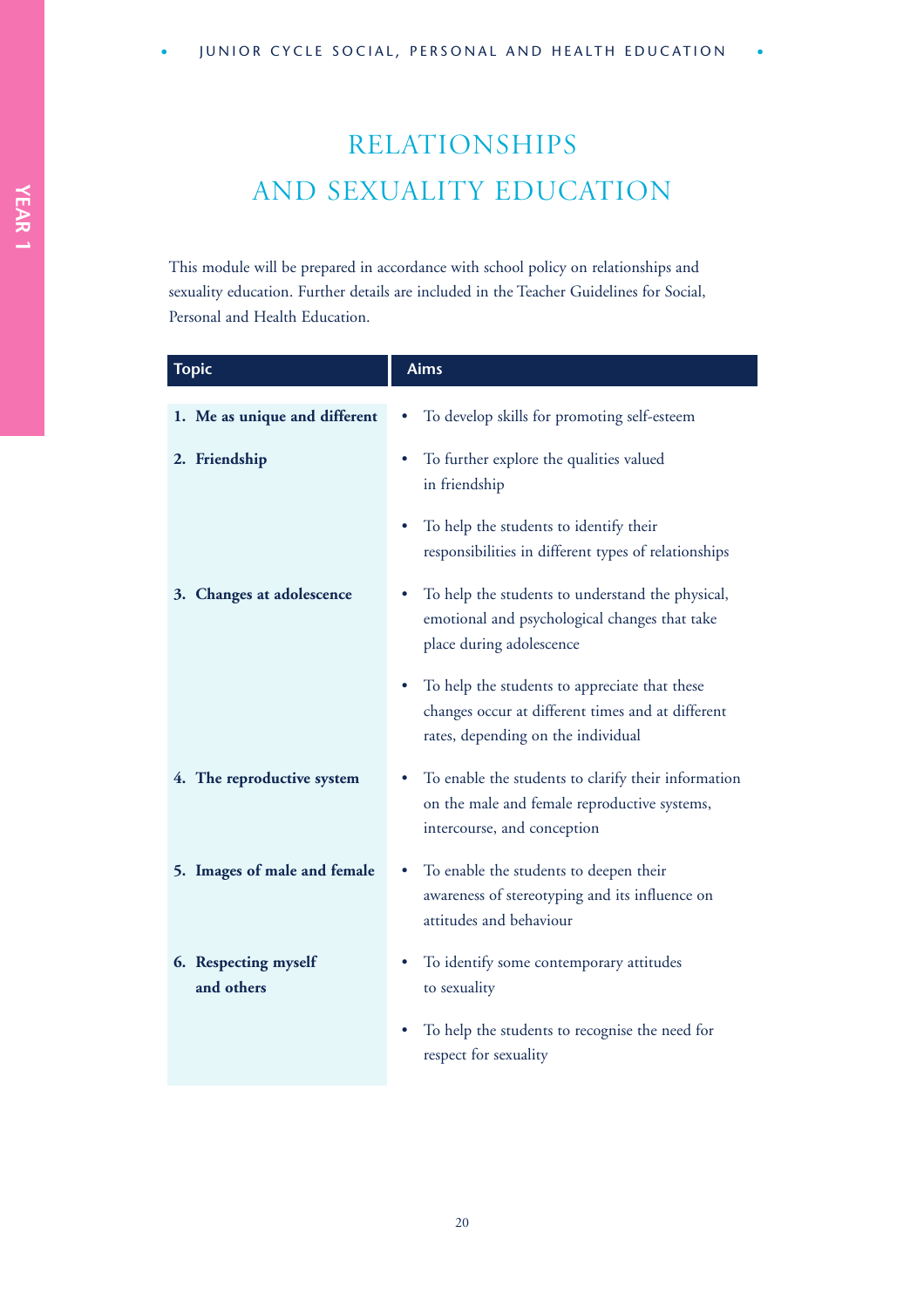### **OUTCOMES**

- **have an appreciation of their personal talents and those of others**
- **have explored some aspects of sex stereotyping**
- **have a knowledge of the physical, emotional and psychological changes related to adolesence**
- **have a clear understanding of the male and female reproductive systems**
- **be sensitive to the need for respect for one's own sexuality and the sexuality of others.**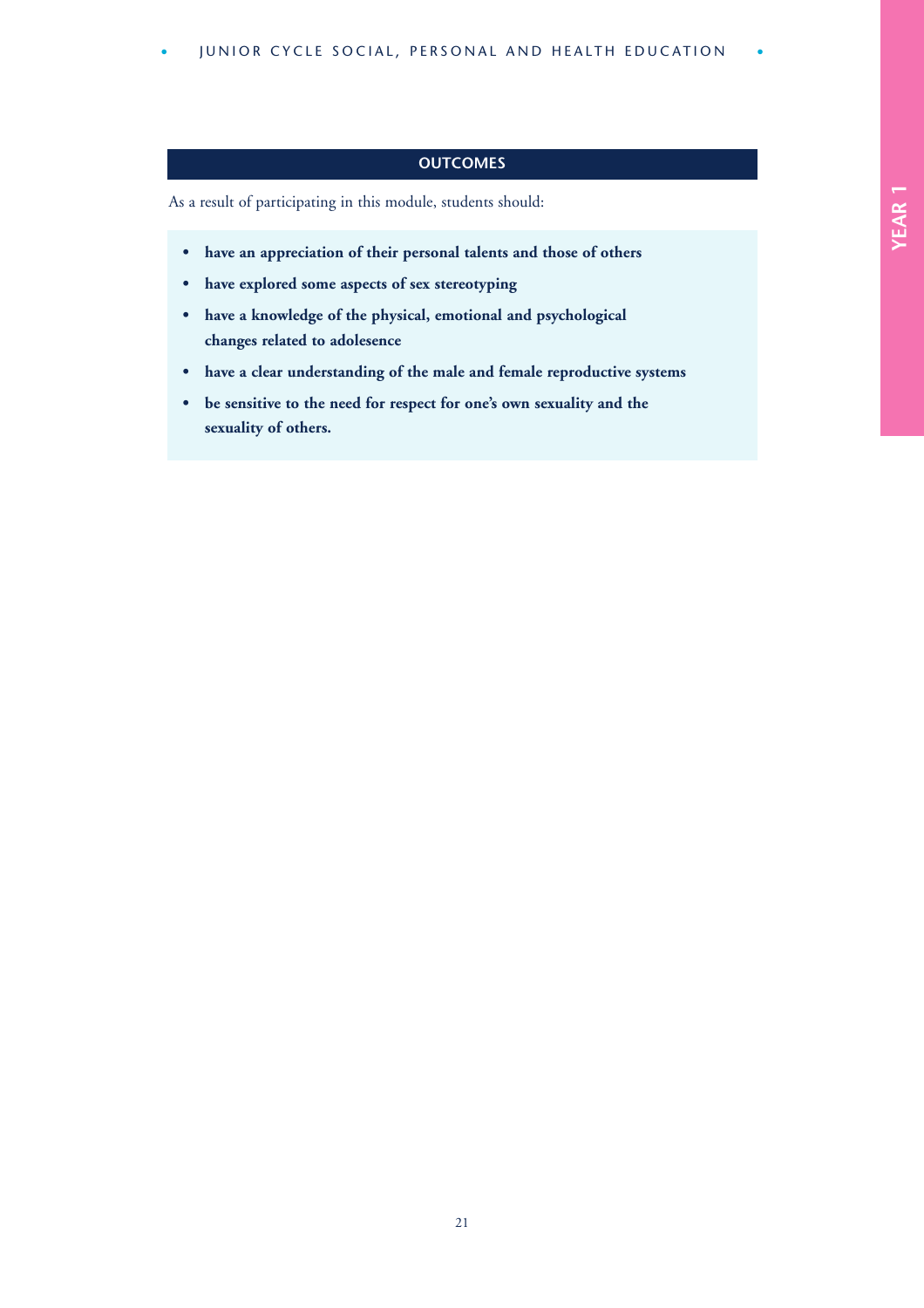### EMOTIONAL HEALTH

This module focuses on feelings–their sources and impact. It encourages students to recognise their own feelings, a fundamental element of good mental health.

| Topic                                                   | <b>Aims</b>                                                                                                                                          |
|---------------------------------------------------------|------------------------------------------------------------------------------------------------------------------------------------------------------|
| 1. Recognising feelings                                 | • To identify and label some common emotions<br>To help the students to recognise appropriate and<br>inappropriate ways of expressing these emotions |
| 2. Respecting my feelings<br>and the feelings of others | To help the students to be conscious of their own<br>$\bullet$<br>emotional responses and the feelings of others                                     |

#### **OUTCOMES**

- **have a heightened awareness of common emotions and associated words used to express them**
- **have explored their own emotional responses, and those of others around them**
- **be aware of the appropriate ways of expressing their emotions.**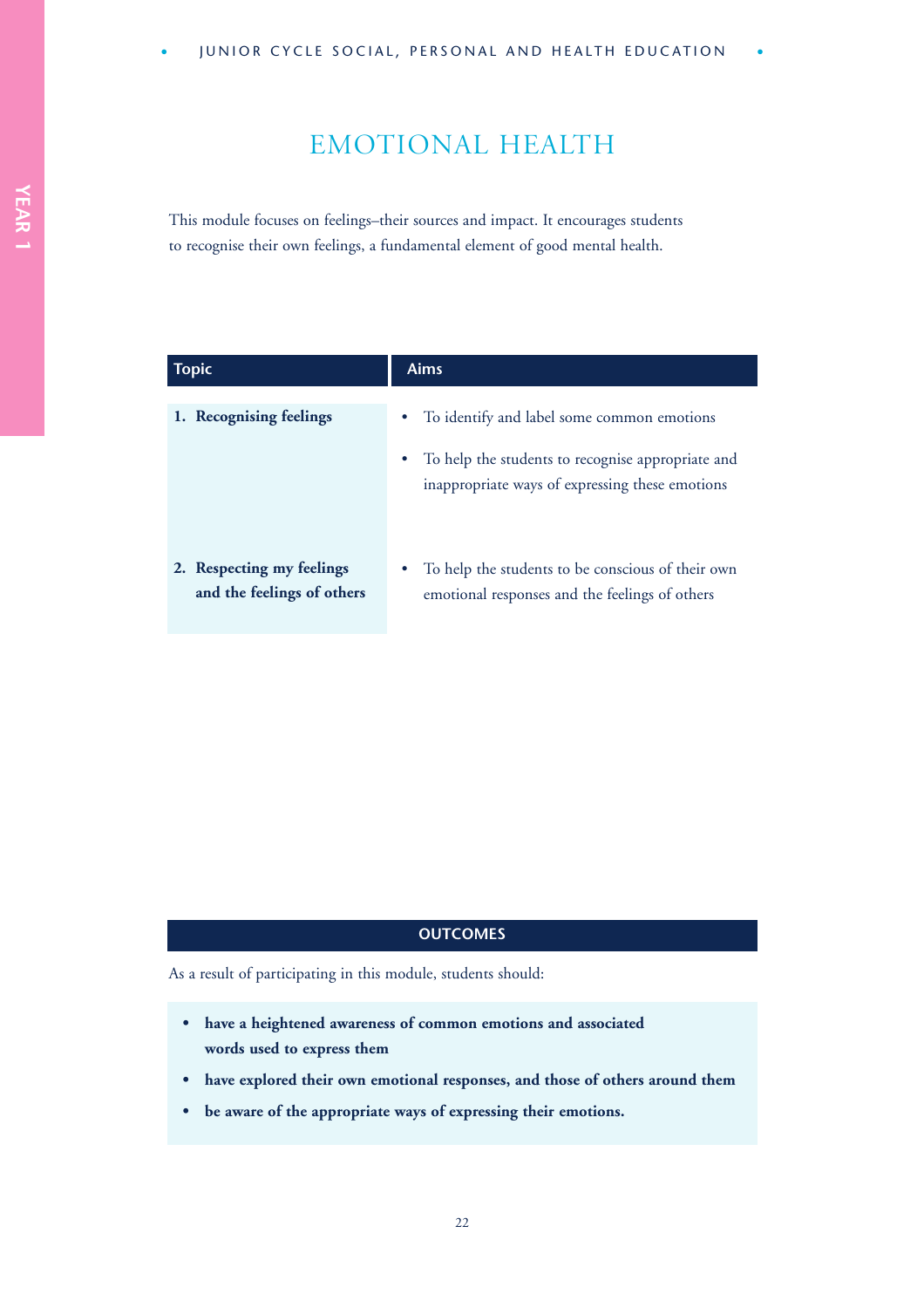### INFLUENCES AND DECISIONS

Students examine the ways in which they are influenced, even without their being conscious of the influence on them. Being aware of these influences is the first step in developing the critical skills necessary for good decision-making.

| <b>Topic</b> | <b>Aims</b>                                                                                                                                                          |
|--------------|----------------------------------------------------------------------------------------------------------------------------------------------------------------------|
| 1. My heroes | To help the students to identify and name<br>$\bullet$<br>the significant influences in their lives-at home, in<br>school, in the wider community, and in the media. |
|              | To explore how some of these influences can<br>affect behaviour                                                                                                      |
|              | To help the students to value individuality<br>and difference                                                                                                        |

### **OUTCOMES**

As a result of participating in this module, students should:

- **have a heightened awareness of who influences them, how, and why**
- **have respect for the individuality and uniqueness of each person.**

**YEAR 1 YEAR 1**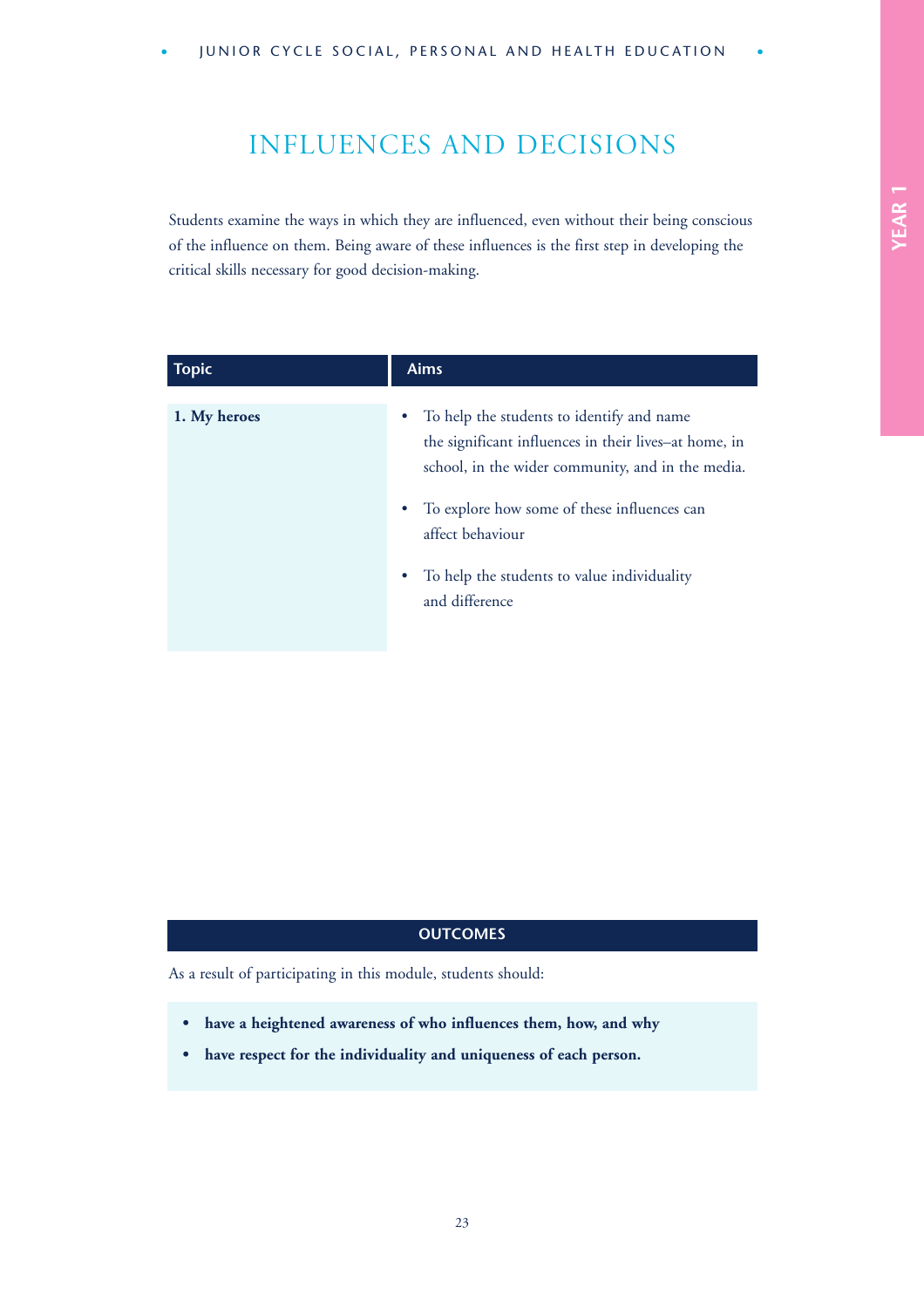### SUBSTANCE USE

Schools will need to give consideration to local needs when planning this module of SPHE. It may be appropriate to include material from second or third year in first year, or to allocate extra time to this module. The focus initially is on the place of drugs in everyday life and their use in the treatment and prevention of illness. In addition alcohol, solvent and nicotine use are addressed specifically.

| <b>Topic</b>               | <b>Aims</b>                                                                                                            |
|----------------------------|------------------------------------------------------------------------------------------------------------------------|
| 1. Why drugs?              | To identify the importance of medicines<br>٠<br>and drugs in our lives                                                 |
|                            | To identify situations in which medicines<br>٠<br>and drugs can be misused                                             |
|                            | To explore the health and social<br>٠<br>implications of drugs                                                         |
| 2. Alcohol                 | To identify patterns of alcohol use in Irish society<br>٠                                                              |
|                            | To explore some ways in which alcohol is abused<br>٠                                                                   |
| 3. Solvents                | To identify some of the health implications<br>٠<br>of solvent abuse                                                   |
| 4. Smoking and its effects | To explore the health and social implications<br>of smoking                                                            |
| 5. Smoking: why, why not?  | To help the students to identify some of the<br>reasons why young people smoke                                         |
|                            | To help the students to identify ways in which<br>۰<br>smoking can be avoided                                          |
|                            | To ensure that the students are familiar with<br>0<br>school policy on smoking, alcohol, and drugs<br>(as appropriate) |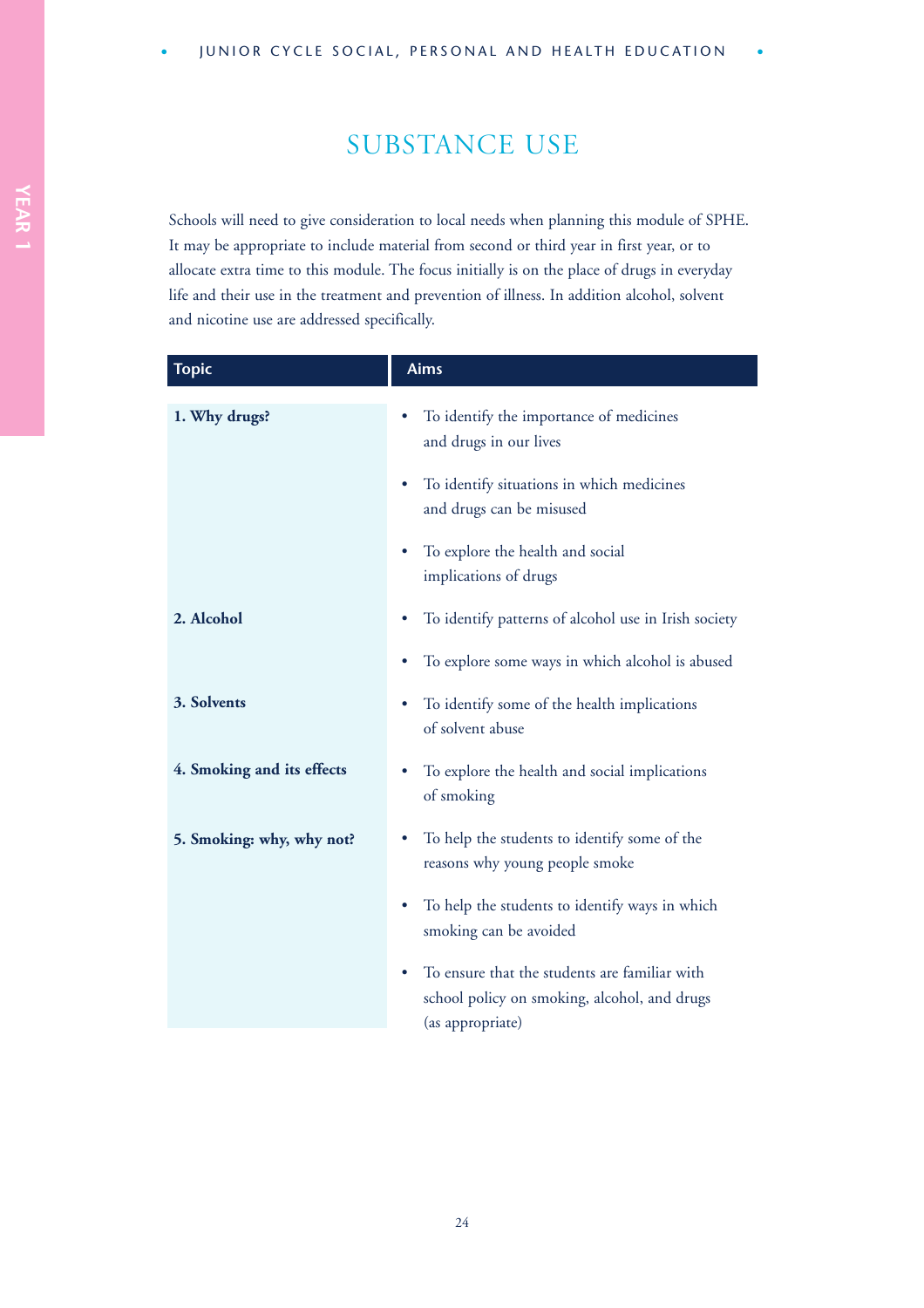### **OUTCOMES**

- **have examined the place of medicines and drugs in human life**
- **be aware of how medicines and drugs can be misused**
- **have an understanding of the implications of alcohol use for personal health and social interaction**
- **have explored some of the reasons why people begin to smoke**
- **have examined ways of avoiding smoking.**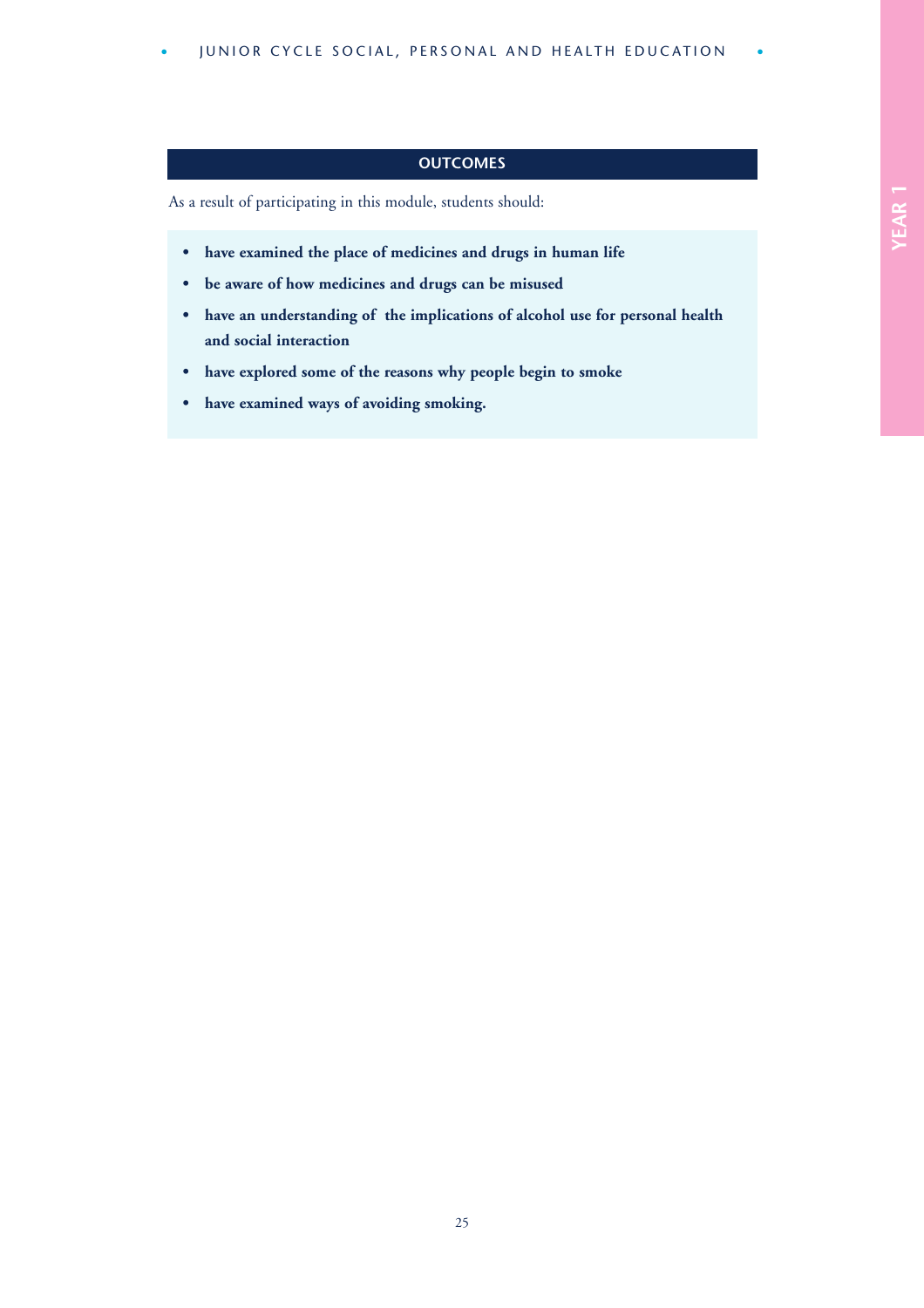### PERSONAL SAFETY

Opportunities for clarifying schools' safety policy are offered in this module. Given that students may be travelling to a new school, it is advisable to revise road safety rules with all students in the first year of post-primary school. In addition, personal safety skills first learnt in primary school are revised and updated here.

| <b>Topic</b>            | <b>Aims</b>                                                                                                                                                                 |
|-------------------------|-----------------------------------------------------------------------------------------------------------------------------------------------------------------------------|
| 1. Looking after myself | • To explore with the students procedures for<br>protecting their personal safety and security and<br>appropriate responses when such safety and<br>security are threatened |
|                         | • To introduce the students to fire and evacuation<br>procedures in the school                                                                                              |
|                         | • To reinforce the basics of road safety, especially<br>in relation to travelling to and from school                                                                        |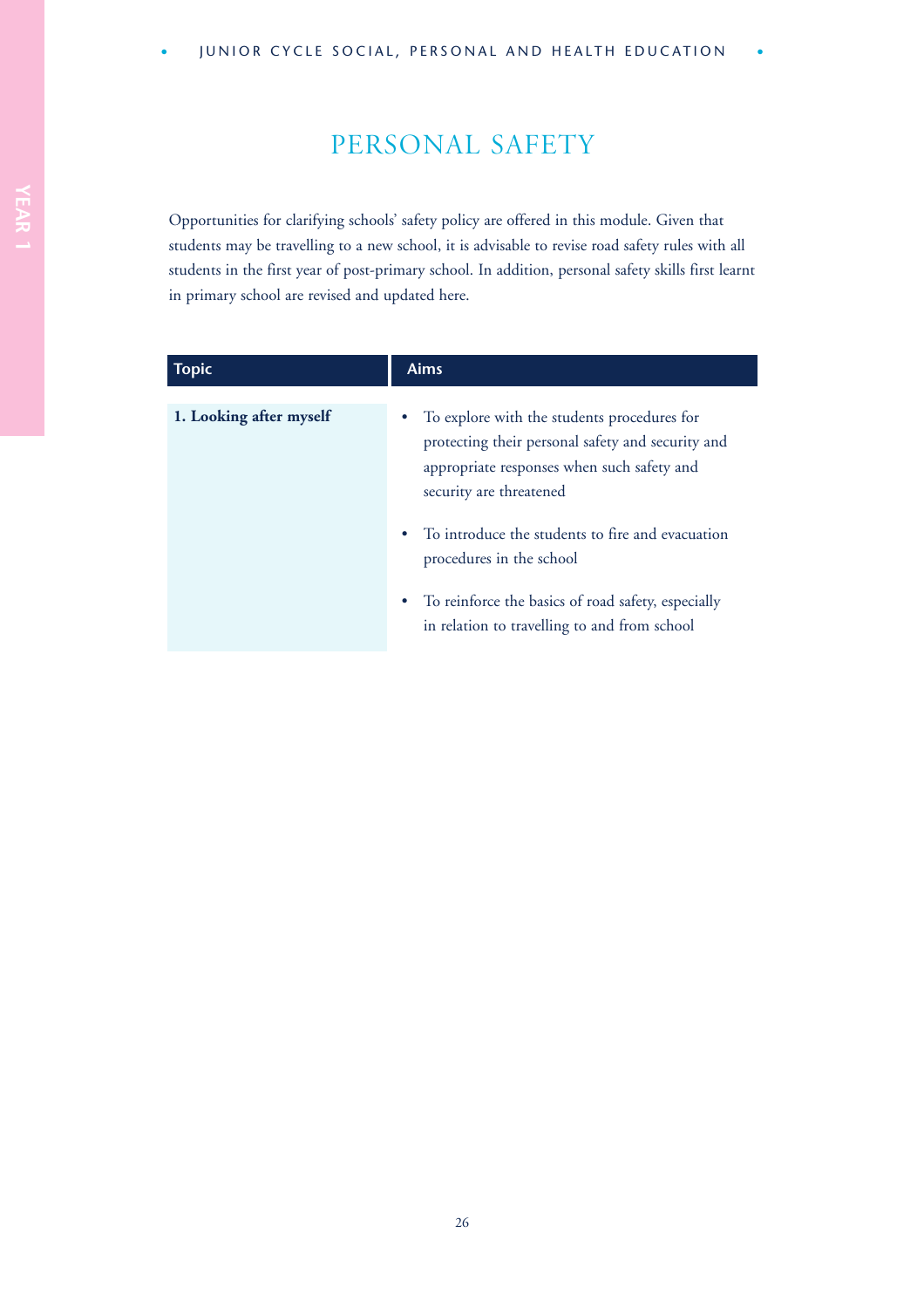### **OUTCOMES**

- **have examined ways of keeping safe**
- **be aware of appropriate responses to a variety of threats to personal safety**
- **have practical knowledge of fire evacuation procedures**
- **have examined the potential hazards in travelling to and from school.**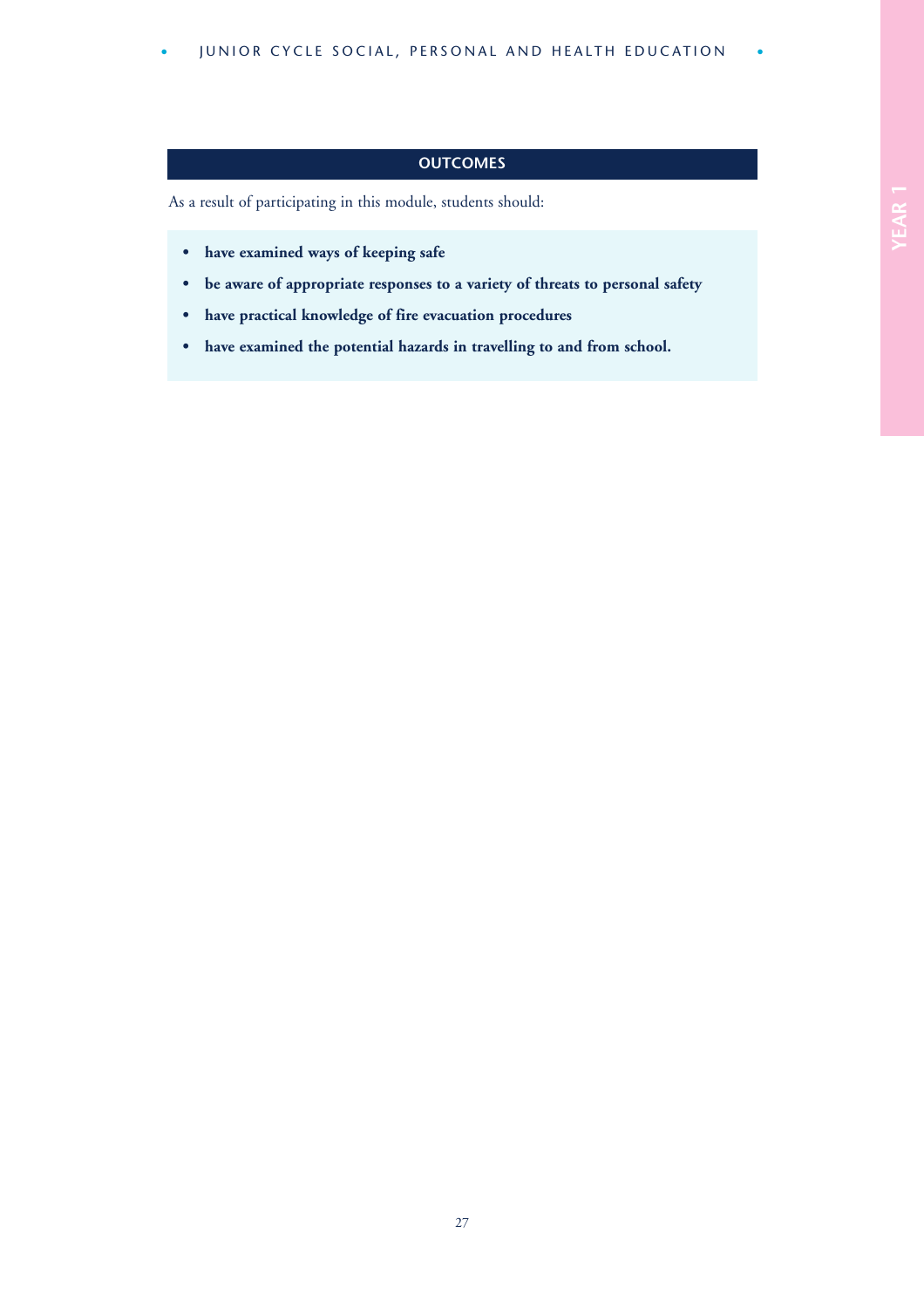### **OVERVIEW OF YEAR 2**

<span id="page-31-0"></span>

| <b>Modules</b>                         | <b>Topics</b>                                                                      |
|----------------------------------------|------------------------------------------------------------------------------------|
| <b>Belonging and integrating</b>       | 1. Looking back, looking forward<br>2. Group work<br>3. Family ties                |
| Self-management:<br>a sense of purpose | 1. What motivates me?<br>2. Study skills                                           |
| <b>Communication skills</b>            | 1. Assertive communication                                                         |
| <b>Physical health</b>                 | 1. Body care and body image                                                        |
| Friendship                             | 1. The changing nature of friendship                                               |
| <b>Relationships and sexuality</b>     | 1. From conception to birth<br>2. Recognising and expressing feelings and emotions |
|                                        | 3. Peer pressure and other influences                                              |
|                                        | 4. Managing relationships                                                          |
|                                        | 5. Making responsible decisions                                                    |
|                                        | 6. Health and personal safety                                                      |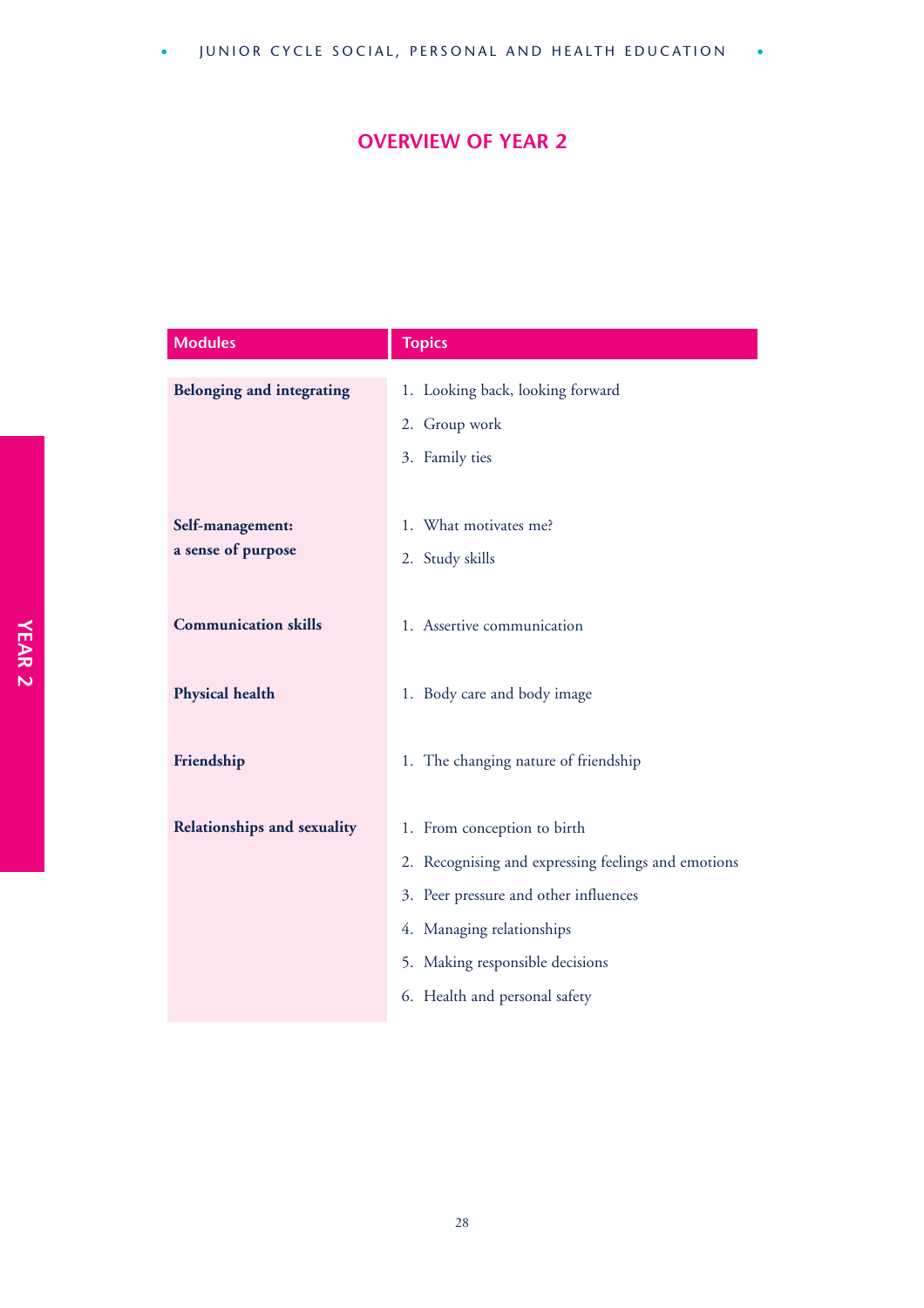### **OVERVIEW OF YEAR 2 (CONTINUED)**

| <b>Modules</b>                  | <b>Topics</b>                       |
|---------------------------------|-------------------------------------|
| <b>Emotional health</b>         | 1. Self-confidence                  |
|                                 | 2. Body image                       |
|                                 |                                     |
| <b>Influences and decisions</b> | 1. Positive and negative influences |
|                                 | 2. Making decisions                 |
|                                 |                                     |
| Substance use                   | 1. The effects of drugs             |
|                                 | 2. Alcohol and its effects          |
|                                 | 3. Alcohol: why, why not?           |
|                                 | 4. Cannabis and its effects         |
|                                 | 5. Cannabis: why, why not?          |
|                                 |                                     |
| Personal safety                 | 1. Accidents at home and in school  |
|                                 | 2. Feeling threatened               |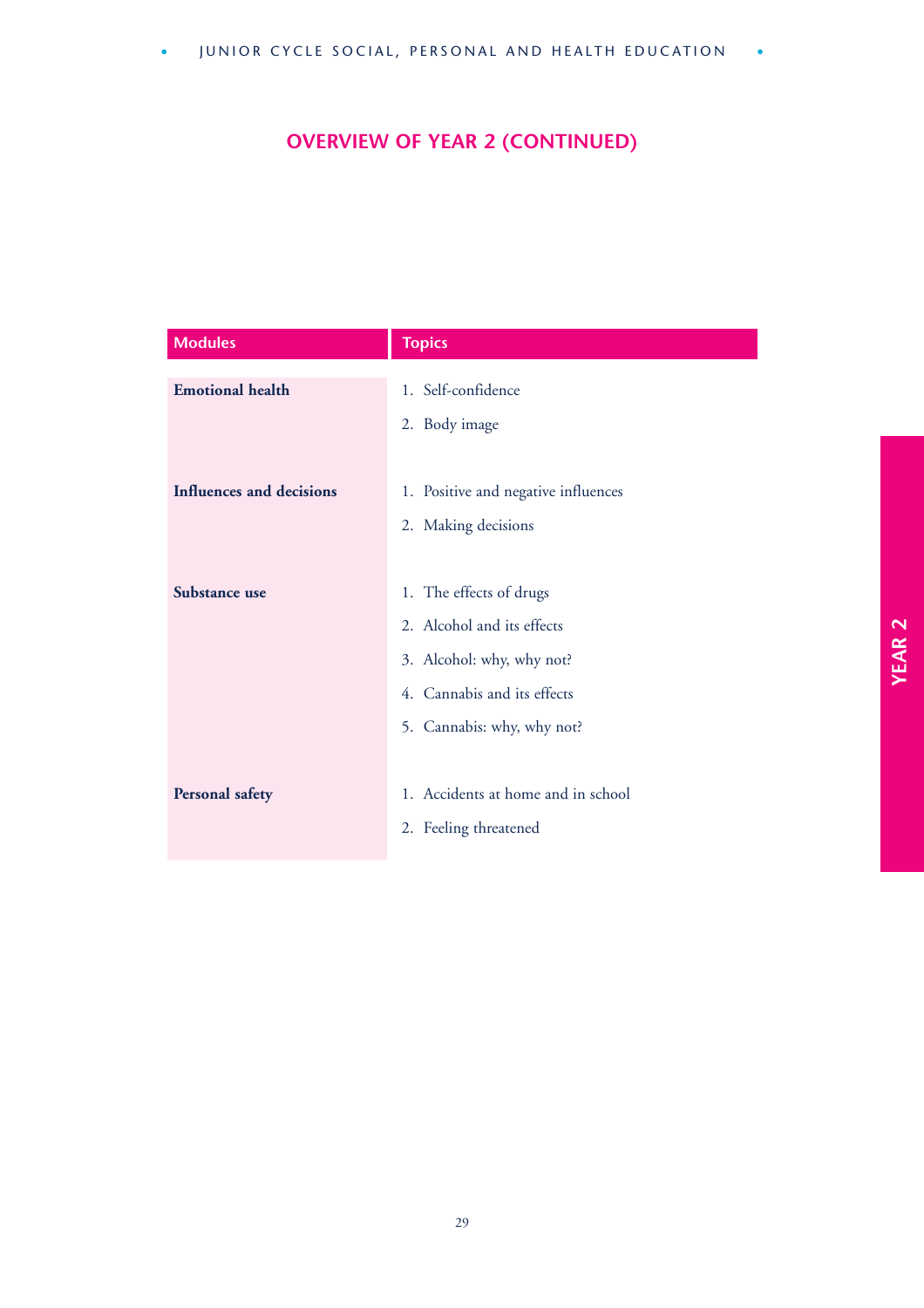### <span id="page-33-0"></span>BELONGING AND INTEGRATING

Students in the second year of post-primary school face a number of particular challenges. New patterns of friendships and allegiances have been formed: they are no longer the "new" students, work habits have been established, and at home the move towards independence has begun. All these issues are reflected in this module.

| <b>Topic</b>                        | <b>Aims</b>                                                                                                                             |
|-------------------------------------|-----------------------------------------------------------------------------------------------------------------------------------------|
| 1. Looking back,<br>looking forward | To help the students to evaluate their experience<br>$\bullet$<br>of first year                                                         |
|                                     | To facilitate the setting of goals and targets for the<br>$\bullet$<br>coming year.                                                     |
| 2. Group work                       | • To enable the students to further develop their<br>skills for working in groups                                                       |
| 3. Family ties                      | To help the students to identify the changes that<br>٠<br>have taken place in their role and relationships<br>within their own families |

#### **OUTCOMES**

- **have participated in an evaluation of their first year**
- **have clear goals and targets for the term and the year ahead**
- **have further enhanced their group work skills**
- **have examined the dynamic relationships in their own families.**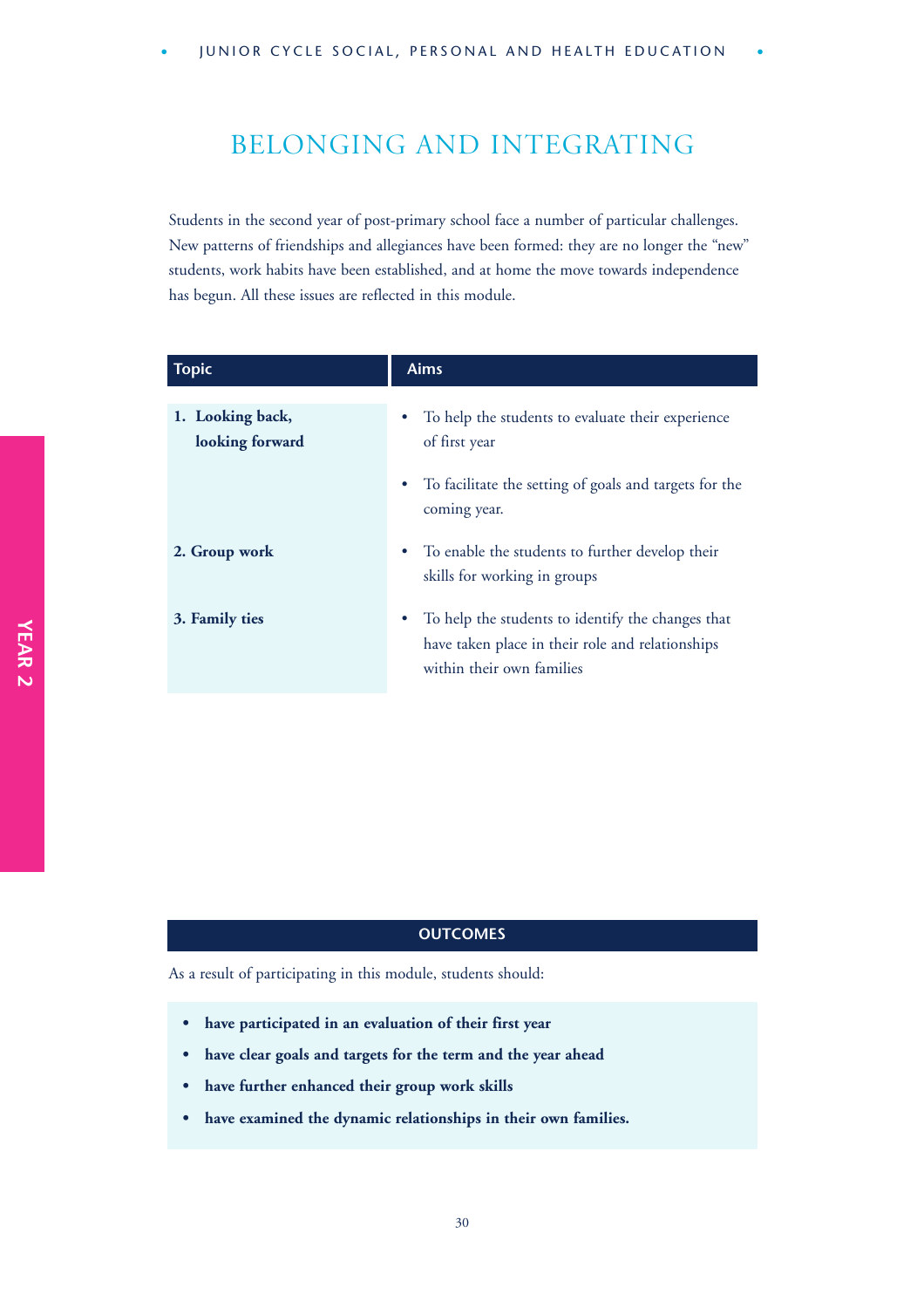### SELF-MANAGEMENT: A SENSE OF PURPOSE

Now that the novelty of post-primary school has worn off, students need to identify positive sources of support and motivation in their lives.

| <b>Topic</b>          | <b>Aims</b>                                                                                               |
|-----------------------|-----------------------------------------------------------------------------------------------------------|
| 1. What motivates me? | To encourage the students to identify sources<br>$\bullet$<br>of support and encouragement in their lives |
| 2. Study skills       | To further develop the skills required for<br>$\bullet$<br>effective study at home and in school          |

#### **OUTCOMES**

- **have identified sources of personal support**
- **have reviewed effective work and study practices.**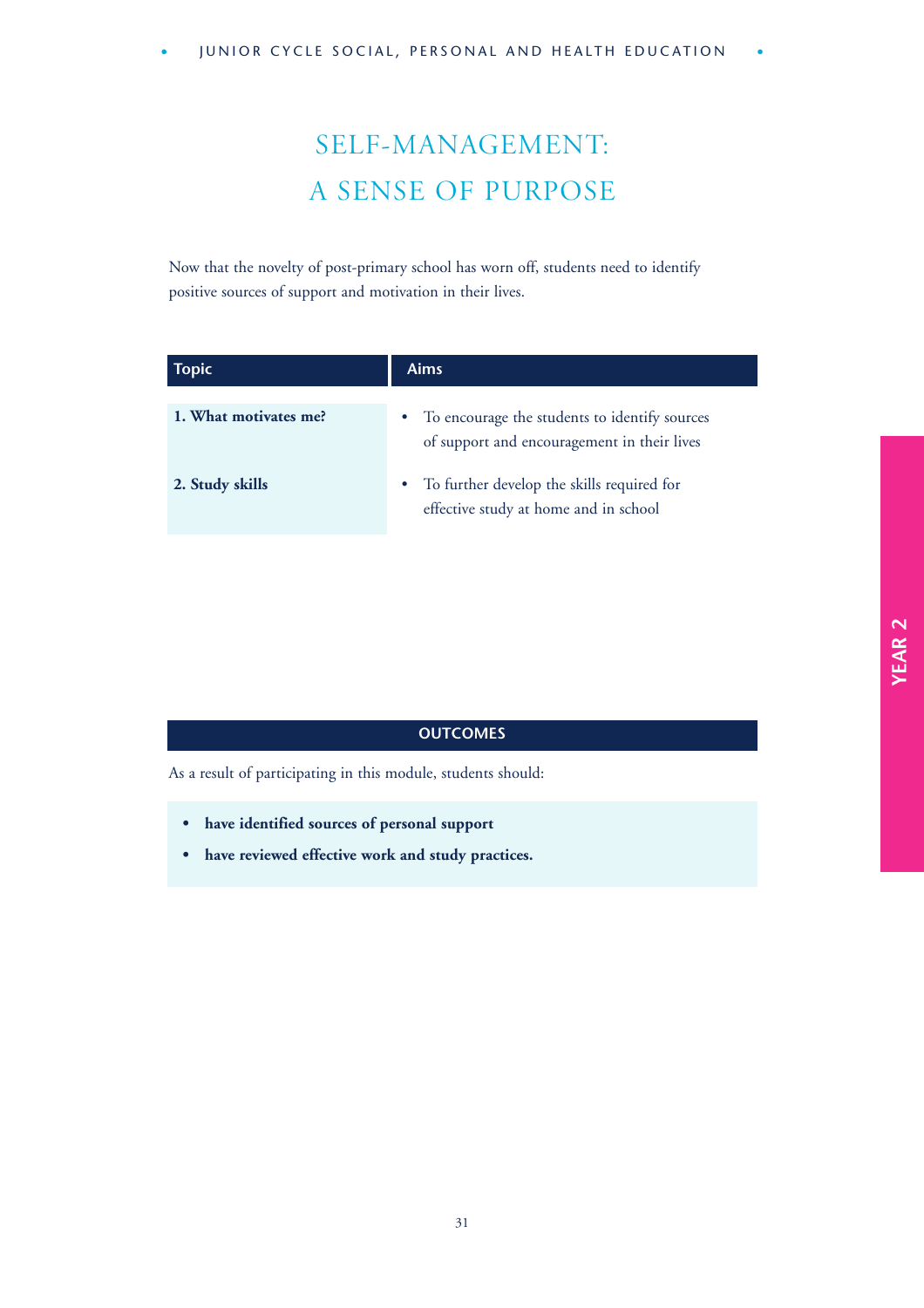### COMMUNICATION SKILLS

The focus in this module is on the skills of assertive communication. Students are given opportunities to practise this skill, with particular reference to dealing with people in authority.

| <b>Topic</b>               | <b>Aims</b>                                                                                                                                                                                                                         |
|----------------------------|-------------------------------------------------------------------------------------------------------------------------------------------------------------------------------------------------------------------------------------|
| 1. Assertive communication | • To promote the development of skills for<br>assertive communication<br>To help the students to identify appropriate<br>$\bullet$<br>situations at school, in the family and in the wider<br>community for the use of these skills |
|                            | To explore the use of assertive communication<br>٠<br>when dealing with people in authority                                                                                                                                         |

#### **OUTCOMES**

- **have practised skills for assertive communication**
- **be sensitive to the appropriate contexts for this form of communication.**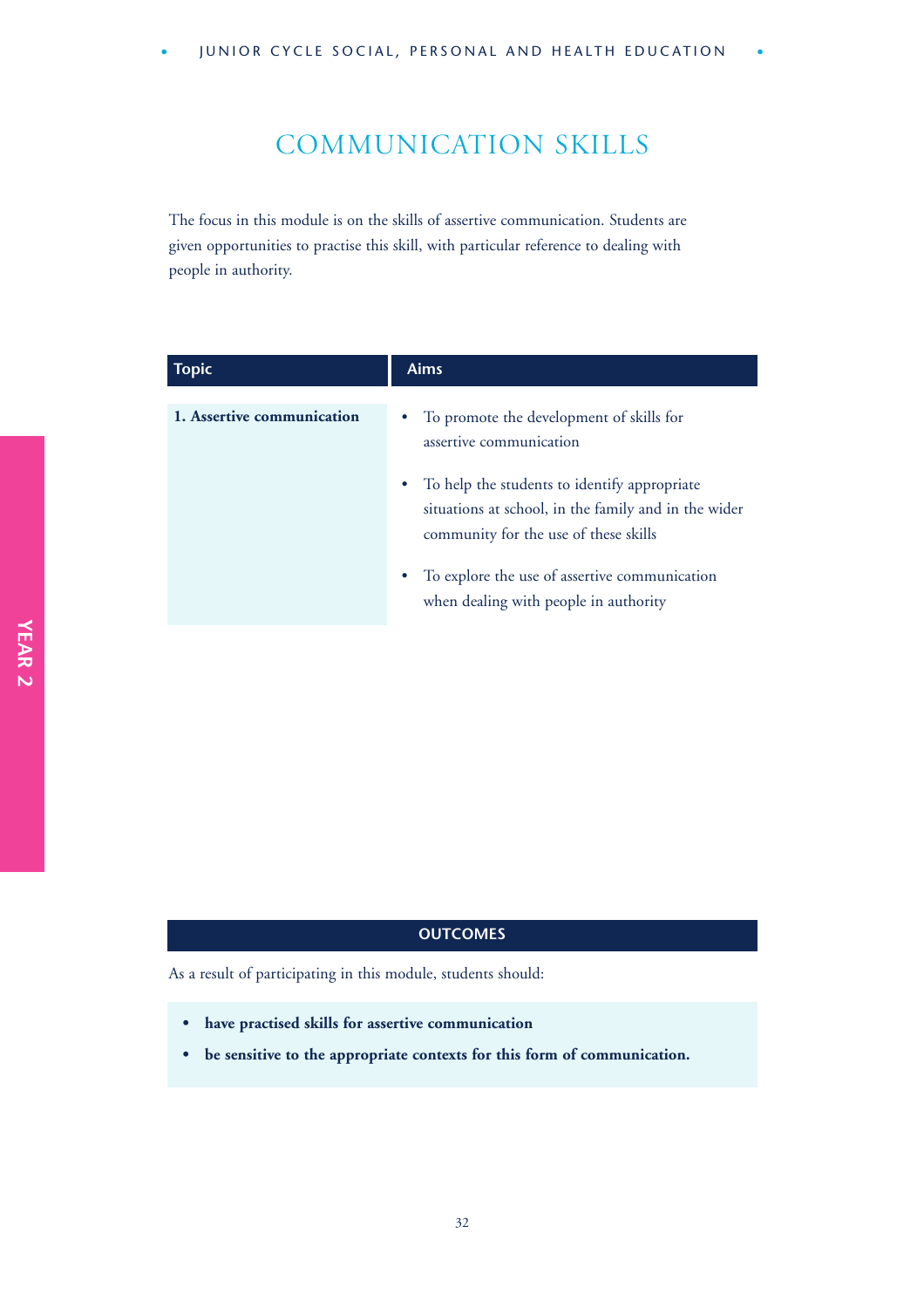### PHYSICAL HEALTH

This module revises basic hygiene practice and explores the link between good hygiene habits and self-esteem. It also deals with illness and its causes and with identifying when help is needed.

| <b>Topic</b>      | <b>Aims</b>                                                                                                                                                      |
|-------------------|------------------------------------------------------------------------------------------------------------------------------------------------------------------|
| 1. Body care      | • To review basic hygiene principles                                                                                                                             |
|                   | • To reinforce the link between personal hygiene and<br>positive body image                                                                                      |
| 2. Feeling unwell | To enable the students to link common symptoms<br>$\bullet$<br>of illness to their causes, with particular reference<br>to illnesses associated with adolescence |
|                   | To help the students to appreciate the need to seek<br>$\bullet$<br>medical and other professional advice and help                                               |

#### **OUTCOMES**

- **have reviewed principles of personal hygiene and their importance for positive self-image**
- **be able to name the symptoms of common ailments**
- **be aware of the occasions when help may be needed.**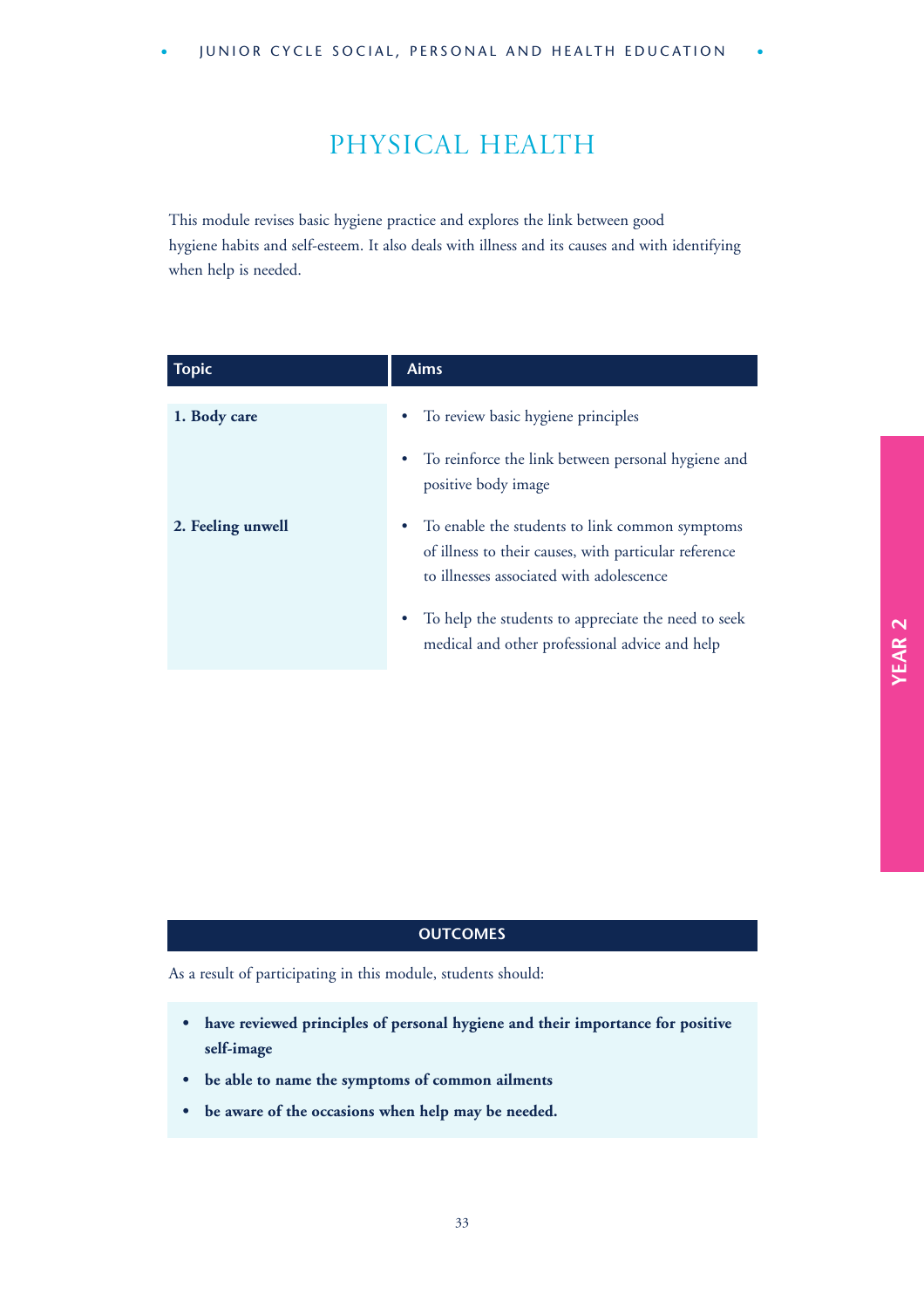### FRIENDSHIP

Whereas first-year students considered the issue of bullying from the point of view of the victim, second-year students explore the behaviour of those who bully and the motives behind such behaviour.

| <b>Topic</b>                            | <b>Aims</b>                                                                                                                             |
|-----------------------------------------|-----------------------------------------------------------------------------------------------------------------------------------------|
| 1. The changing nature<br>of friendship | To help the students to reflect on and appreciate<br>٠<br>the changing patterns of friendship                                           |
|                                         | To help the students to understand sources of<br>$\bullet$<br>bullying behaviour                                                        |
|                                         | To enable the students to recognise bullying<br>٠<br>behaviour and the potential for such behaviour<br>in year 2 of post-primary school |
|                                         | To review procedures for dealing with<br>$\bullet$<br>bullying behaviour                                                                |
|                                         | To help the students to develop strategies and skills<br>$\bullet$<br>for use when confronted with bullying behaviour                   |

#### **OUTCOMES**

- **have reflected on changing friendships**
- **be able to identify the characteristics of bullying behaviour, especially in second year**
- **have explored some of the aspects of the relationships between siblings**
- **have developed their skills for dealing with bullying behaviour.**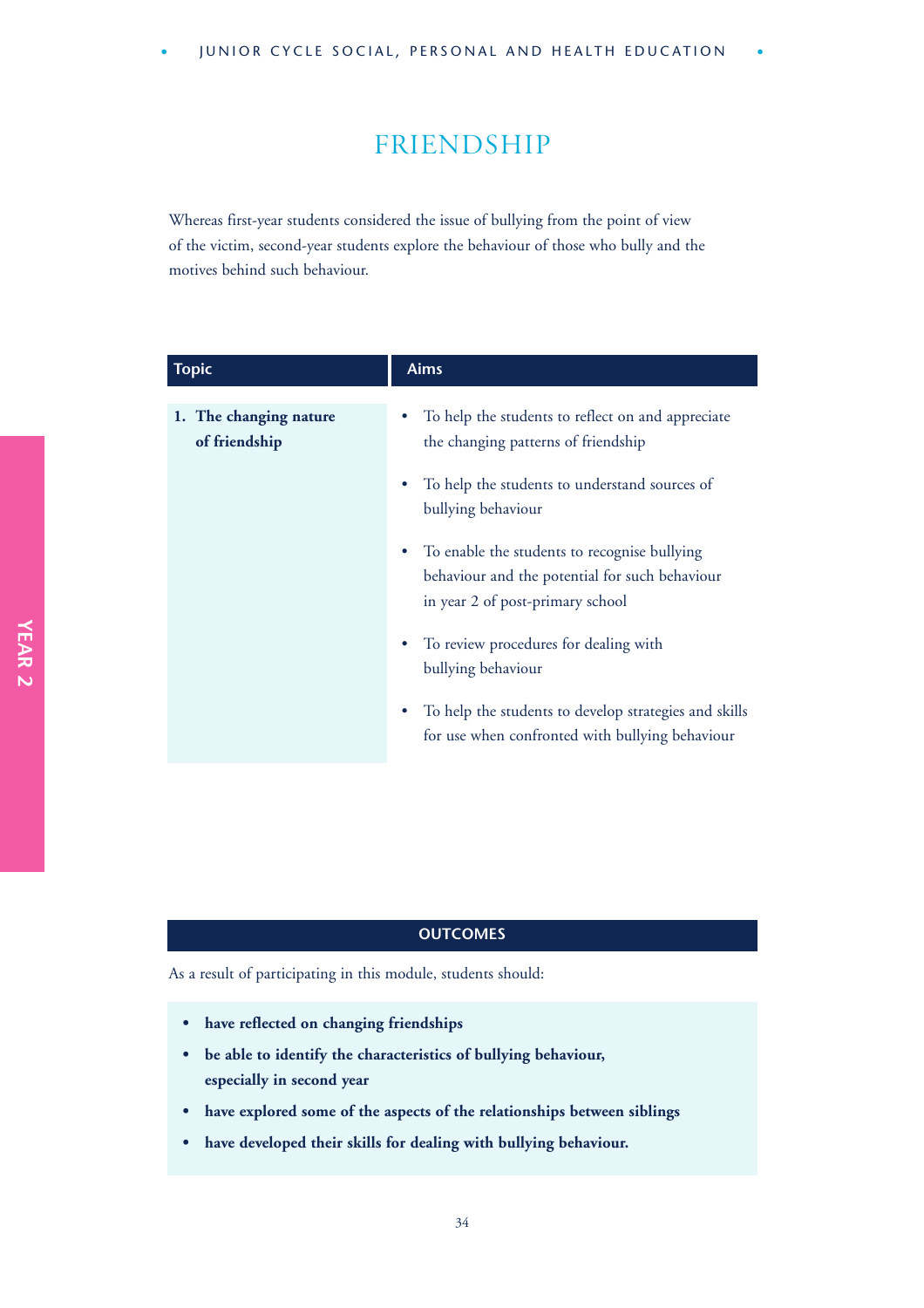### RELATIONSHIPS AND SEXUALITY EDUCATION

This module will be prepared in accordance with school policy on relationships and sexuality education. Further details are included in the Teacher Guidelines for Social, Personal and Health Education.

| <b>Topic</b>                                           | <b>Aims</b>                                                                                                                                            |
|--------------------------------------------------------|--------------------------------------------------------------------------------------------------------------------------------------------------------|
| 1. From conception to birth                            | To examine the stages of development from<br>conception to birth                                                                                       |
| 2. Recognising and expressing<br>feelings and emotions | To help the students to differentiate between<br>different types of relationships                                                                      |
|                                                        | To promote awareness of the feelings and emotions<br>associated with a variety of relationships                                                        |
| 3. Peer pressure and<br>other influences               | To help the students to explore the role of<br>peer pressure and other influences in the<br>area of sexuality                                          |
| 4. Managing relationships                              | To enable the students to develop skills for<br>establishing and maintaining relationships at<br>appropriate levels                                    |
| 5. Making responsible<br>decisions                     | To identify skills necessary for making decisions-<br>consistent with personal values and within a moral<br>framework-about behaviour in relationships |
| 6. Health and personal safety                          | To help the students to develop an awareness of<br>the potential risks involved in developing<br>new relationships                                     |
|                                                        | To enable the students to identify practical steps<br>for personal security                                                                            |
|                                                        | To raise awareness about sexually<br>transmitted disease                                                                                               |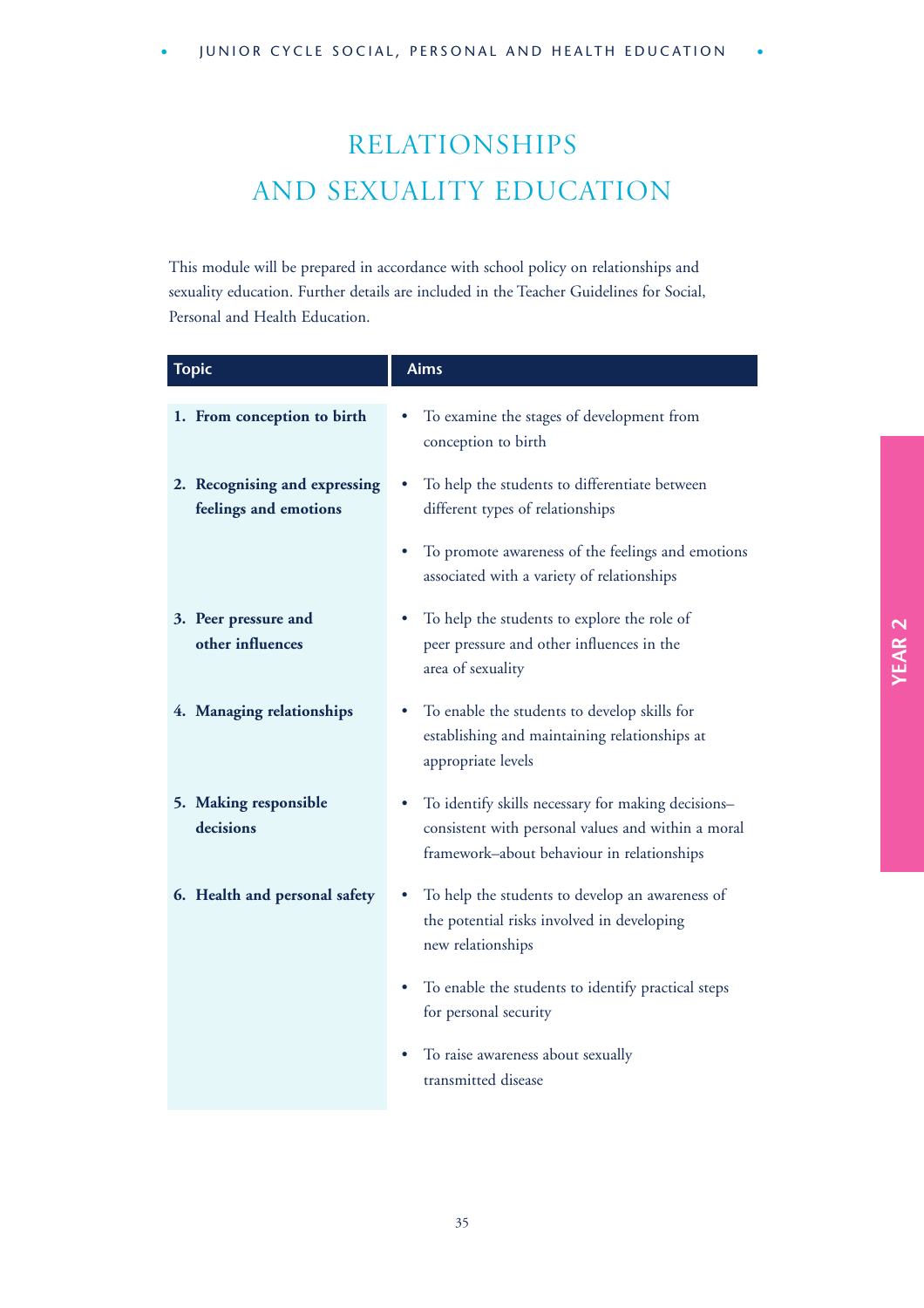#### **OUTCOMES**

- **have a knowledge of the developmental stages from conception to birth**
- **have a heightened awareness of the emotional aspects of a range of relationships**
- **have analysed some of the influences that shape views of sexuality**
- **have developed their skills for communicating in relationships**
- **have further developed their decision-making skills**
- **be aware of the potential for danger in forming new relationships**
- **have a basic knowledge of sexually transmitted disease**
- **have a knowledge of some help agencies and their role.**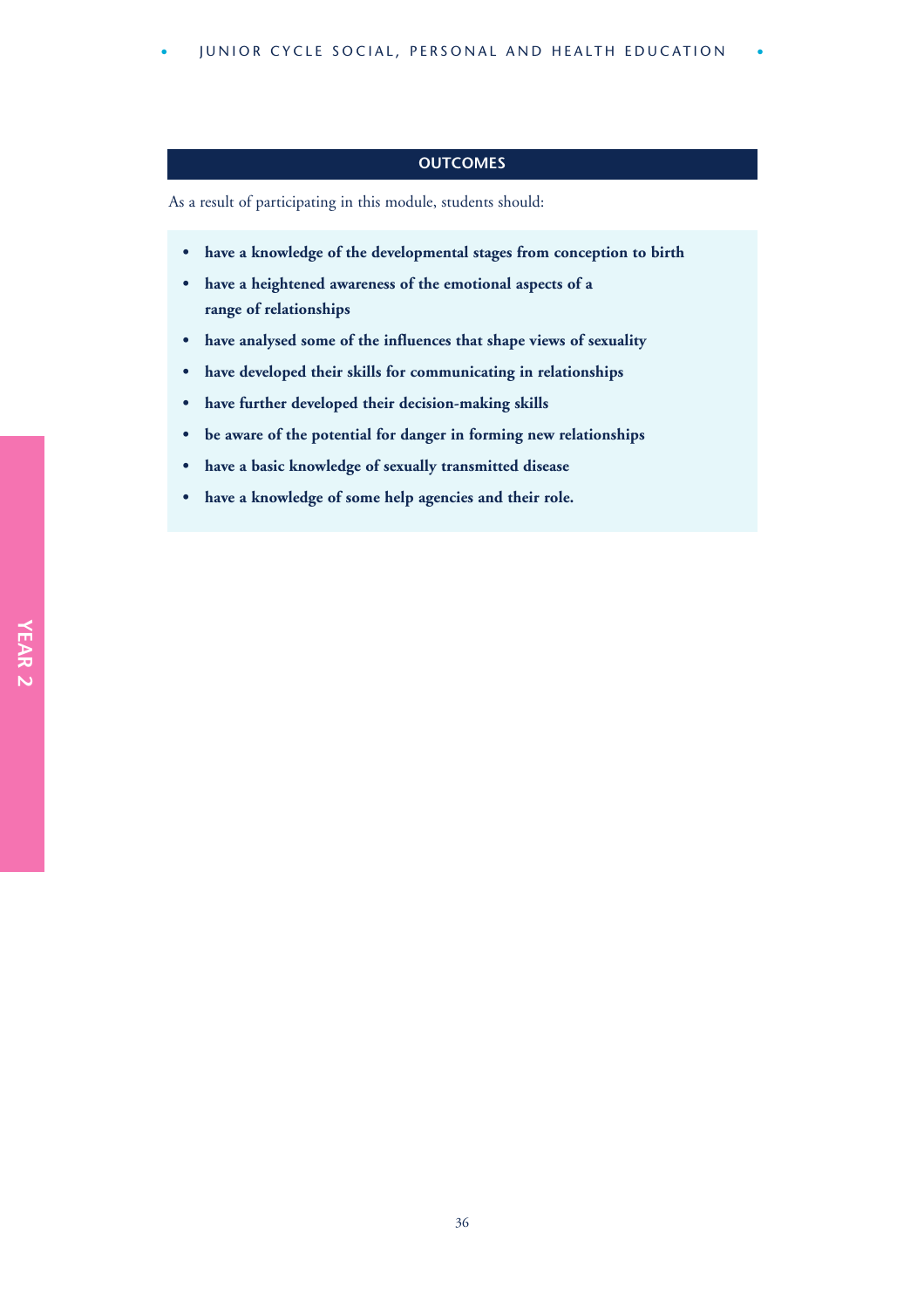### EMOTIONAL HEALTH

Poor self-image and poor body image can lead to a host of difficulties for the adolescent. This module explores the factors that support positive self-image and then deals specifically with body image and the gap between the "real" and the "ideal".

| <b>Topic</b>       | <b>Aims</b>                                                                                                                           |
|--------------------|---------------------------------------------------------------------------------------------------------------------------------------|
| 1. Self-confidence | To help the students to reflect on what makes<br>$\bullet$<br>them feel good about themselves                                         |
|                    | • To develop skills for promoting a sense<br>of well-being in others                                                                  |
| 2. Body image      | To help the students come to an understanding<br>$\bullet$<br>and acceptance of the wide range of normality<br>in body type and shape |

#### **OUTCOMES**

- **have enhanced their skills for promoting their own self-esteem and the self-esteem of others**
- **have an understanding and acceptance of the wide range of body shapes, particularly in adolescence.**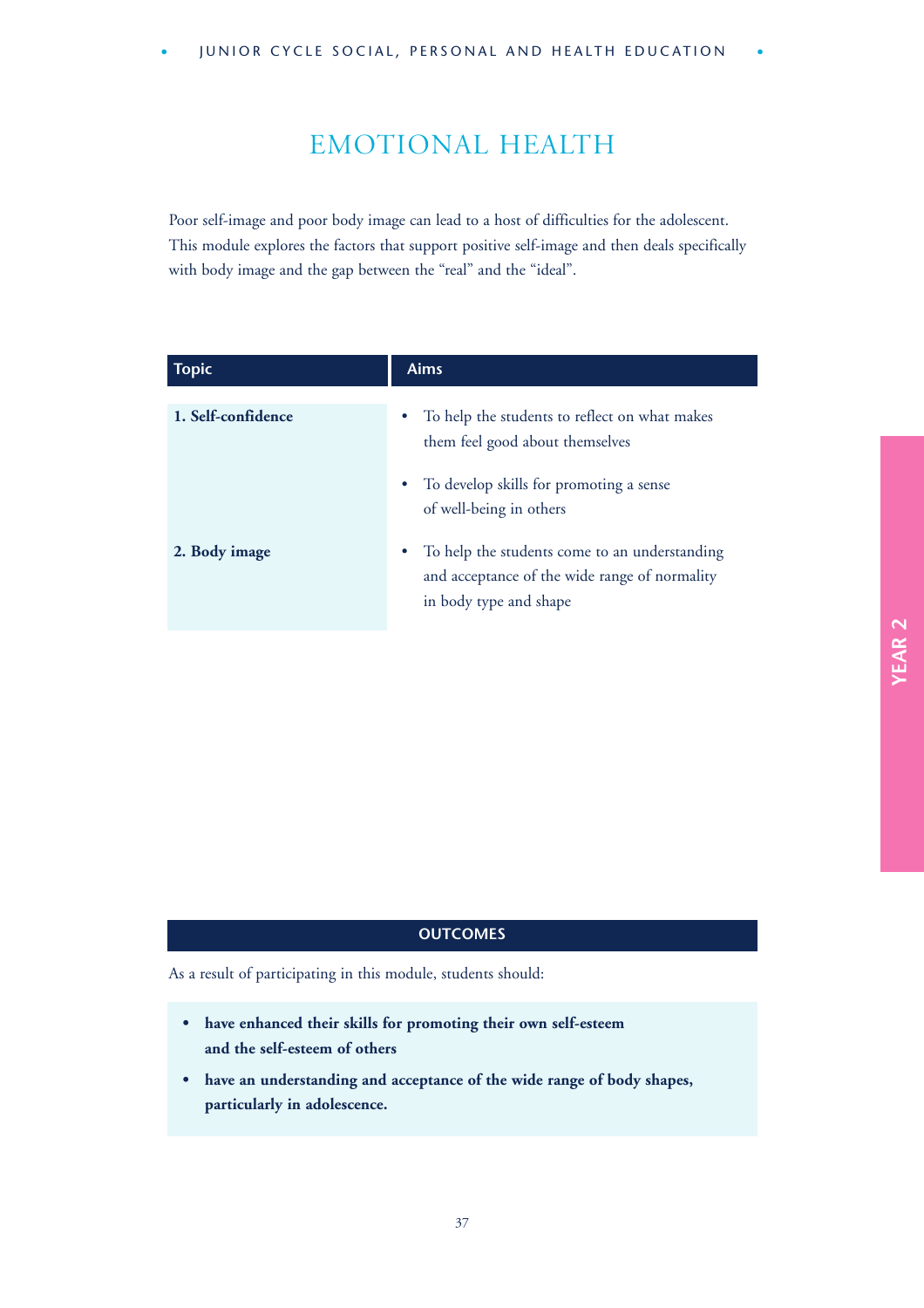### INFLUENCES AND DECISIONS

This module sets the decision-making process in the context of influences–positive and negative. A responsible decision is not a matter of selecting from a range of equal options: it is a far more complex process. The module invites the students to engage in that process.

| <b>Topic</b>                           | <b>Aims</b>                                                                                                                              |
|----------------------------------------|------------------------------------------------------------------------------------------------------------------------------------------|
| 1. Positive and negative<br>influences | To help the students to evaluate influences as<br>potentially positive or negative                                                       |
|                                        | To enable the students to develop awareness of the<br>$\bullet$<br>ways in which they influence the behaviour and<br>attitudes of others |
| 2. Making decisions                    | To stress the need for reflection before, during and<br>$\bullet$<br>after the decision-making process                                   |
|                                        | To enable the students to identify elements of the<br>$\bullet$<br>decision-making process                                               |
|                                        | To promote the development of skills for<br>$\bullet$<br>responsible decision-making                                                     |

#### **OUTCOMES**

- **have evaluated some of the strongest influences on attitudes and behaviour**
- **be aware of their own role in influencing the behaviour and attitudes of others**
- **have further developed their decision-making skills and be aware of the need for reflection during the decision-making process.**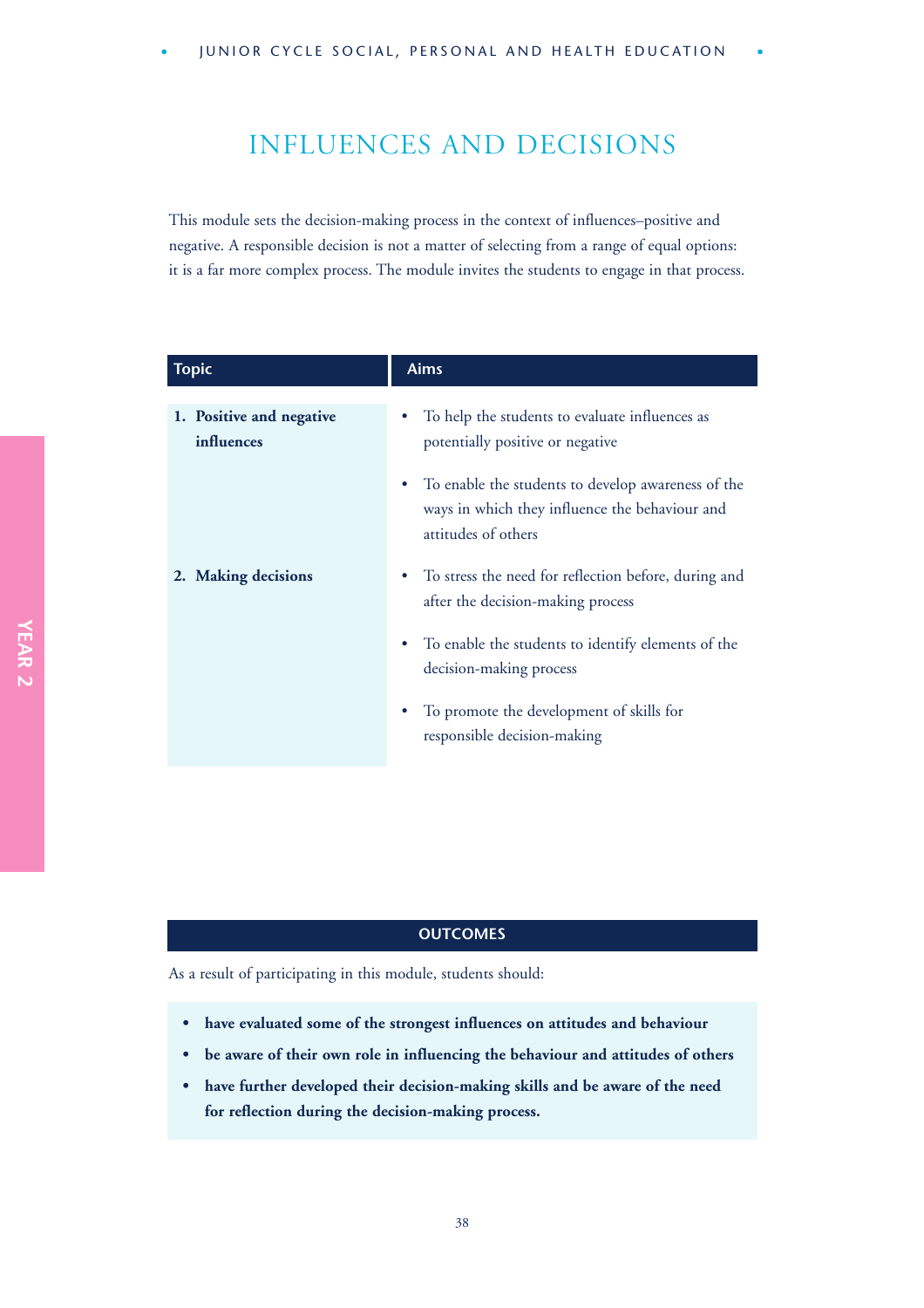### SUBSTANCE USE

As in planning for year 1, schools will need to give consideration to local needs when planning this module of SPHE. The effects–positive and negative–of drugs in society are explored. The decision-making skills addressed elsewhere in SPHE are applied here to the specific issues of alcohol and cannabis use in the life of the young person.

| <b>Topic</b>                | <b>Aims</b>                                                                                                                                    |
|-----------------------------|------------------------------------------------------------------------------------------------------------------------------------------------|
| 1. The effects of drugs     | To help the students to come to an understanding<br>of the physical and psychological effects of drugs                                         |
|                             | To explore the place of legal and illegal<br>substances in society                                                                             |
| 2. Alcohol and its effects  | To identify the implications of the use of alcohol<br>for personal behaviour and responsibility, especially<br>in the life of the young person |
| 3. Alcohol: why, why not?   | To help the students to apply their new awareness<br>to decision-making on issues relating to alcohol<br>and its use                           |
|                             | To identify and promote leisure pursuits that do<br>not involve alcohol                                                                        |
| 4. Cannabis and its effects | To explore the health, social and legal implications<br>of cannabis use                                                                        |
| 5. Cannabis: why, why not?  | To help the students to identify some of the reasons<br>why some young people use cannabis                                                     |
|                             | To help the students to identify the reasons why<br>۰<br>cannabis should be avoided                                                            |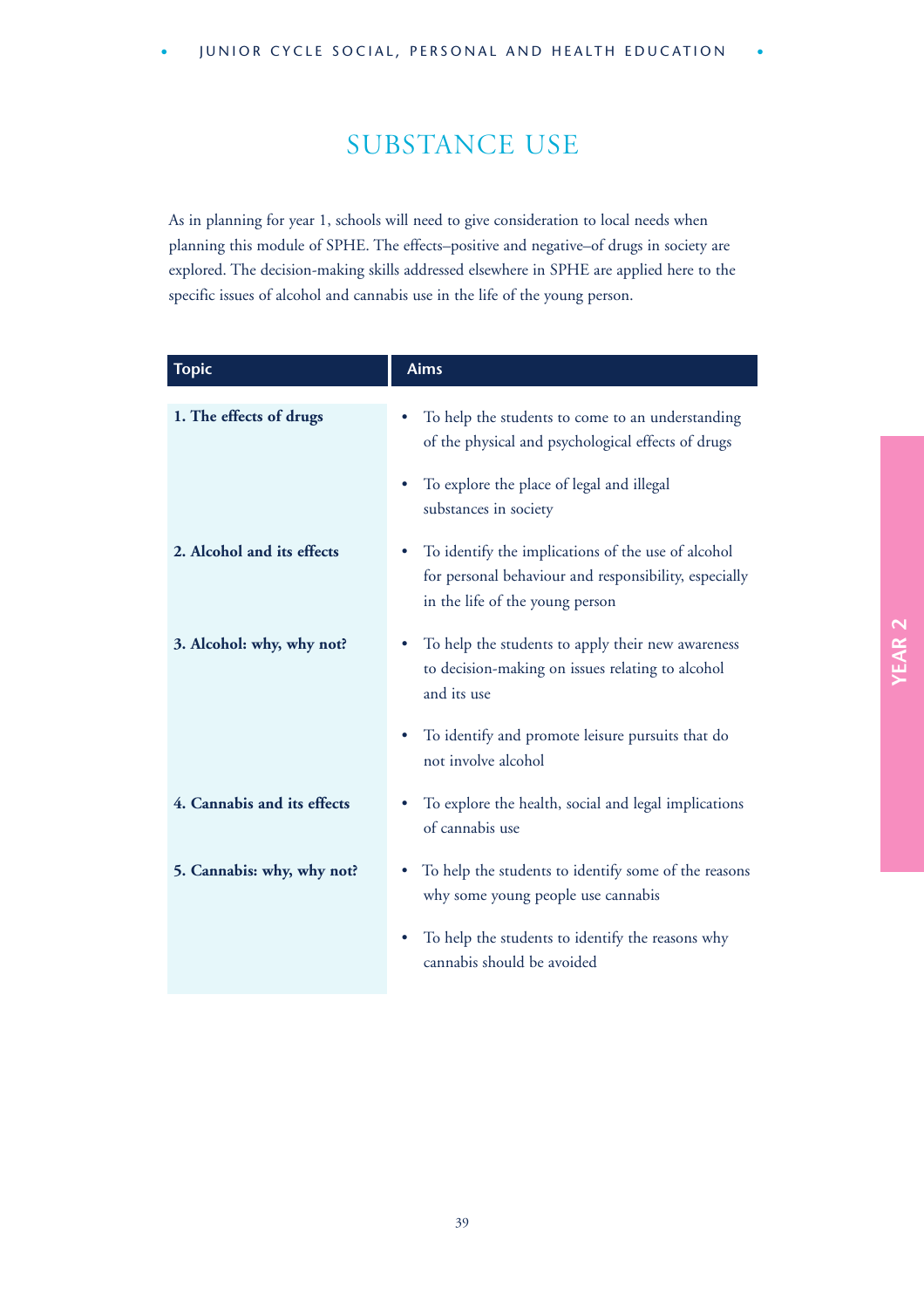JUNIOR CYCLE SOCIAL, PERSONAL AND HEALTH EDUCATION

#### **OUTCOMES**

- **have reviewed their understanding of the physical and psychological effects of drugs**
- **have an awareness of the personal and social implications of alcohol and cannabis use in the life of the young person**
- **be aware of some of the reasons why some people use cannabis**
- **have a clear understanding of the dangers of cannabis use.**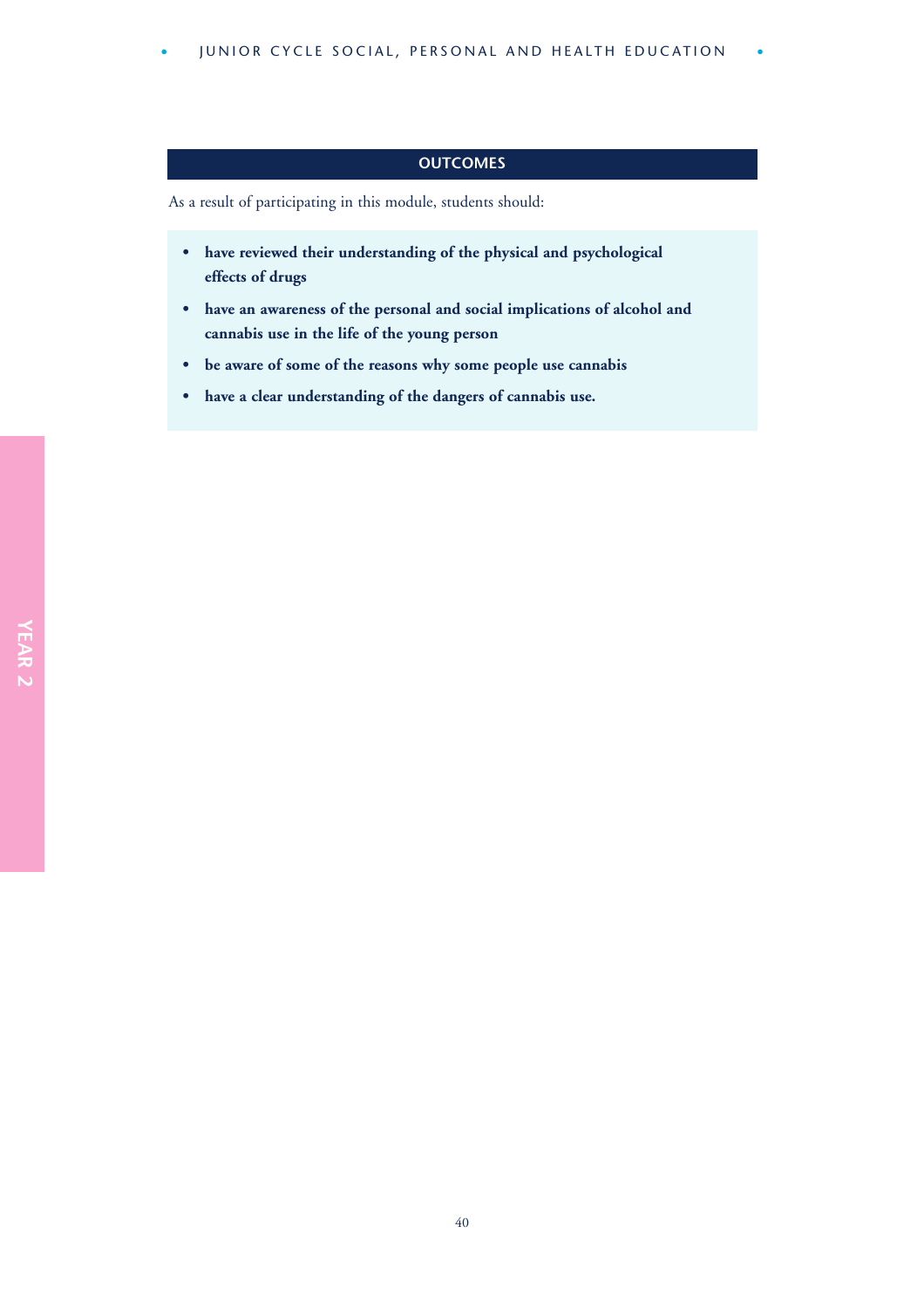### PERSONAL SAFETY

This module includes a review of school safety policy and procedure. Students are also asked to evaluate the risk of accidents in the home and on the farm, particularly if the students are given control of farm machinery and equipment. The module focuses in particular on risks over which the students may have less control: risk of attack, assault, abuse, or intimidation.

| <b>Topic</b>                                                                                           | <b>Aims</b>                                                                                                                                                                                                                                                                                                                                                                                                                                                                             |
|--------------------------------------------------------------------------------------------------------|-----------------------------------------------------------------------------------------------------------------------------------------------------------------------------------------------------------------------------------------------------------------------------------------------------------------------------------------------------------------------------------------------------------------------------------------------------------------------------------------|
| 1. Accidents at home<br>and at school $*$<br>*and on the farm (if applicable)<br>2. Feeling threatened | • To enable the students to recognise that every<br>member of the school community makes a<br>contribution to school safety<br>To raise awareness of the possible situations in<br>which accidents occur and ways in which<br>they may be avoided<br>To enable the students to explore the range of risks<br>٠<br>for young people: at home, in school, and in the<br>wider community<br>To help the students to identify strategies<br>$\bullet$<br>for promoting security and safety, |
|                                                                                                        | and sources of crisis support                                                                                                                                                                                                                                                                                                                                                                                                                                                           |

#### **OUTCOMES**

- **be aware of their responsibilities for their own safety and the safety of others**
- **have an awareness of the causes of accidents in a variety of situations and the measures that can be taken to avoid them.**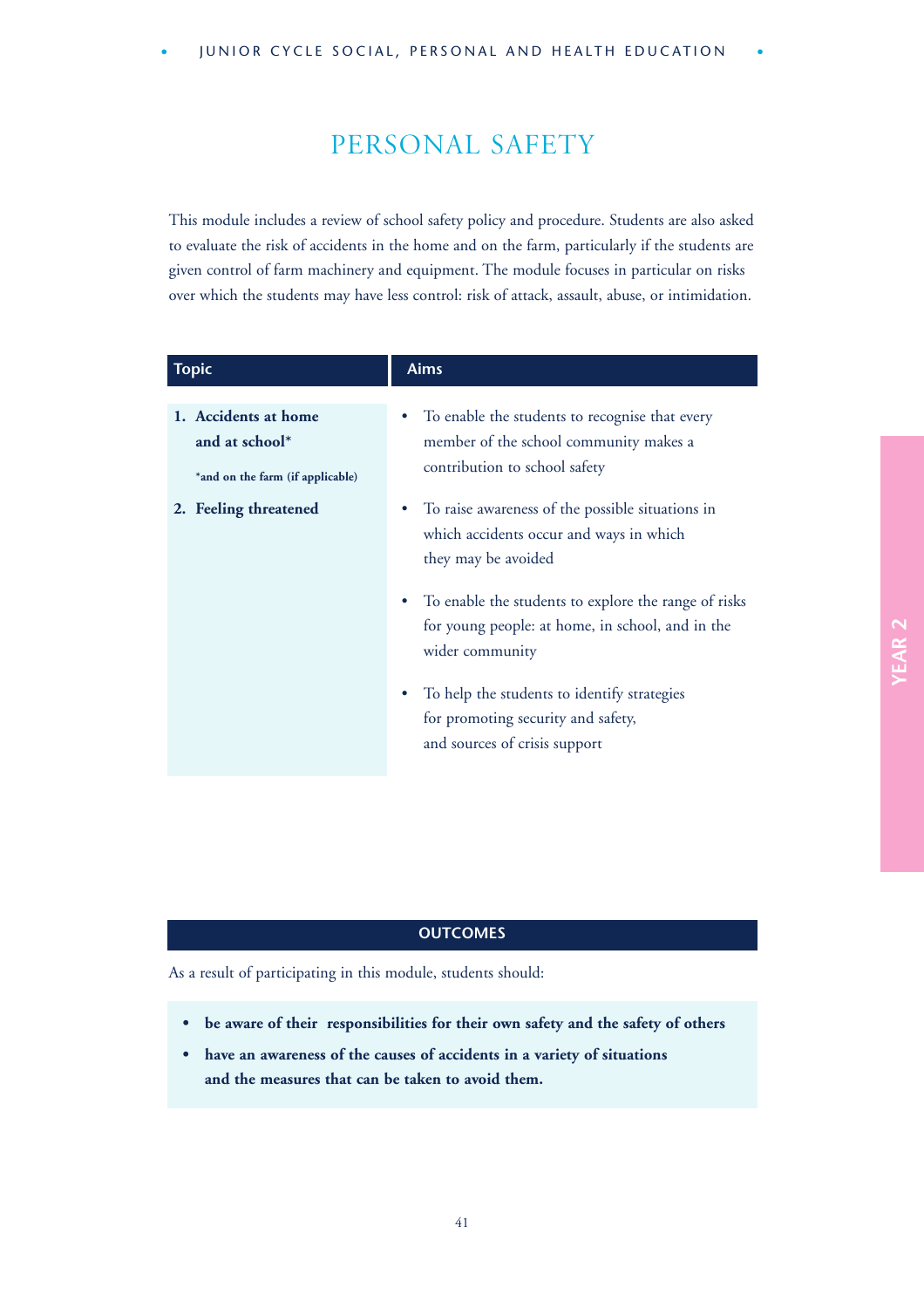### **OVERVIEW OF YEAR 3**

a)

<span id="page-45-0"></span>

| <b>Modules</b>                         | <b>Topics</b>                                                                           |
|----------------------------------------|-----------------------------------------------------------------------------------------|
| <b>Belonging and integrating</b>       | 1. Goal-setting for third year<br>2. Work contract                                      |
| Self-management:<br>a sense of purpose | 1. Organising my time<br>2. Planning for effective study<br>3. Coping with examinations |
| <b>Communication skills</b>            | 1. Learning to communicate<br>2. Communication in situations of conflict                |
| Physical health                        | 1. Physical exercise<br>2. Relaxation<br>3. Diet                                        |
| Friendship                             | 1. Boy-friends and girl-friends                                                         |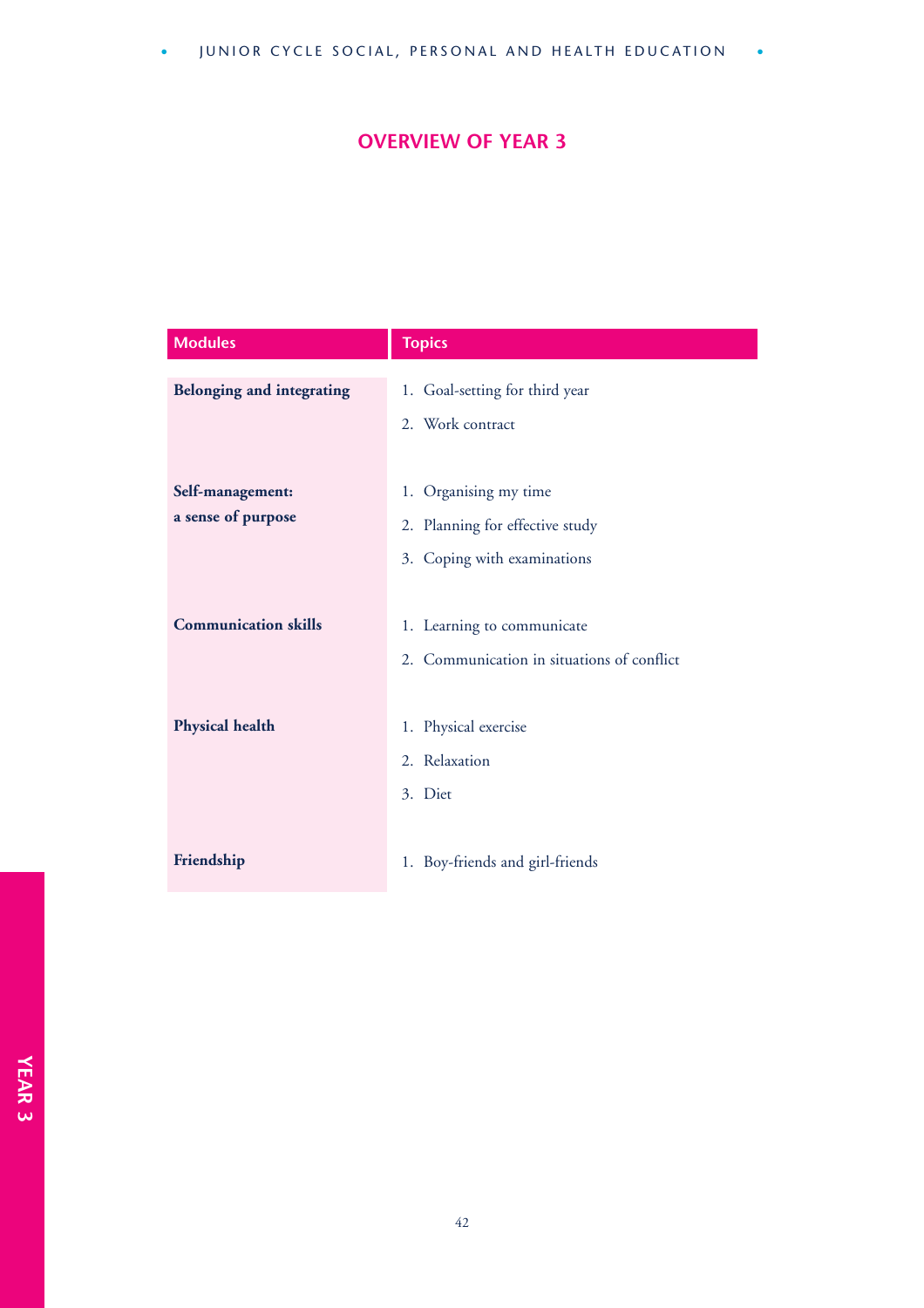### **OVERVIEW OF YEAR 3 (CONTINUED)**

| <b>Modules</b>                  | <b>Topics</b>                                           |
|---------------------------------|---------------------------------------------------------|
| Relationships and sexuality     | 1. Body image                                           |
|                                 | 2. Where am I now?                                      |
|                                 | 3. Relationships - what's important                     |
|                                 | 4. The three R's: respect, rights, and responsibilities |
|                                 | 5. Conflict                                             |
|                                 |                                                         |
| <b>Emotional health</b>         | 1. Stress                                               |
|                                 | 2. Feelings and moods                                   |
|                                 |                                                         |
| <b>Influences and decisions</b> | 1. Making a good decision                               |
|                                 |                                                         |
| Substance use                   | 1. Ecstasy: the realities                               |
|                                 | 2. Heroin: the realities                                |
|                                 |                                                         |
| Personal safety                 | 1. Recognising unsafe situations                        |
|                                 | 2. Violence                                             |
|                                 | 3. Help agencies                                        |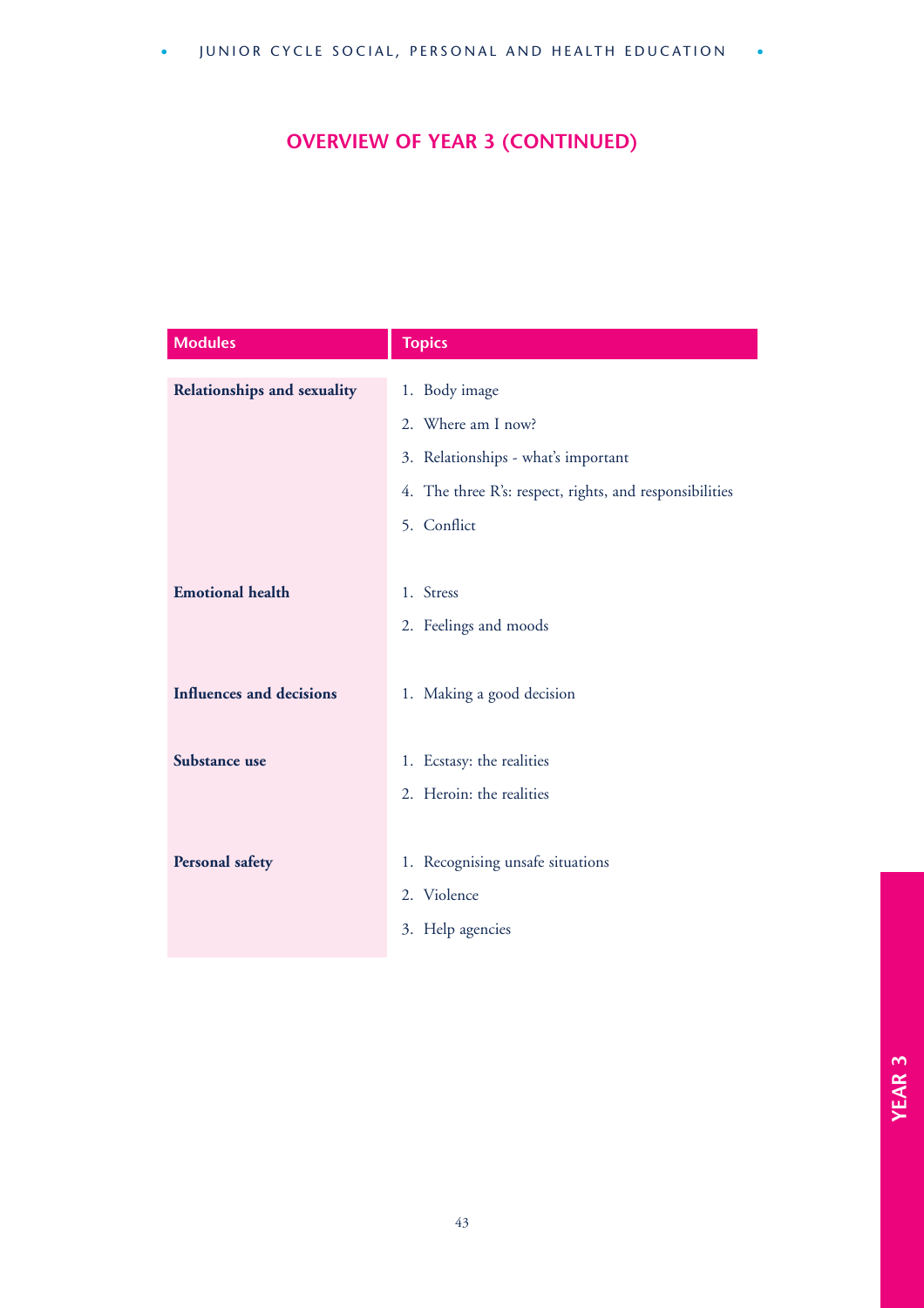### <span id="page-47-0"></span>BELONGING AND INTEGRATING

This module enables the students to set realistic targets and to plan for their achievement. Such planning contributes to a sense of personal control and empowerment and thus enhances self-esteem.

| <b>Topic</b>                   | <b>Aims</b>                                                                                                                        |
|--------------------------------|------------------------------------------------------------------------------------------------------------------------------------|
| 1. Goal-setting for third year | • To enable the students to set long-term<br>and short-term goals                                                                  |
|                                | To help the students to identify the factors that<br>$\bullet$<br>promote a good atmosphere for learning                           |
| 2. Work contract               | To facilitate the drawing up of a personal and<br>$\bullet$<br>group work contract in the light of the factors<br>identified above |

#### **OUTCOMES**

- **have identified specific personal goals for third year**
- **have a greater appreciation of the factors necessary for effective learning to take place**
- **have drawn up a personal and group work contract for the year.**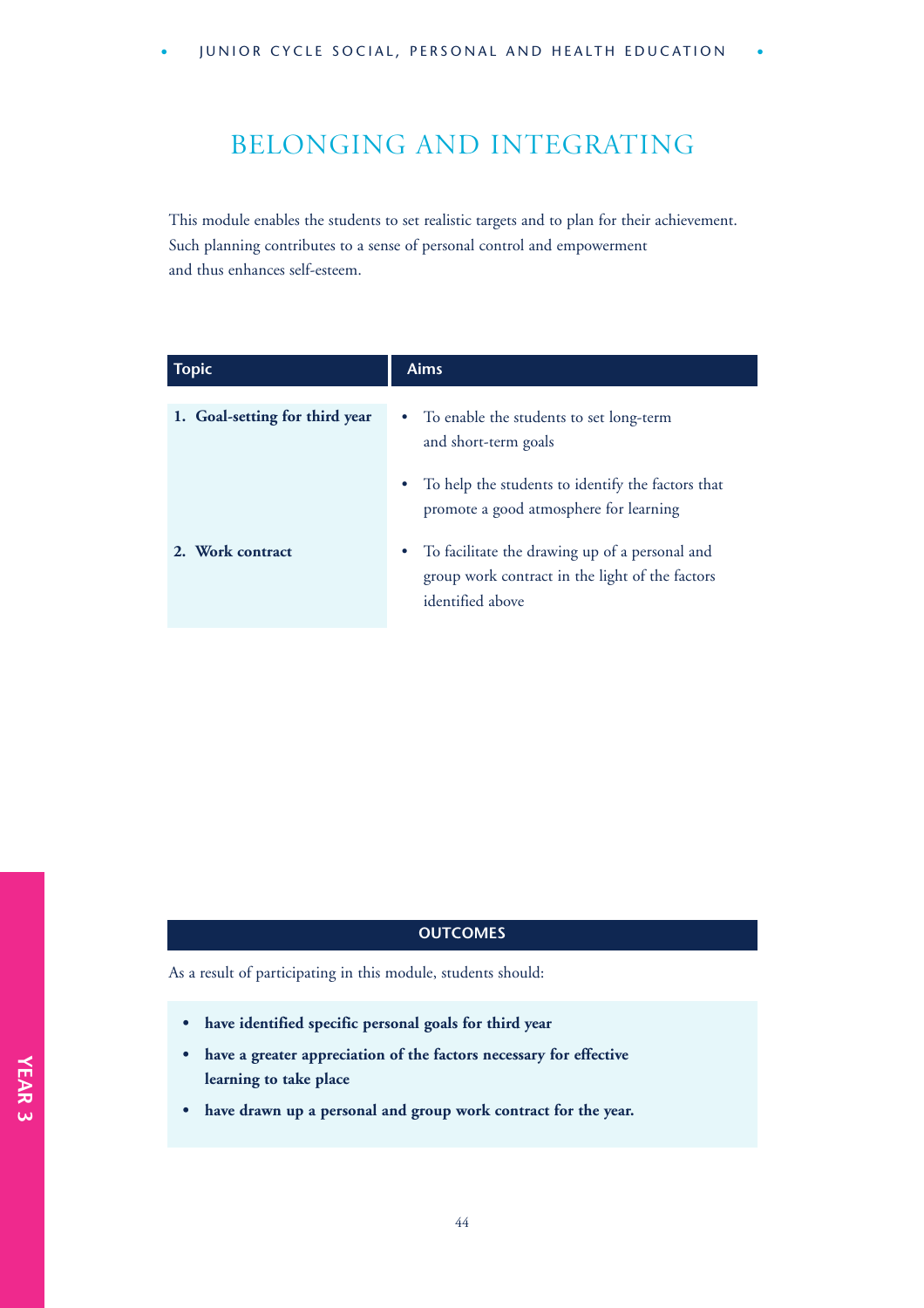### SELF-MANAGEMENT: A SENSE OF PURPOSE

Building on the belonging and integrating module, this module focuses on the development of good study skills and explores the sources of stress as the students face their first major examination.

| <b>Topic</b>                    | <b>Aims</b>                                                                                                              |
|---------------------------------|--------------------------------------------------------------------------------------------------------------------------|
| 1. Organising my time           | To enable the students to reflect on how they<br>$\bullet$<br>spend their time each day and each week                    |
|                                 | To enable the students to draw up a personal<br>٠<br>balanced schoolwork schedule                                        |
| 2. Planning for effective study | To further develop skills for effective study                                                                            |
| 3. Coping with examinations     | To enable the students to identify their<br>$\bullet$<br>strengths and weaknesses in previous<br>examination experiences |
|                                 | To help the students to develop strategies<br>٠<br>for enhancing examination performance                                 |

#### **OUTCOMES**

- **have drawn up a personal work schedule**
- **have further developed their study skills**
- **have an increased awareness of personal strengths and weaknesses with regard to examinations**
- **have developed strategies leading to improved exam performance.**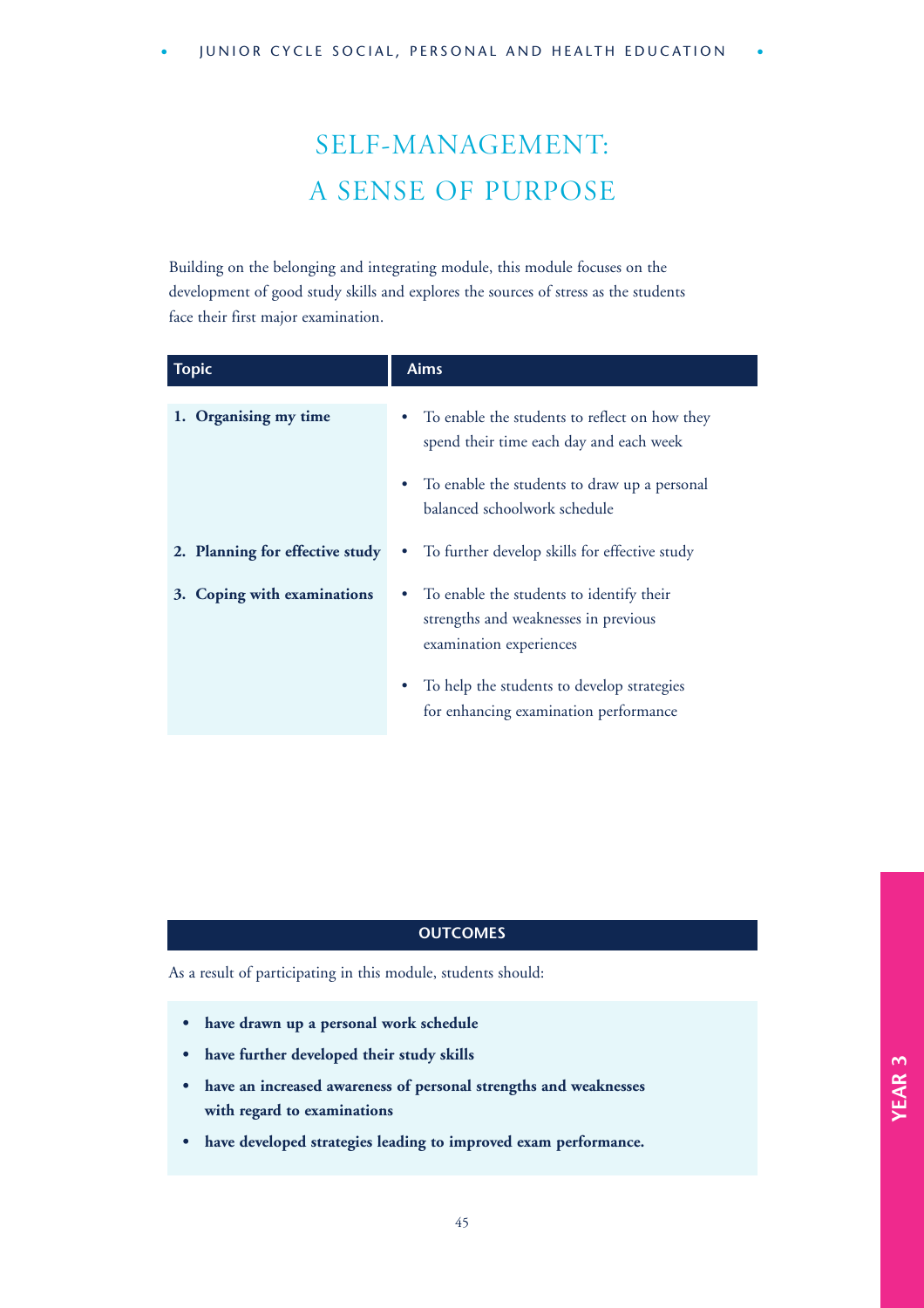### COMMUNICATION SKILLS

Handling criticism can be difficult for everyone, but for an adolescent who is acutely self-aware and self-conscious it can be a particular challenge. This module explores the importance of sensitive communication and strategies for hearing criticism and responding in situations of conflict.

| <b>Topic</b>                                  | Aims                                                                                              |
|-----------------------------------------------|---------------------------------------------------------------------------------------------------|
| 1. Learning to communicate                    | To promote the development of a variety of skills<br>for open, honest and sensitive communication |
| 2. Communication in<br>situations of conflict | To enable the students to identify the<br>characteristics of constructive criticism               |
|                                               | To help the students to develop skills for<br>٠<br>self-reflection and self-evaluation            |
|                                               | To enable the students to reflect on personal<br>and group reactions to conflict                  |
|                                               | To look at the likely outcomes of some of these<br>reactions to conflict                          |
|                                               | To promote skills for negotiation                                                                 |

#### **OUTCOMES**

- **have further developed their communication skills**
- **appreciate that criticism can be helpful**
- **have practised skills of self-reflection and self-evaluation**
- **understand some of the ways in which individuals and groups respond to conflict**
- **have enhanced skills for dealing with situations of conflict.**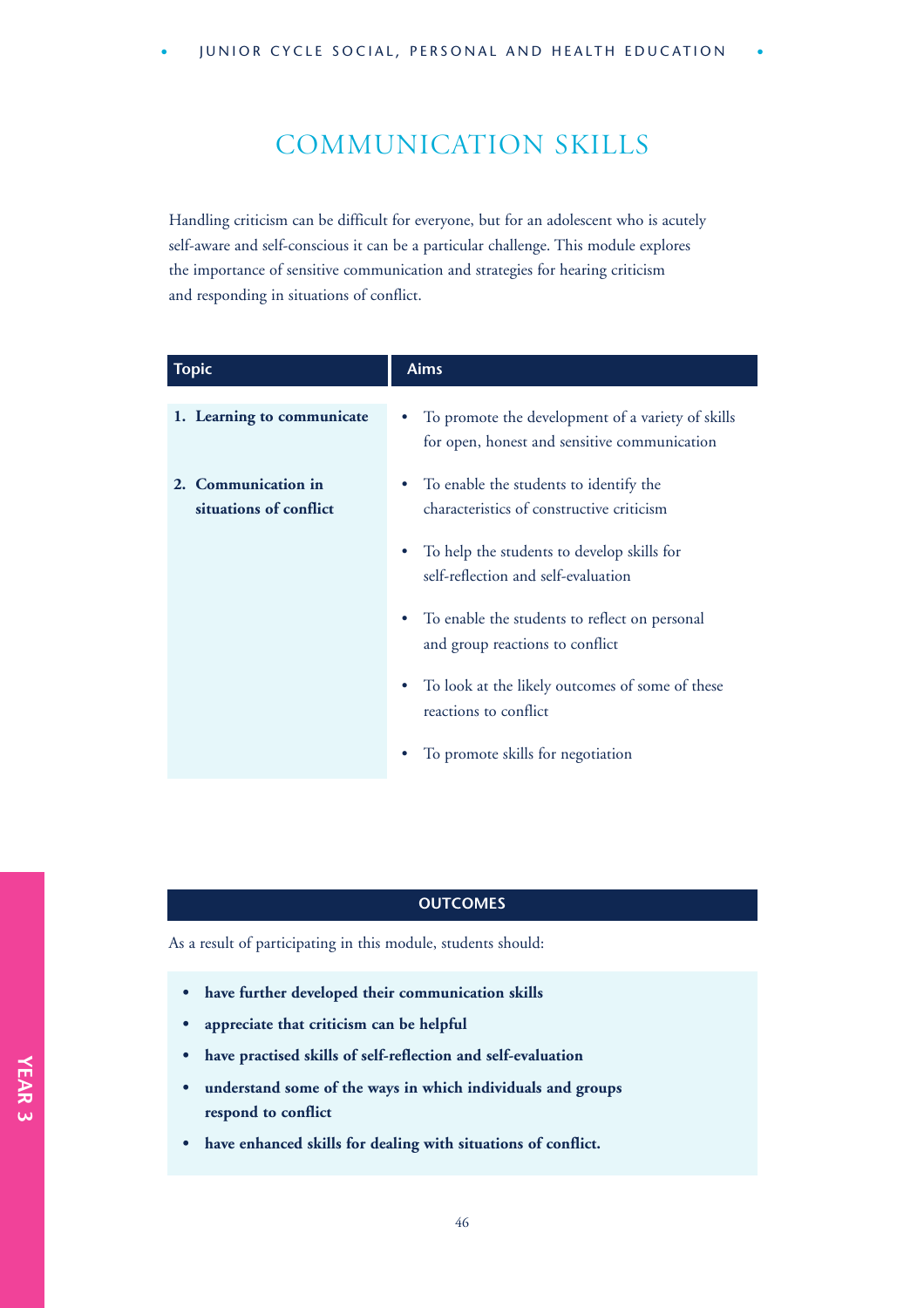### PHYSICAL HEALTH

This module deals with physical exercise and the development of healthy patterns of exercise and relaxation in the life of the adolescent, particularly in the light of examinations. Healthy eating is also explored and the importance of a balanced diet stressed.

| <b>Topic</b>         | <b>Aims</b>                                                                                                                           |
|----------------------|---------------------------------------------------------------------------------------------------------------------------------------|
| 1. Physical exercise | To develop an appreciation of the central role of<br>physical exercise in a healthy life-style                                        |
| 2. Relaxation        | To develop awareness and appreciation of the<br>٠<br>importance of relaxation in the life of the<br>young person                      |
|                      | To help the students to practise some techniques<br>۰<br>for mental and physical relaxation                                           |
| 3. Diet              | To enable the students to audit their own<br>۰<br>eating habits                                                                       |
|                      | To enable the students to identify healthy<br>۰<br>and unhealthy elements of their diet and,<br>where appropriate, to plan for change |
|                      | To examine the consequences of a pattern<br>٠<br>of poor eating habits                                                                |

#### **OUTCOMES**

- **appreciate the need for physical exercise and relaxation**
- **have learnt and practised some techniques for physical and mental relaxation**
- **have reflected on their eating patterns**
- **be able to differentiate between healthy and unhealthy eating patterns**
- **have an understanding of the consequences of continuing a poor eating pattern.**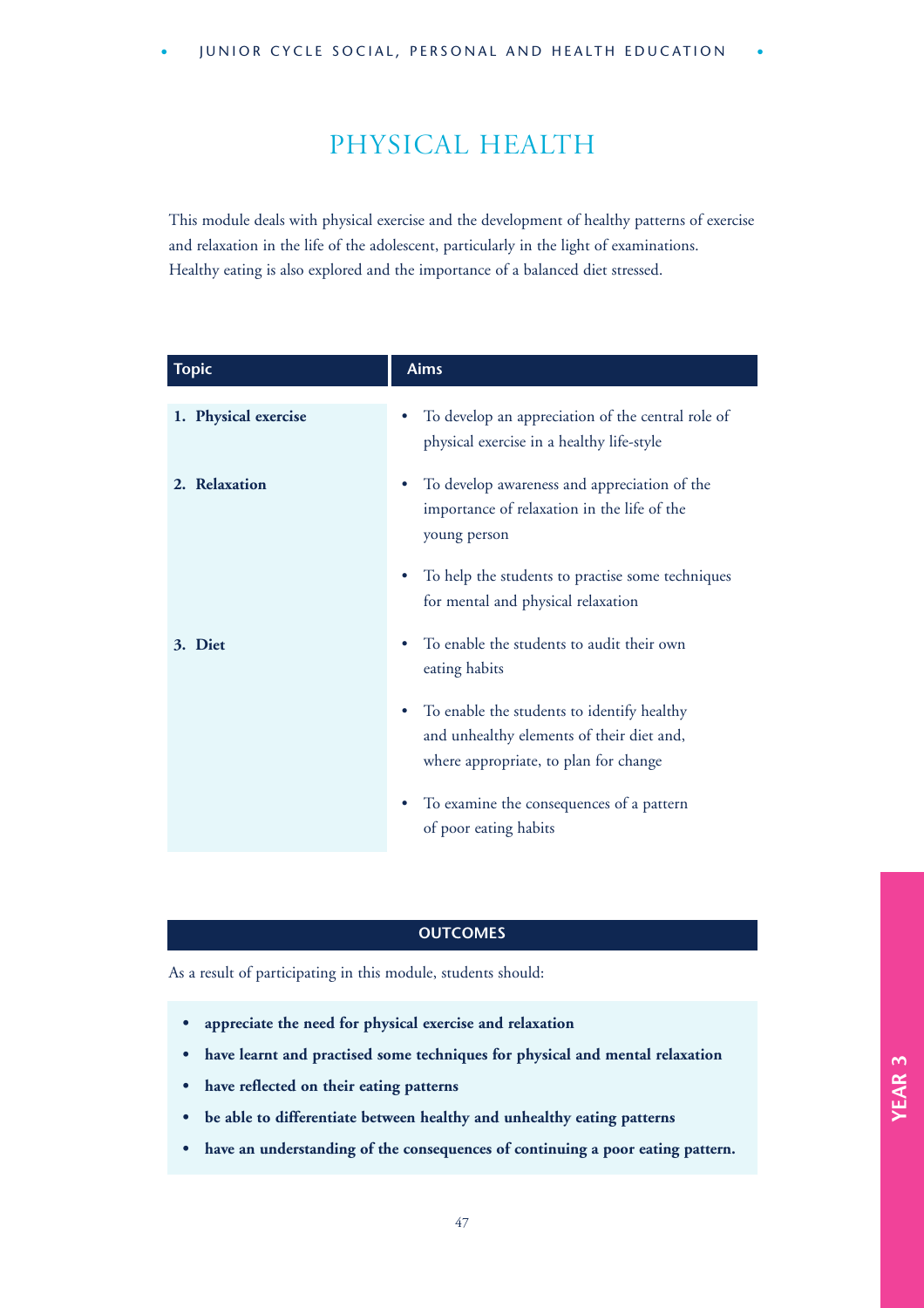### FRIENDSHIP

This module explores the role of friendship in developing positive and balanced relationships, in particular with members of the opposite sex.

| <b>Topic</b>                    | <b>Aims</b>                                                                                                                                                  |
|---------------------------------|--------------------------------------------------------------------------------------------------------------------------------------------------------------|
| 1. Boy-friends and girl-friends | • To explore the impact of sex roles on friendships<br>To help the students to come to an appreciation<br>$\bullet$<br>of the value of friends of both sexes |

### **OUTCOMES**

- **have an enhanced appreciation of the impact of sex roles on friendship**
- **recognise the value of friends of both sexes.**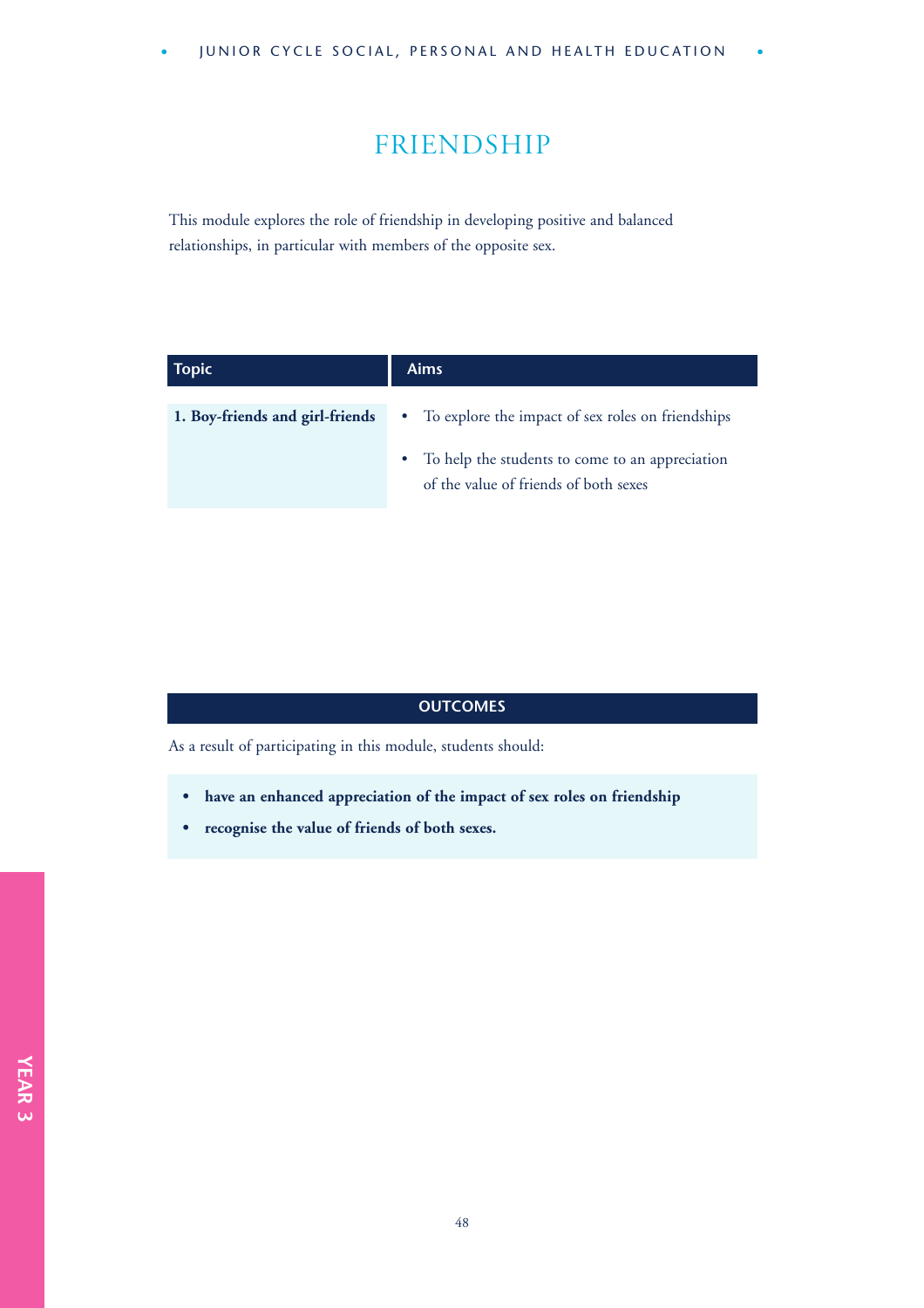### RELATIONSHIPS AND SEXUALITY EDUCATION

This module will be prepared in accordance with school policy on relationships and sexuality education. Further details are included in the Teacher Guidelines for Social, Personal and Health Education.

| <b>Topic</b>                                               | <b>Aims</b>                                                                                                                                    |
|------------------------------------------------------------|------------------------------------------------------------------------------------------------------------------------------------------------|
| 1. Body image                                              | To offer opportunities for self-reflection                                                                                                     |
|                                                            | To enable the students to further develop their<br>skills for enhancing self-esteem                                                            |
| 2. Where am I now?                                         | To facilitate a review of the stages of human<br>growth and development, with particular reference<br>to growth and development at adolescence |
| 3. Relationships: what's<br>important?                     | To help the students to identify the qualities<br>they value in a relationship                                                                 |
|                                                            | To enable the students to examine some<br>of the priorities in relationships as depicted<br>in a variety of media                              |
| 4. The three R's: respect,<br>rights, and responsibilities | To enable the students to identify their rights and<br>responsibilities in a relationship                                                      |
|                                                            | To develop skills for protecting rights and<br>٠<br>promoting responsibilities in personal<br>relationships                                    |
|                                                            | To develop awareness of the importance of respect<br>in relationships                                                                          |
| 5. Conflict                                                | To enable the students to identify possible sources<br>of conflict in relationships                                                            |
|                                                            | To help the students to apply conflict resolution<br>and communication skills to those situations                                              |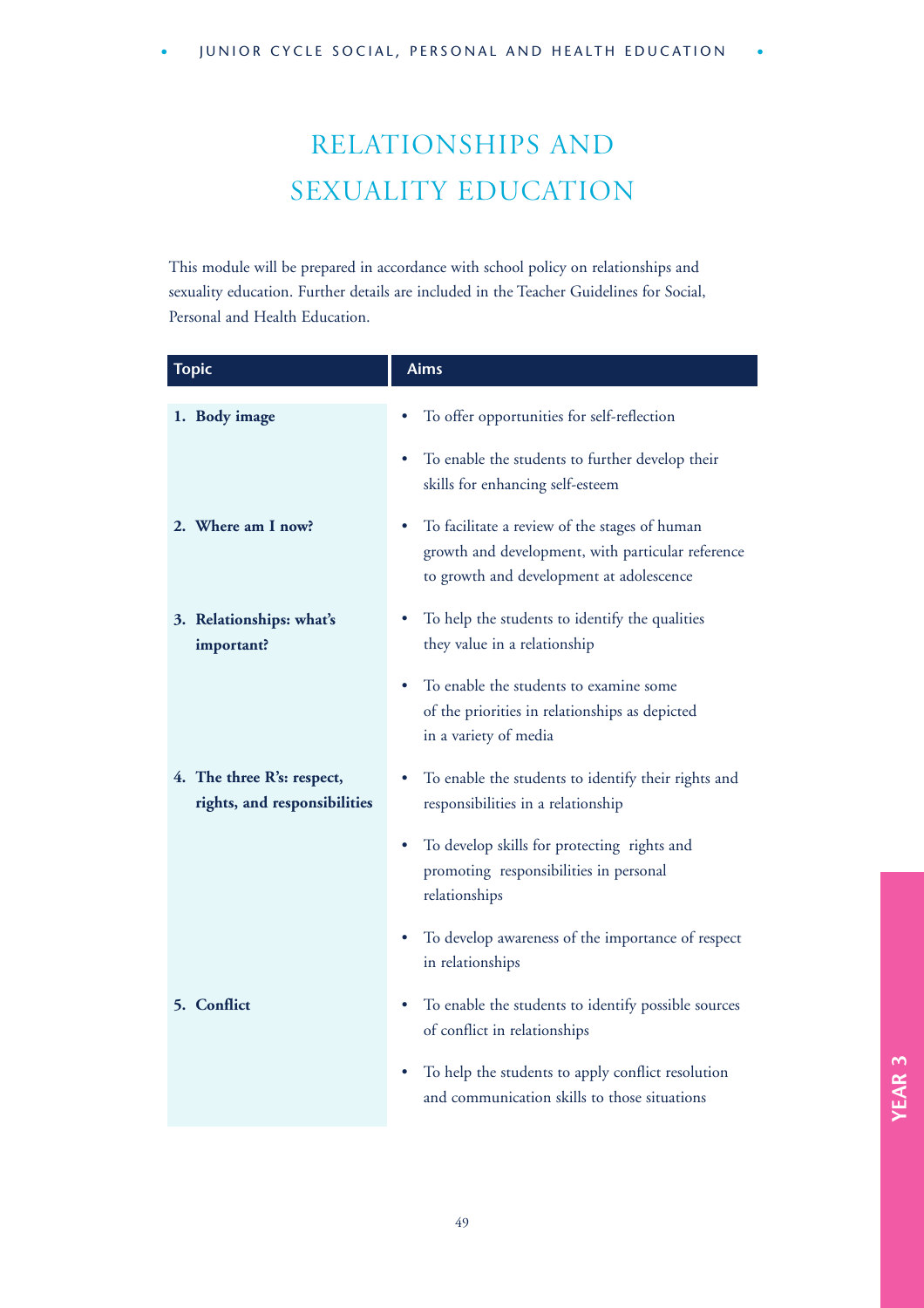JUNIOR CYCLE SOCIAL, PERSONAL AND HEALTH EDUCATION

#### **OUTCOMES**

- **have practised communication skills and skills for enhancing self-esteem**
- **have reviewed their understanding of the adolescent stage of human growth and development**
- **have identified and recognised the importance of respect, rights and responsibilities in relationships**
- **be aware of the causes of conflict in relationships**
- **be prepared to deal with such situations of conflict.**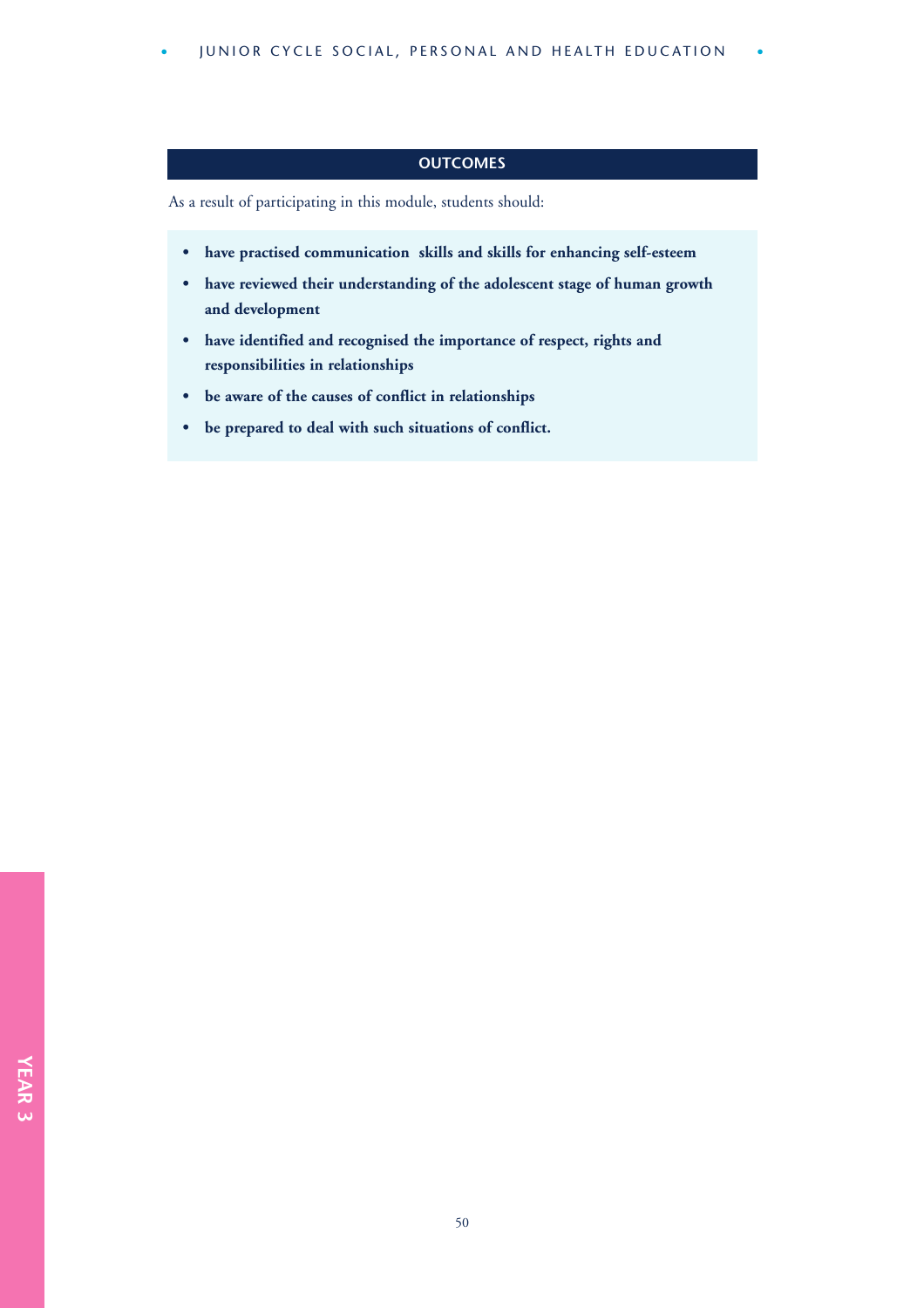### EMOTIONAL HEALTH

Building on work done in second year, students are asked to identify the place of stress in their own lives and the potential for too much stress at different times and stages of life. Strategies for coping with stress are identified and promoted. Further work is done on the handling of emotions and their appropriate expression.

| <b>Topic</b>          | <b>Aims</b>                                                                                                                      |
|-----------------------|----------------------------------------------------------------------------------------------------------------------------------|
| 1. Stress             | To help the students to recognise the place of<br>stress in day-to-day living                                                    |
|                       | To help the students to recognise the effects of<br>a high level of stress on themselves and others                              |
|                       | • To enable the students to identify factors that<br>can reduce stress                                                           |
| 2. Feelings and moods | To help the students come to an understanding of<br>a variety of feelings and moods, particularly those<br>common in adolescence |
|                       | to promote the development of skills for expressing<br>feelings appropriately                                                    |

### **OUTCOMES**

- **appreciate the place of stress in their lives**
- **understand the effects of too much stress on themselves and others**
- **have identified stress-reducing factors**
- **be aware of a range of feelings and moods common in adolescence**
- **have further developed skills for expressing feelings.**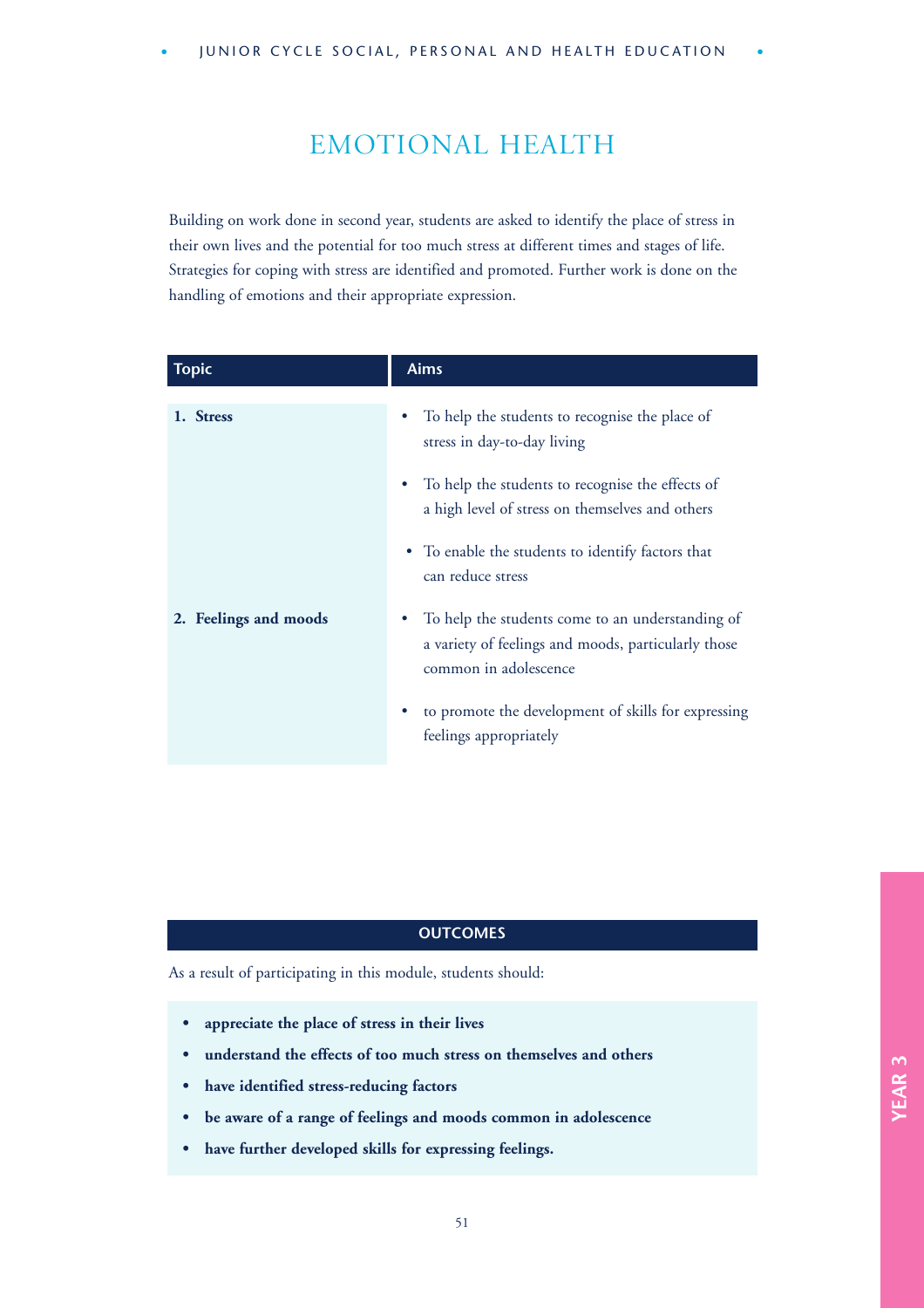### INFLUENCES AND DECISIONS

This module emphasises the need to be positive in decision-making: to anticipate choices and decisions that may lie ahead, including career and subject choices as well as decisions about relationships and behaviour. Some schools may wish to work with guidance personnel on this module.

| <b>Topic</b>              | <b>Aims</b>                                                                                                                                                                                                                                                                                                       |
|---------------------------|-------------------------------------------------------------------------------------------------------------------------------------------------------------------------------------------------------------------------------------------------------------------------------------------------------------------|
| 1. Making a good decision | • To stress the importance of anticipating particular<br>situations before they arise as a key element of<br>well-informed decisions<br>• To challenge the students to apply their<br>decision-making skills to decisions about subject<br>and career choices, transition year, or<br>Leaving Certificate options |

#### **OUTCOMES**

- **have examined how to apply decision-making skills to developing plans for their further education and career options**
- **be aware of the importance of thinking ahead in making good decisions.**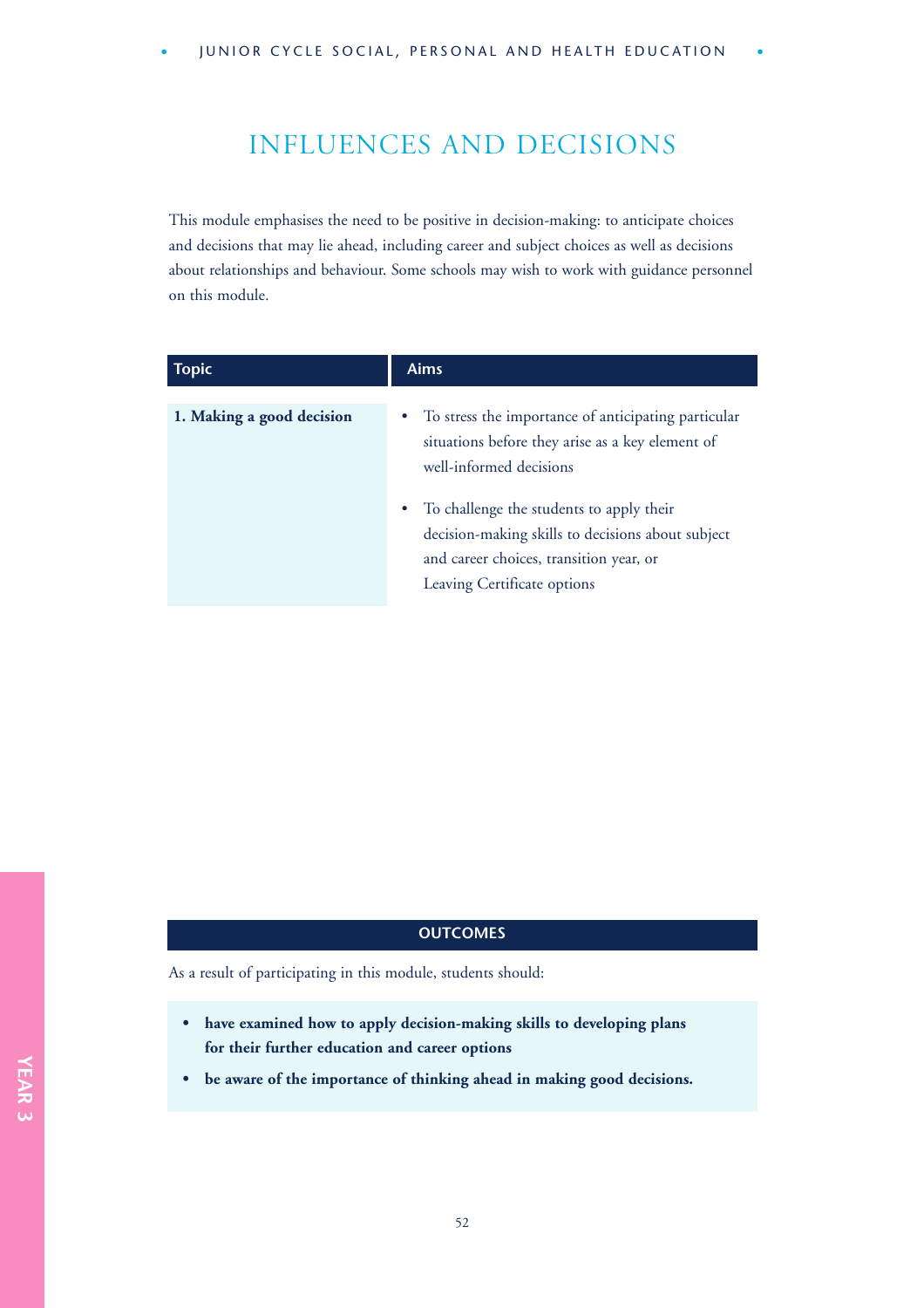### SUBSTANCE USE

Schools will need to give consideration to local needs when planning this module of SPHE. Here, the use of ecstasy and its consequences are the main focus of the module, which also deals with the nature of addiction to drugs such as heroin.

| <b>Topic</b>          | <b>Aims</b>                                                                                                                                      |
|-----------------------|--------------------------------------------------------------------------------------------------------------------------------------------------|
| 1. Ecstasy: realities | To explore with the students the personal<br>٠<br>and social consequences of the use of ecstasy                                                  |
| 2. Heroin: realities  | To explore with the students the personal and<br>$\bullet$<br>social consequences of heroin, with particular<br>emphasis on its addictive nature |

#### **OUTCOMES**

- **have an understanding of the personal and social dangers associated with the use of ecstasy**
- **have an understanding of the personal and social dangers of heroin, including addiction**
- **be able to apply their increased awareness and understanding to decision-making in relation to substance use.**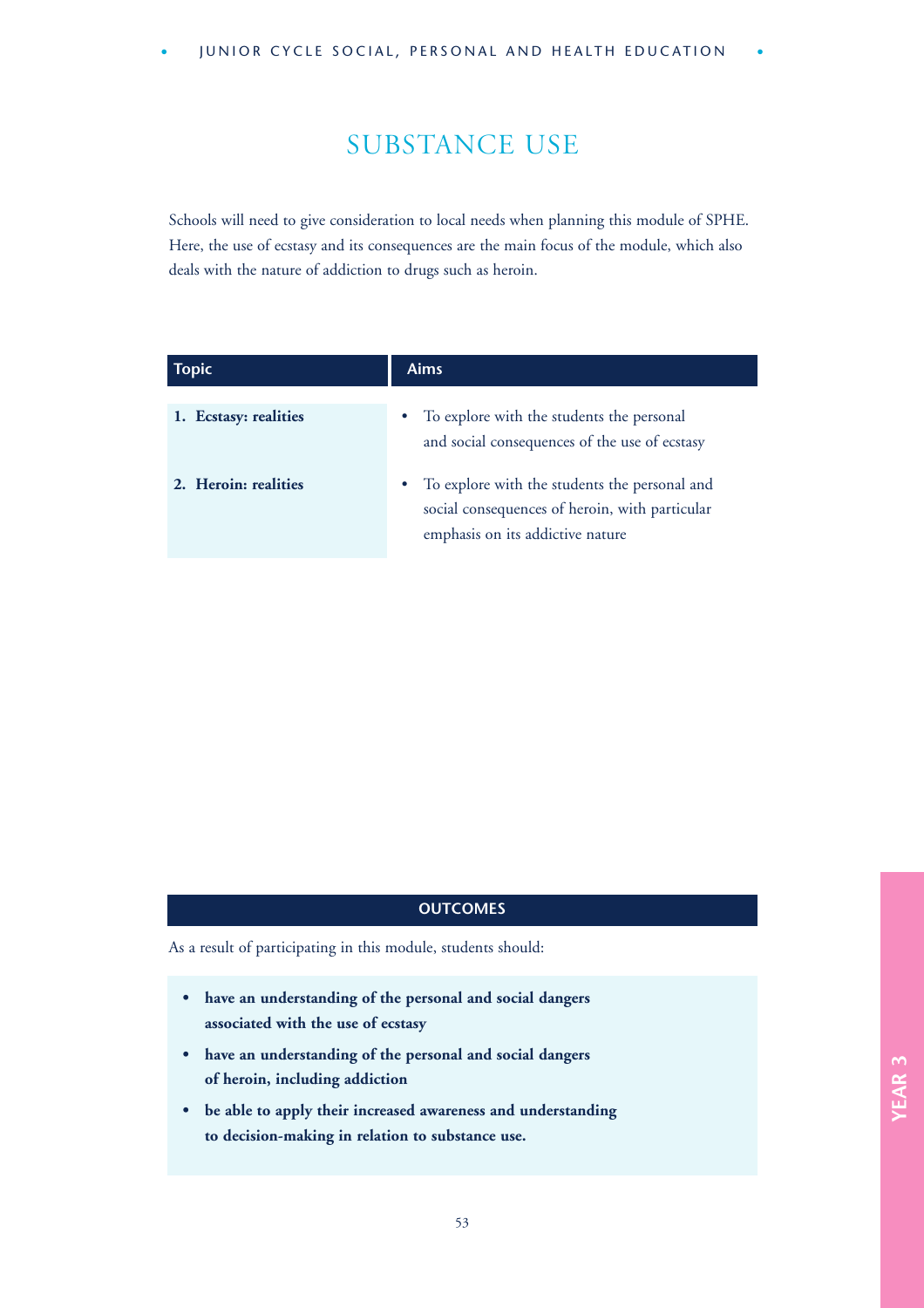### PERSONAL SAFETY

Simple rules for personal safety are revised in this module. Violence is explored, and situations that are potentially explosive are identified. Students are introduced to agencies that offer help and support in a variety of situations and are familiarised with the procedures for obtaining access to these agencies.

| <b>Topic</b>                        | <b>Aims</b>                                                                                                                                                             |
|-------------------------------------|-------------------------------------------------------------------------------------------------------------------------------------------------------------------------|
| 1. Recognising unsafe<br>situations | To enable the students to identify situations<br>in which their safety might be compromised                                                                             |
|                                     | To enable the students to take steps to<br>avoid such situations                                                                                                        |
| 2. Violence                         | To help the students to develop awareness<br>of violence as a threat to personal and group<br>safety and strategies for dealing with a potentially<br>violent situation |
| 3. Help agencies                    | To promote an awareness of help agencies and<br>to help the students develop skills for obtaining<br>access to these if appropriate                                     |

#### **OUTCOMES**

- **be able to recognise situations in which their personal safety might be threatened**
- **have a greater awareness of safety-enhancing behaviours**
- **be conscious of violence as a threat to personal and group safety**
- **have examined ways of avoiding potentially violent situations**
- **have developed some skills for handling violent situations**
- **have a knowledge of help agencies and how to contact them.**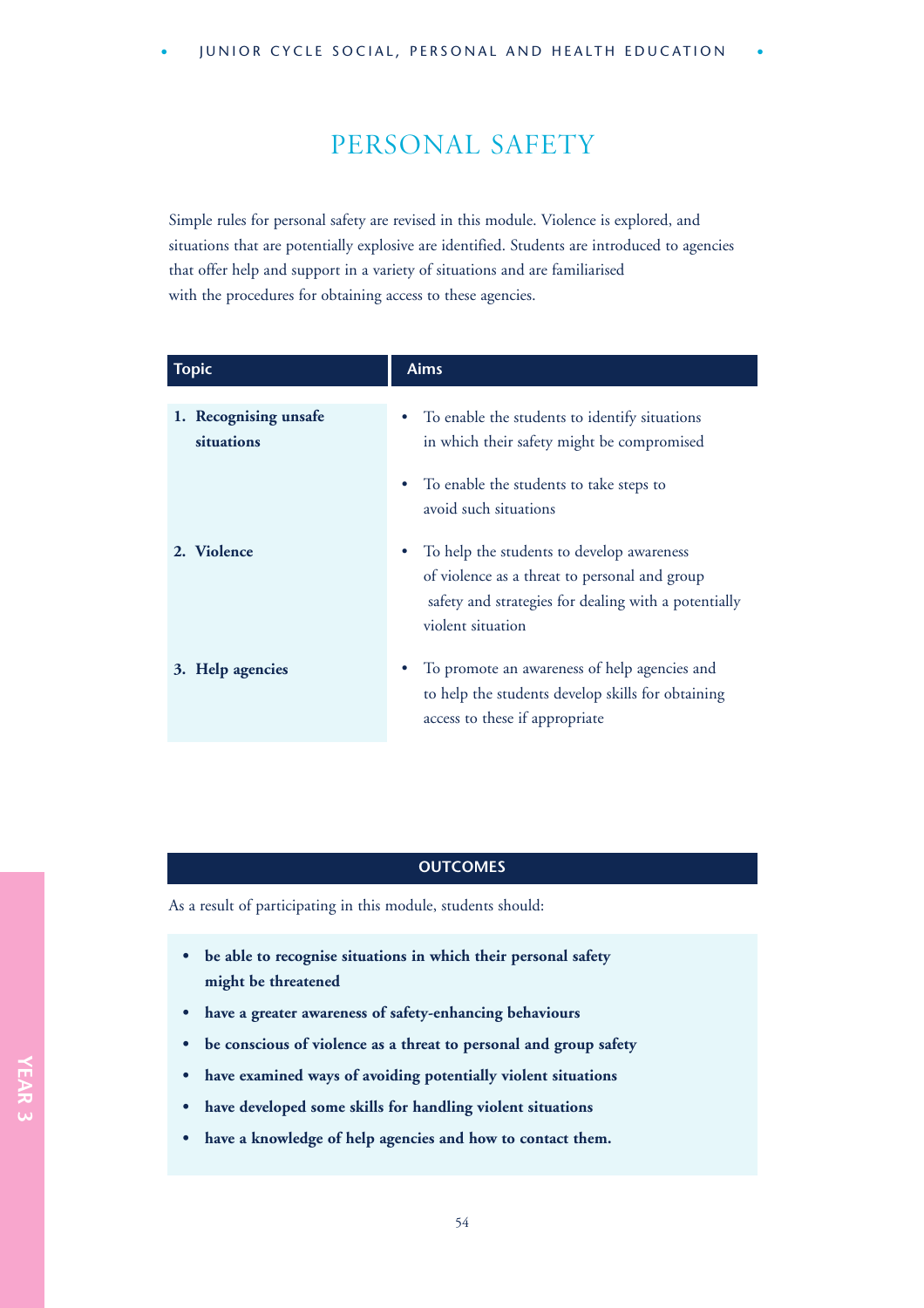

### **Procedures for drawing up National Syllabuses**

The NCCA's Course Committees for the Junior Certificate have the following membership:

- Association of Secondary Teachers, Ireland
- Teachers' Union of Ireland
- Joint Managerial Body
- Association of Community and Comprehensive Schools
- Irish Vocational Education Association
- Subject Association
- Department of Education and Science (Inspectorate)

On the basis of the brief provided by Council, the NCCA's Course Committees prepare the syllabuses.

Recommendations of Course Committees are submitted to the Council of NCCA for approval. The NCCA, having considered such recommendations, advises the Minister for Education and Science accordingly.

Further information may be obtained by contacting the NCCA at 24 Merrion Square, Dublin 2. Ph. 01-6617177 Fax 6617180 e-mail info@ncca.ie www.ncca.ie